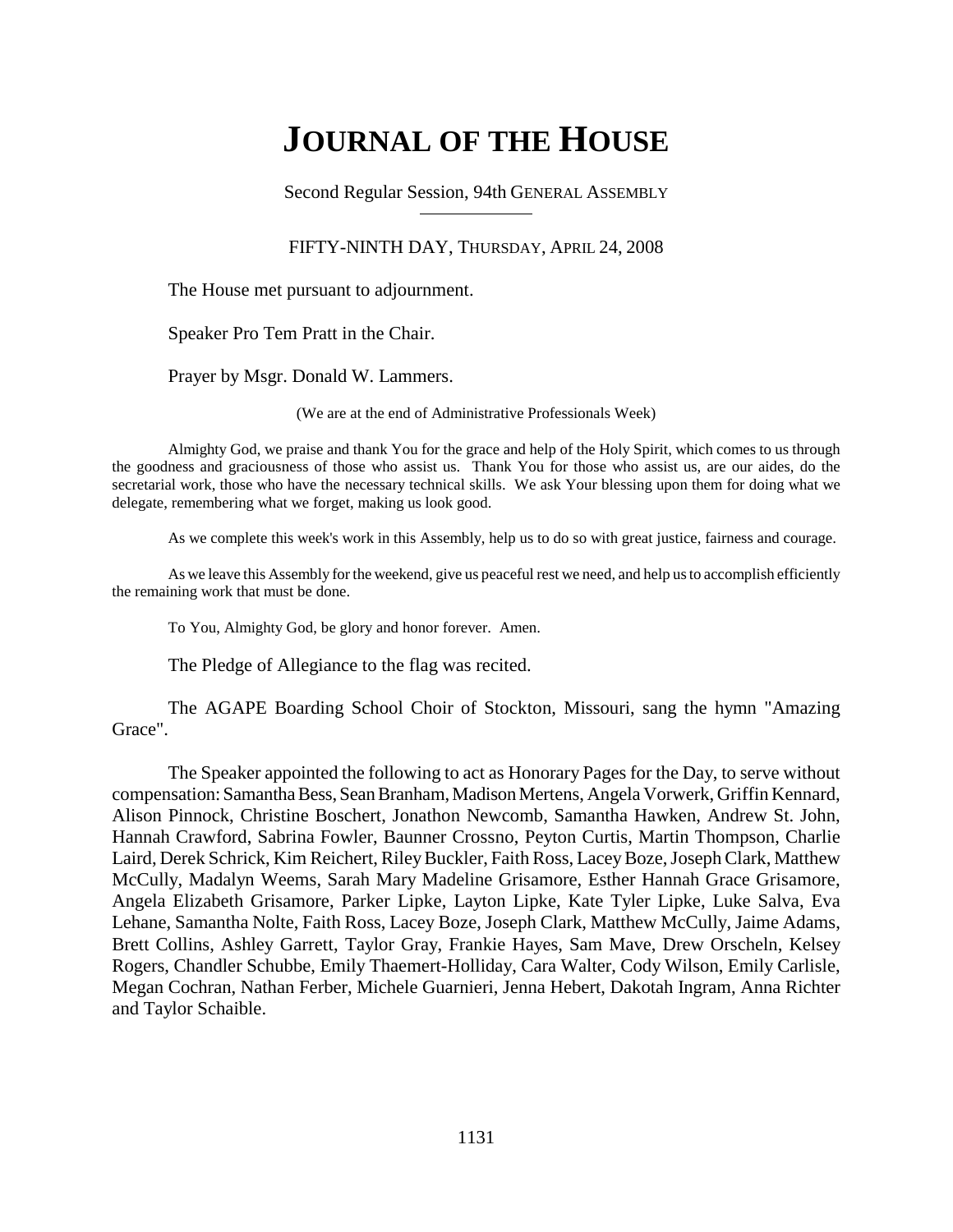### **SPECIAL RECOGNITION**

Roy W. Kerns was introduced by Representative Denison and recognized as an Outstanding Missourian.

The Jefferson High School Eagles Boys Basketball Team was introduced by Representative Thomson and recognized for attaining the 2007-2008 Class 1 state championship.

### **HOUSE COURTESY RESOLUTIONS OFFERED AND ISSUED**

House Resolution No. 2189 through House Resolution No. 2252

### **PERFECTION OF HOUSE BILL**

**HB 1957**, relating to duty-free zones, was taken up by Representative Hughes.

**HB 1957** was laid over.

The Journal of the fifty-eighth day was approved as corrected.

### **COMMITTEE REPORTS**

### **Committee on Fiscal Review**, Chairman Guest reporting:

Mr. Speaker: Your Committee on Fiscal Review, to which was referred **HCS HB 1516** (Fiscal Note), begs leave to report it has examined the same and recommends that it **Do Pass**.

Mr. Speaker: Your Committee on Fiscal Review, to which was referred **HCS HB 1700** (Fiscal Note), begs leave to report it has examined the same and recommends that it **Do Pass**.

Mr. Speaker: Your Committee on Fiscal Review, to which was referred **HCS HB 1704** (Fiscal Note), begs leave to report it has examined the same and recommends that it **Do Pass**.

Mr. Speaker: Your Committee on Fiscal Review, to which was referred **HCS HB 2059**, (Fiscal Note), begs leave to report it has examined the same and recommends that it **Do Pass**.

Mr. Speaker: Your Committee on Fiscal Review, to which was referred **HCS HBs 2062 & 1518** (Fiscal Note), begs leave to report it has examined the same and recommends that it **Do Pass**.

Mr. Speaker: Your Committee on Fiscal Review, to which was referred **HCS HB 2114** (Fiscal Note), begs leave to report it has examined the same and recommends that it **Do Pass**.

Mr. Speaker: Your Committee on Fiscal Review, to which was referred **HCS HB 2279** (Fiscal Note), begs leave to report it has examined the same and recommends that it **Do Pass**.

Mr. Speaker: Your Committee on Fiscal Review, to which was referred **HCS SB 841** (Fiscal Note), begs leave to report it has examined the same and recommends that it **Do Pass**.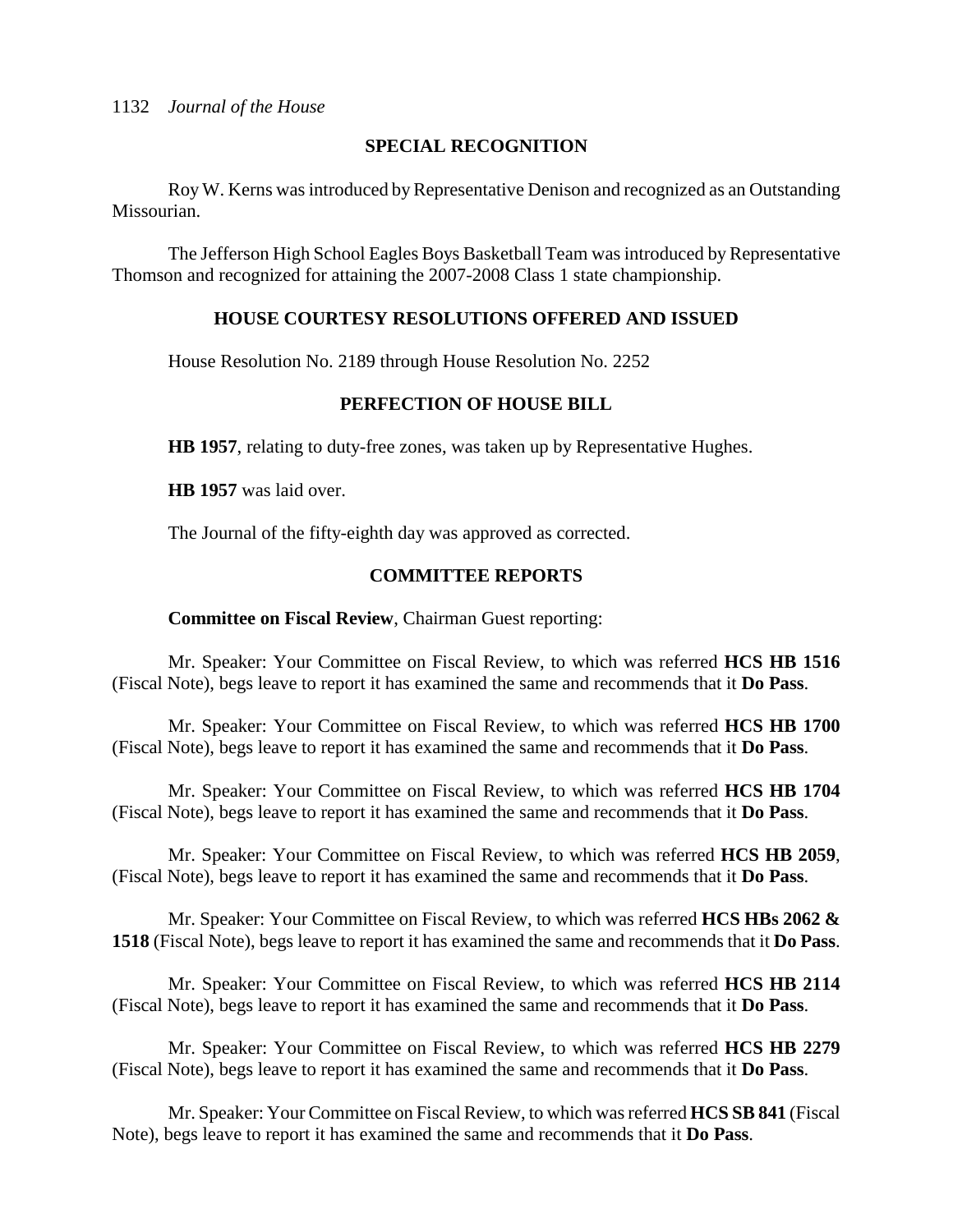### **PERFECTION OF HOUSE BILL**

**HB 1957**, relating to duty-free zones, was again taken up by Representative Hughes.

On motion of Representative Hughes, **HB 1957** was ordered perfected and printed by the following vote:

#### AYES: 120

| Aull                   | Baker 25        | Baker 123     | <b>Bivins</b>  | <b>Brandom</b>  |
|------------------------|-----------------|---------------|----------------|-----------------|
| <b>Bringer</b>         | Brown 30        | Casey         | Cooper 155     | Corcoran        |
| Cox                    | Cunningham 86   | Curls         | Darrough       | Daus            |
| Davis                  | Day             | Deeken        | Denison        | Dixon           |
| Donnelly               | Dougherty       | Dusenberg     | Fallert        | Fares           |
| Flook                  | Frame           | Funderburk    | George         | Grill           |
| Grisamore              | Guest           | Harris 110    | Hobbs          | Hodges          |
| Holsman                | Hoskins         | Hubbard       | Hughes         | Icet            |
| Jones 89               | Jones 117       | Kasten        | Kelly          | Kingery         |
| Komo                   | Kratky          | Kuessner      | Lampe          | Lembke          |
| LeVota                 | Loehner         | Lowe 44       | Marsh          | May             |
| McClanahan             | McGhee          | Meiners       | Moore          | Muschany        |
| Nance                  | Nasheed         | <b>Nieves</b> | Nolte          | Norr            |
| Onder                  | Oxford          | Parkinson     | Parson         | Pollock         |
| Portwood               | Pratt           | Ouinn 7       | Ouinn 9        | Robb            |
| <b>Robinson</b>        | Roorda          | Ruestman      | Ruzicka        | Salva           |
| Sater                  | <b>Scavuzzo</b> | Schaaf        | Scharnhorst    | Schieffer       |
| Schneider              | Schoeller       | Schoemehl     | Self           | Shively         |
| Silvey                 | Skaggs          | Smith 14      | Smith 150      | Stevenson       |
| St. Onge               | Storch          | Stream        | Sutherland     | Swinger         |
| Talboy                 | Thomson         | Threlkeld     | Tilley         | Todd            |
| Villa                  | Vogt            | Wallace       | Walsh          | Walton          |
| Weter                  | Wildberger      | Wilson 130    | Witte          | Wright-Jones    |
| Yaeger                 | Yates           | Zimmerman     | Zweifel        | Mr Speaker      |
| <b>NOES: 020</b>       |                 |               |                |                 |
| <b>Bruns</b>           | Cunningham 145  | Dethrow       | Emery          | Ervin           |
| Fisher                 | Franz           | Lipke         | Munzlinger     | Pearce          |
| Richard                | Sander          | Schad         | Schlottach     | Viebrock        |
| Wasson                 | Wells           | Whorton       | Wilson 119     | Wood            |
| PRESENT: 000           |                 |               |                |                 |
| ABSENT WITH LEAVE: 021 |                 |               |                |                 |
| Avery                  | <b>Bland</b>    | Brown 50      | <b>Burnett</b> | Chappelle-Nadal |
| Cooper 120             | El-Amin         | Faith         | Harris 23      | Haywood         |

Hunter Johnson Kraus Liese Low 39 Meadows Page Rucker Spreng Wright 159

VACANCIES: 002

Young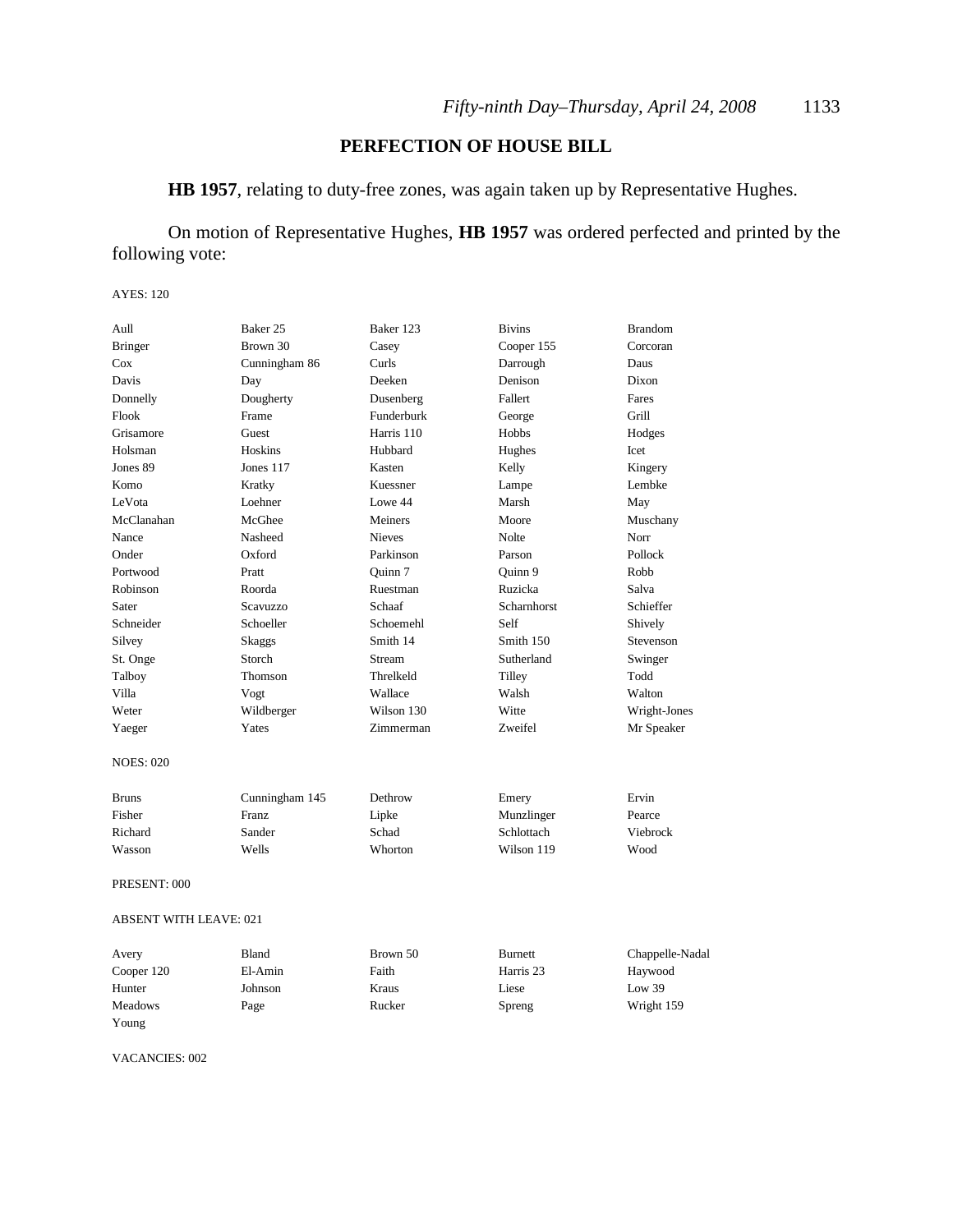### **THIRD READING OF HOUSE BILLS**

Representative Hobbs assumed the Chair.

**HCS HB 1626**, relating to assistance for illegal immigrants, was taken up by Representative Emery.

On motion of Representative Emery, **HCS HB 1626** was read the third time and passed by the following vote:

AYES: 127

| Aull                          | Avery          | Baker 25       | Baker 123      | <b>Bivins</b> |  |
|-------------------------------|----------------|----------------|----------------|---------------|--|
| <b>Brandom</b>                | <b>Bringer</b> | Brown 30       | <b>Bruns</b>   | Casey         |  |
| Cooper 155                    | Corcoran       | Cox            | Cunningham 145 | Cunningham 86 |  |
| Darrough                      | Davis          | Day            | Deeken         | Denison       |  |
| Dethrow                       | Dixon          | Donnelly       | Dougherty      | Dusenberg     |  |
| Emery                         | Ervin          | Faith          | Fallert        | Fares         |  |
| Fisher                        | Frame          | Franz          | Funderburk     | Grill         |  |
| Grisamore                     | Guest          | Harris 110     | Hobbs          | Hodges        |  |
| Holsman                       | Hoskins        | Hunter         | Icet           | Jones 89      |  |
| Jones 117                     | Kasten         | Kelly          | Kingery        | Komo          |  |
| Kratky                        | Kuessner       | Lampe          | Lembke         | LeVota        |  |
| Liese                         | Lipke          | Loehner        | Marsh          | May           |  |
| McClanahan                    | McGhee         | Moore          | Munzlinger     | Muschany      |  |
| Nance                         | <b>Nieves</b>  | Nolte          | Norr           | Onder         |  |
| Parkinson                     | Parson         | Pearce         | Pollock        | Portwood      |  |
| Pratt                         | Quinn 7        | Quinn 9        | Richard        | Robb          |  |
| Robinson                      | Roorda         | Ruestman       | Ruzicka        | Salva         |  |
| Sander                        | Sater          | Scavuzzo       | Schaaf         | Schad         |  |
| Scharnhorst                   | Schieffer      | Schlottach     | Schneider      | Schoeller     |  |
| Schoemehl                     | Self           | Shively        | Silvey         | Skaggs        |  |
| Smith 14                      | Smith 150      | Stevenson      | St. Onge       | Storch        |  |
| Stream                        | Sutherland     | Swinger        | Thomson        | Threlkeld     |  |
| Tilley                        | Todd           | Viebrock       | Wallace        | Wasson        |  |
| Wells                         | Weter          | Whorton        | Wildberger     | Wilson 119    |  |
| Wilson 130                    | Witte          | Wood           | Wright 159     | Yates         |  |
| Zweifel                       | Mr Speaker     |                |                |               |  |
| <b>NOES: 020</b>              |                |                |                |               |  |
|                               |                |                |                |               |  |
| Bland                         | Brown 50       | <b>Burnett</b> | Curls          | Daus          |  |
| El-Amin                       | George         | Hubbard        | Hughes         | Lowe 44       |  |
| Nasheed                       | Oxford         | Talboy         | Villa          | Vogt          |  |
| Walsh                         | Walton         | Wright-Jones   | Yaeger         | Zimmerman     |  |
| PRESENT: 000                  |                |                |                |               |  |
| <b>ABSENT WITH LEAVE: 014</b> |                |                |                |               |  |
| Chappelle-Nadal               | Cooper 120     | Flook          | Harris 23      | Haywood       |  |
| Johnson                       | Kraus          | Low 39         | <b>Meadows</b> | Meiners       |  |
| Page                          | Rucker         | Spreng         | Young          |               |  |
|                               |                |                |                |               |  |

VACANCIES: 002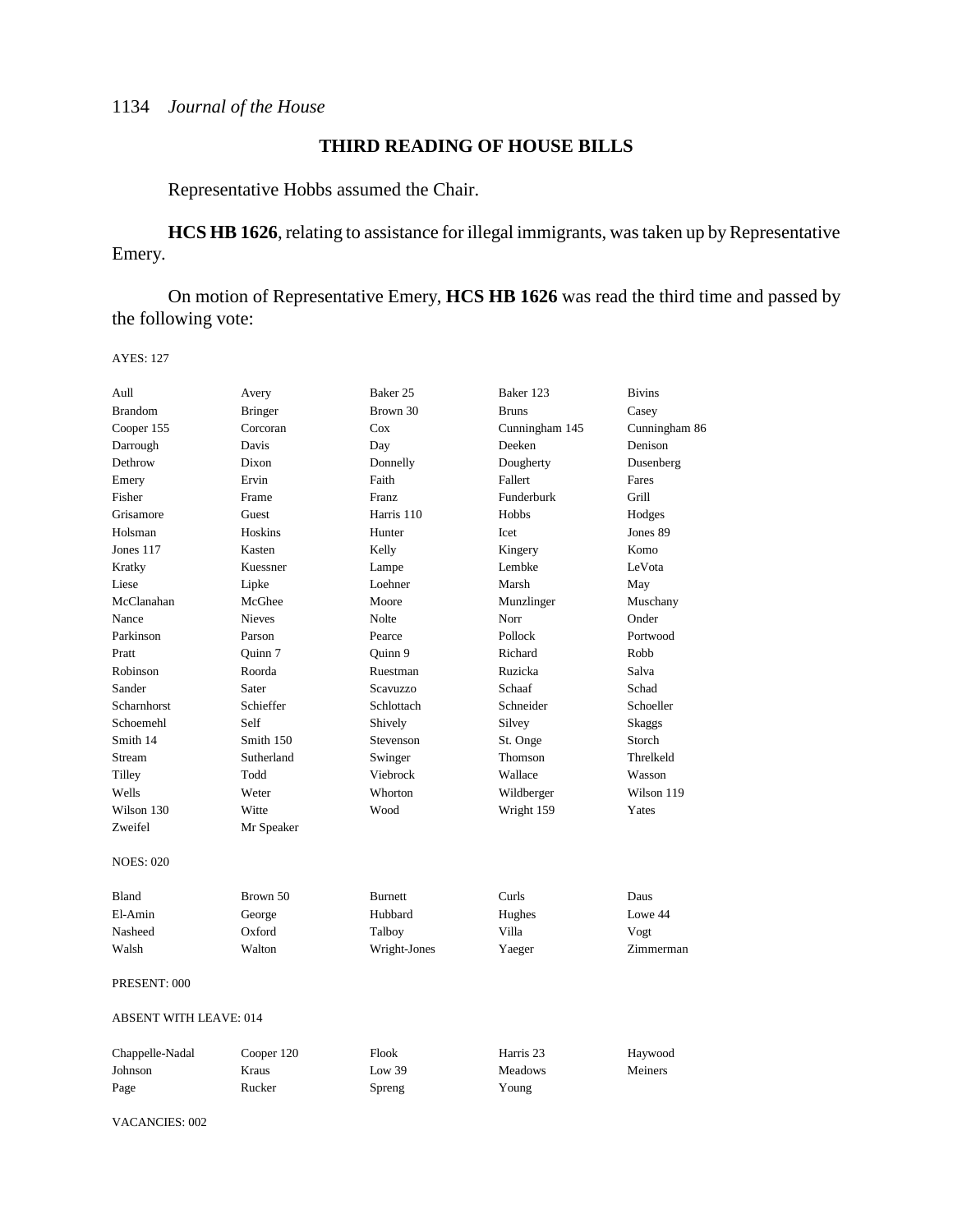Representative Hobbs declared the bill passed.

**HCS HB 1383**, relating to the Business Premises Safety Act, was taken up by Representative Cox.

On motion of Representative Cox, **HCS HB 1383** was read the third time and passed by the following vote:

AYES: 138

| Aull                          | Avery          | Baker 25       | Baker 123     | <b>Bivins</b> |
|-------------------------------|----------------|----------------|---------------|---------------|
| Bland                         | <b>Brandom</b> | <b>Bringer</b> | Brown 30      | Brown 50      |
| <b>Bruns</b>                  | Casey          | Cooper 155     | Corcoran      | Cox           |
| Cunningham 145                | Cunningham 86  | Curls          | Darrough      | Davis         |
| Day                           | Deeken         | Denison        | Dethrow       | Dixon         |
| Donnelly                      | Dougherty      | Dusenberg      | El-Amin       | Emery         |
| Ervin                         | Faith          | Fallert        | Fares         | Fisher        |
| Flook                         | Frame          | Franz          | Funderburk    | George        |
| Grill                         | Grisamore      | Harris 23      | Harris 110    | Hobbs         |
| Hodges                        | Holsman        | Hoskins        | Hubbard       | Hunter        |
| Icet                          | Jones 89       | Jones 117      | Kasten        | Kelly         |
| Kingery                       | Komo           | Kuessner       | Lampe         | Lembke        |
| LeVota                        | Liese          | Lipke          | Loehner       | Marsh         |
| May                           | McClanahan     | McGhee         | Moore         | Munzlinger    |
| Muschany                      | Nance          | Nasheed        | <b>Nieves</b> | Norr          |
| Onder                         | Parkinson      | Parson         | Pearce        | Pollock       |
| Portwood                      | Pratt          | Ouinn 7        | Quinn 9       | Richard       |
| Robb                          | Robinson       | Roorda         | Rucker        | Ruestman      |
| Ruzicka                       | Salva          | Sander         | Sater         | Scavuzzo      |
| Schaaf                        | Schad          | Scharnhorst    | Schieffer     | Schlottach    |
| Schneider                     | Schoeller      | Schoemehl      | Shively       | Silvey        |
| <b>Skaggs</b>                 | Smith 14       | Smith 150      | Stevenson     | St. Onge      |
| Storch                        | Stream         | Sutherland     | Swinger       | Thomson       |
| Threlkeld                     | Tilley         | Todd           | Viebrock      | Villa         |
| Wallace                       | Walsh          | Walton         | Wasson        | Wells         |
| Weter                         | Whorton        | Wildberger     | Wilson 119    | Wilson 130    |
| Witte                         | Wood           | Wright 159     | Wright-Jones  | Yates         |
| Zimmerman                     | Zweifel        | Mr Speaker     |               |               |
|                               |                |                |               |               |
| <b>NOES: 009</b>              |                |                |               |               |
| <b>Burnett</b>                | Daus           | Hughes         | Kratky        | Lowe 44       |
| Oxford                        | Talboy         | Vogt           | Yaeger        |               |
|                               |                |                |               |               |
| PRESENT: 000                  |                |                |               |               |
| <b>ABSENT WITH LEAVE: 014</b> |                |                |               |               |
| Chappelle-Nadal               | Cooper 120     | Guest          | Haywood       | Johnson       |
| Kraus                         | Low 39         | <b>Meadows</b> | Meiners       | Nolte         |
| Page                          | Self           | Spreng         | Young         |               |
|                               |                |                |               |               |

VACANCIES: 002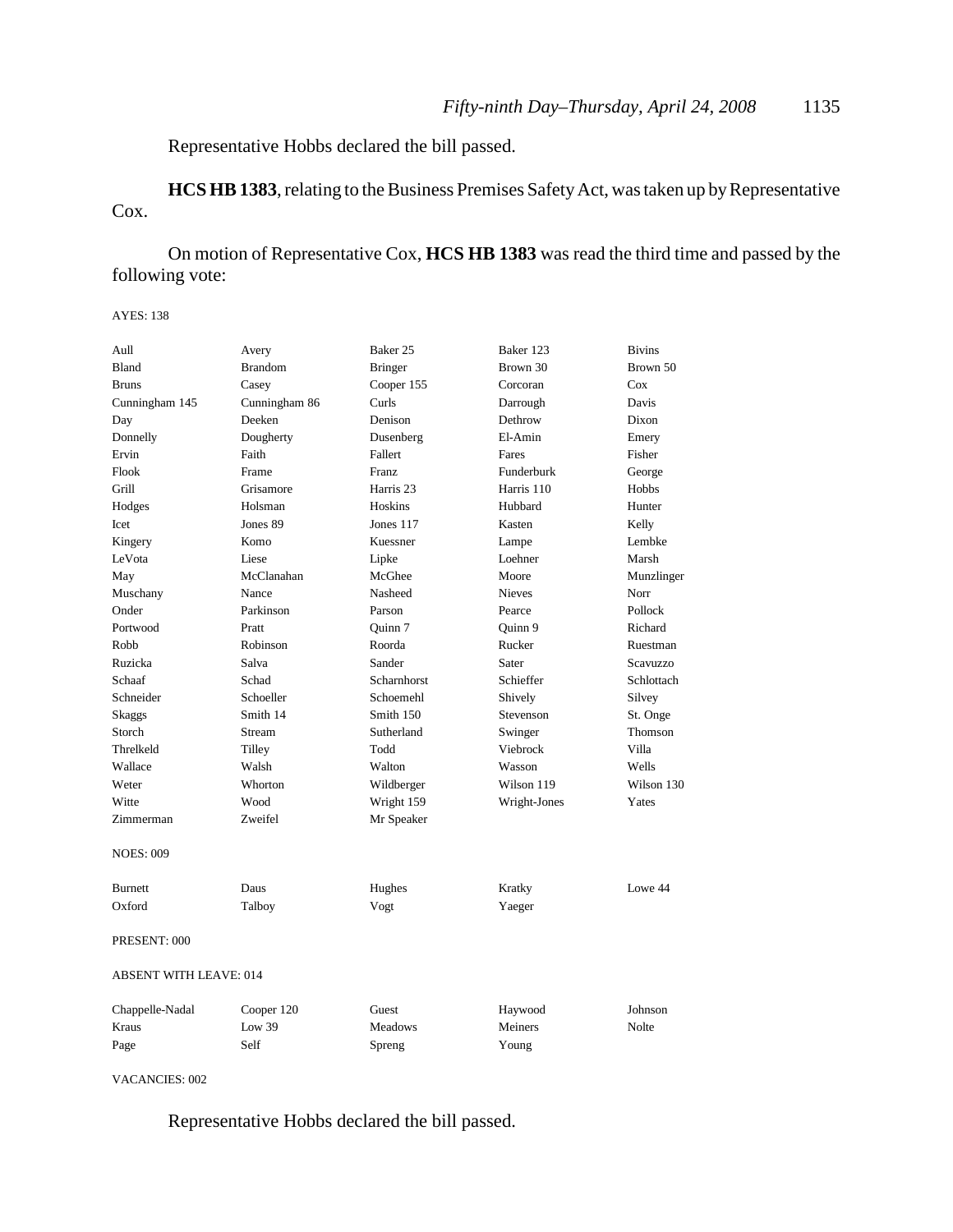**HB 1851**, relating to minimum wage, was taken up by Representative Thomson.

Representative Tilley moved the previous question.

### Which motion was adopted by the following vote:

#### AYES: 087

| Avery                  | Baker 123  | <b>Bivins</b> | <b>Brandom</b> | Brown 30       |
|------------------------|------------|---------------|----------------|----------------|
| <b>Bruns</b>           | Cooper 120 | Cooper 155    | Cox            | Cunningham 145 |
| Cunningham 86          | Davis      | Day           | Deeken         | Denison        |
| Dethrow                | Dixon      | Dusenberg     | Emery          | Ervin          |
| Faith                  | Fares      | Fisher        | Flook          | Franz          |
| Funderburk             | Grisamore  | Guest         | Hobbs          | Hunter         |
| <b>I</b> cet           | Jones 89   | Jones 117     | Kelly          | Kingery        |
| <b>Lembke</b>          | Lipke      | Loehner       | Marsh          | May            |
| McGhee                 | Moore      | Munzlinger    | Muschany       | Nance          |
| <b>Nieves</b>          | Nolte      | Onder         | Parkinson      | Pearce         |
| Pollock                | Portwood   | Pratt         | Ouinn 7        | Richard        |
| Robb                   | Ruestman   | Ruzicka       | Sander         | Sater          |
| Schaaf                 | Schad      | Scharnhorst   | Schlottach     | Schneider      |
| Schoeller              | Self       | Silvey        | Smith 14       | Smith 150      |
| St. Onge               | Stream     | Sutherland    | Thomson        | Threlkeld      |
| Tilley                 | Viebrock   | Wallace       | Wasson         | Wells          |
| Weter                  | Wilson 119 | Wilson 130    | Wood           | Wright 159     |
| Yates                  | Mr Speaker |               |                |                |
| <b>NOES: 062</b>       |            |               |                |                |
| Aull                   | Baker 25   | <b>Bland</b>  | <b>Bringer</b> | Brown 50       |
| <b>Burnett</b>         | Casey      | Corcoran      | Curls          | Darrough       |
| Daus                   | Donnelly   | Dougherty     | El-Amin        | Fallert        |
| Frame                  | George     | Grill         | Harris 23      | Harris 110     |
| Hodges                 | Holsman    | Hoskins       | Hubbard        | Hughes         |
| Komo                   | Kratky     | Kuessner      | Lampe          | LeVota         |
| Liese                  | Lowe 44    | McClanahan    | <b>Meadows</b> | Nasheed        |
| Norr                   | Oxford     | Quinn 9       | Robinson       | Roorda         |
| Rucker                 | Salva      | Scavuzzo      | Schieffer      | Schoemehl      |
| Shively                | Skaggs     | Storch        | Swinger        | Talboy         |
| Todd                   | Villa      | Vogt          | Walsh          | Walton         |
| Whorton                | Wildberger | Witte         | Wright-Jones   | Yaeger         |
| Zimmerman              | Zweifel    |               |                |                |
| PRESENT: 000           |            |               |                |                |
| ABSENT WITH LEAVE: 012 |            |               |                |                |

| Chappelle-Nadal | Havwood | Johnson | Kasten | Kraus  |
|-----------------|---------|---------|--------|--------|
| Low $39$        | Meiners | Page    | Parson | Spreng |
| Stevenson       | Young   |         |        |        |

VACANCIES: 002

Representative Thomson moved that **HB 1851** be read the third time and passed.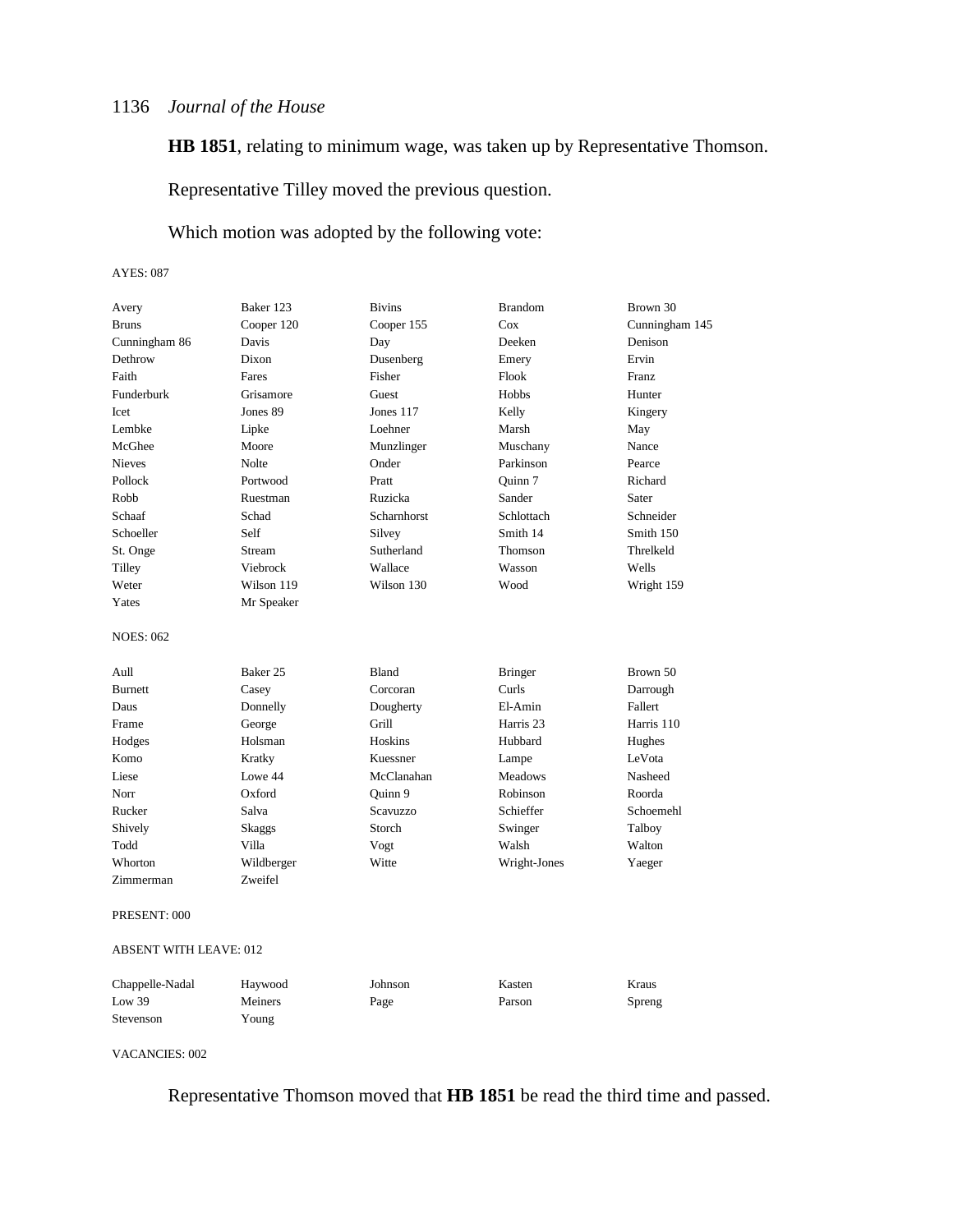### Which motion was defeated by the following vote:

AYES: 068

| <b>Brandom</b>                | <b>Bruns</b>   | Cooper 120   | Cox          | Cunningham 145 |
|-------------------------------|----------------|--------------|--------------|----------------|
| Cunningham 86                 | Davis          | Day          | Deeken       | Denison        |
| Dethrow                       | Dixon          | Dusenberg    | Emery        | Ervin          |
| Faith                         | Fares          | Fisher       | Flook        | Franz          |
| Grisamore                     | Hobbs          | Hunter       | Icet         | Jones 89       |
| Jones 117                     | Kelly          | Kingery      | Lipke        | Loehner        |
| May                           | Moore          | Munzlinger   | Muschany     | Nieves         |
| Onder                         | Parkinson      | Pearce       | Pollock      | Pratt          |
| Ouinn 7                       | Richard        | Robb         | Ruestman     | Ruzicka        |
| Sander                        | Sater          | Schaaf       | Schad        | Scharnhorst    |
| Schlottach                    | Schneider      | Smith 14     | Smith 150    | Stream         |
| Sutherland                    | Thomson        | Tilley       | Viebrock     | Wallace        |
| Wasson                        | Wells          | Wilson 119   | Wilson 130   | Wood           |
| Wright 159                    | Yates          | Mr Speaker   |              |                |
| <b>NOES: 082</b>              |                |              |              |                |
| Aull                          | Avery          | Baker 25     | Baker 123    | <b>Bivins</b>  |
| Bland                         | <b>Bringer</b> | Brown 30     | Brown 50     | <b>Burnett</b> |
| Casey                         | Cooper 155     | Corcoran     | Curls        | Darrough       |
| Daus                          | Donnelly       | Dougherty    | El-Amin      | Fallert        |
| Frame                         | Funderburk     | George       | Grill        | Guest          |
| Harris <sub>23</sub>          | Harris 110     | Hodges       | Holsman      | Hoskins        |
| Hubbard                       | Hughes         | Kasten       | Komo         | Kratky         |
| Kuessner                      | Lampe          | Lembke       | LeVota       | Liese          |
| Lowe 44                       | Marsh          | McClanahan   | McGhee       | <b>Meadows</b> |
| Nance                         | Nasheed        | <b>Nolte</b> | Norr         | Oxford         |
| Portwood                      | Ouinn 9        | Robinson     | Roorda       | Rucker         |
| Salva                         | Scavuzzo       | Schieffer    | Schoeller    | Schoemehl      |
| Self                          | Shively        | Silvey       | Skaggs       | St. Onge       |
| Storch                        | Swinger        | Talboy       | Threlkeld    | Todd           |
| Villa                         | Vogt           | Walsh        | Walton       | Weter          |
| Whorton                       | Wildberger     | Witte        | Wright-Jones | Yaeger         |
| Zimmerman                     | Zweifel        |              |              |                |
| PRESENT: 000                  |                |              |              |                |
| <b>ABSENT WITH LEAVE: 011</b> |                |              |              |                |
| Chappelle-Nadal               | Haywood        | Johnson      | Kraus        | Low 39         |
| Meiners                       | Page           | Parson       | Spreng       | Stevenson      |
| Young                         |                |              |              |                |

#### VACANCIES: 002

**HCS HB 2059**, relating to the Teachers and School Districts Act, was taken up by Representative Wilson (130).

Speaker Pro Tem Pratt resumed the Chair.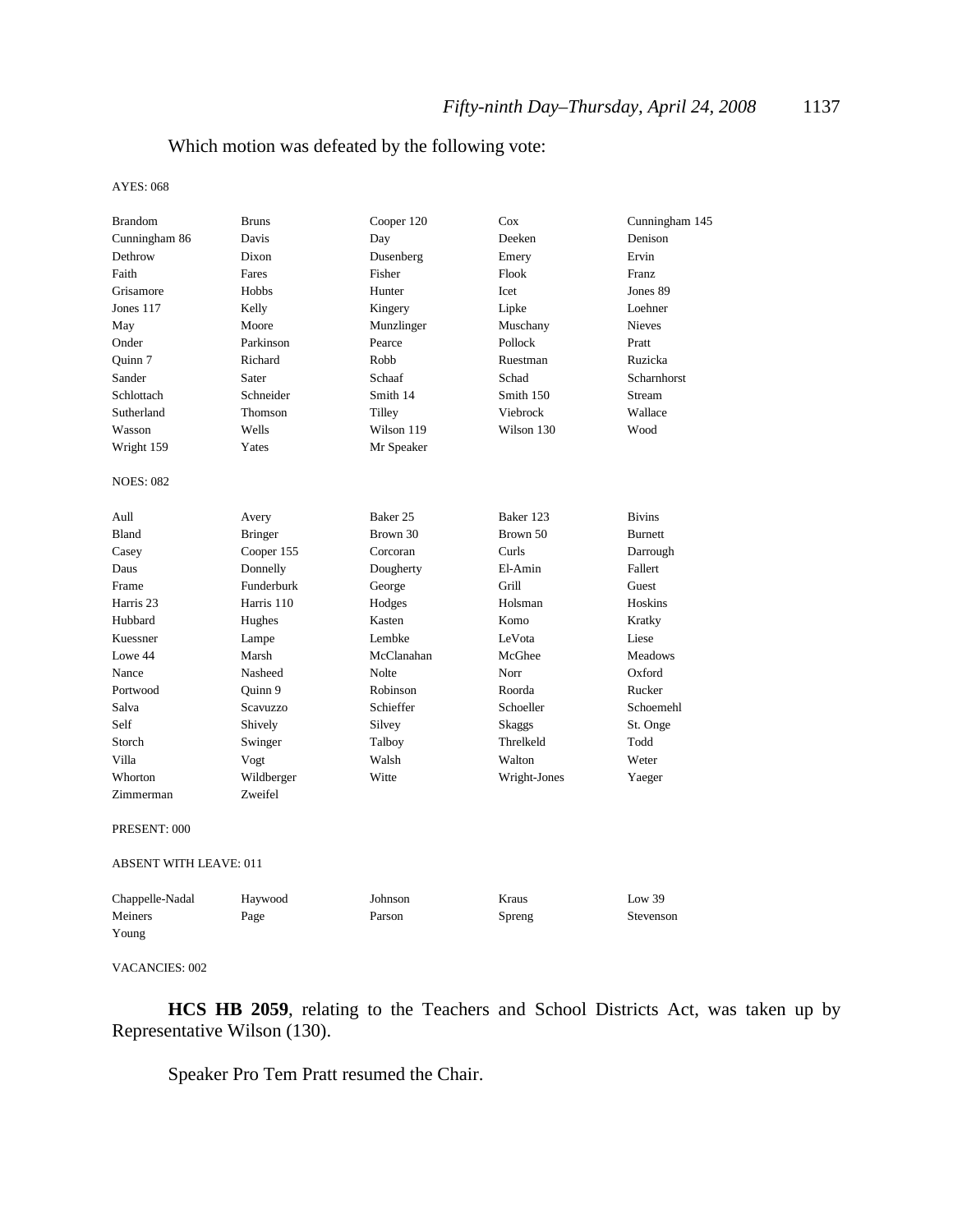Representative Tilley moved the previous question.

Which motion was adopted by the following vote:

#### AYES: 088

| Baker 123        | <b>Bivins</b>   | <b>Brandom</b> | Brown 30       | <b>Bruns</b>       |
|------------------|-----------------|----------------|----------------|--------------------|
| Cooper 120       | Cooper 155      | Cox            | Cunningham 145 | Cunningham 86      |
| Davis            | Day             | Deeken         | Denison        | Dethrow            |
| Dixon            | Dougherty       | Dusenberg      | Emery          | Ervin              |
| Faith            | Fares           | Fisher         | Flook          | Franz              |
| Funderburk       | Grisamore       | Guest          | Hobbs          | Hunter             |
| <b>Icet</b>      | Jones 89        | Jones 117      | Kasten         | Kelly              |
| Kingery          | Lembke          | Lipke          | Loehner        | Marsh              |
| May              | McGhee          | Moore          | Munzlinger     | Muschany           |
| Nance            | <b>Nieves</b>   | <b>Nolte</b>   | Onder          | Parkinson          |
| Parson           | Pearce          | Pollock        | Portwood       | Pratt              |
| Ouinn 7          | Richard         | Robb           | Ruestman       | Ruzicka            |
| Sander           | Sater           | Schaaf         | Schad          | <b>Scharnhorst</b> |
| Schlottach       | Schoeller       | Self           | Silvey         | Smith 14           |
| Smith 150        | Stevenson       | St. Onge       | Stream         | Sutherland         |
| Thomson          | Threlkeld       | Tilley         | Viebrock       | Wallace            |
| Wells            | Weter           | Wilson 119     | Wilson 130     | Wood               |
| Wright 159       | Yates           | Mr Speaker     |                |                    |
| <b>NOES: 061</b> |                 |                |                |                    |
| Aull             | Baker 25        | <b>Bland</b>   | <b>Bringer</b> | Brown 50           |
| <b>Burnett</b>   | Casey           | Corcoran       | Curls          | Darrough           |
| Daus             | Donnelly        | El-Amin        | Fallert        | Frame              |
| George           | Grill           | Harris 23      | Harris 110     | Hodges             |
| Holsman          | Hoskins         | Hubbard        | Komo           | Kratky             |
| Kuessner         | Lampe           | LeVota         | Liese          | Low 39             |
| Lowe 44          | McClanahan      | <b>Meadows</b> | Nasheed        | Norr               |
| Oxford           | Ouinn 9         | Robinson       | Roorda         | Rucker             |
| Salva            | <b>Scavuzzo</b> | Schieffer      | Schoemehl      | Shively            |
| Skaggs           | Storch          | Swinger        | Talboy         | Todd               |
| Villa            | Vogt            | Walsh          | Walton         | Whorton            |
| Wildberger       | Witte           | Wright-Jones   | Yaeger         | Zimmerman          |
| Zweifel          |                 |                |                |                    |

PRESENT: 000

#### ABSENT WITH LEAVE: 012

| Avery  | Chappelle-Nadal | Haywood | Hughes    | Johnson |
|--------|-----------------|---------|-----------|---------|
| Kraus  | Meiners         | Page    | Schneider | Spreng  |
| Wasson | Young           |         |           |         |

VACANCIES: 002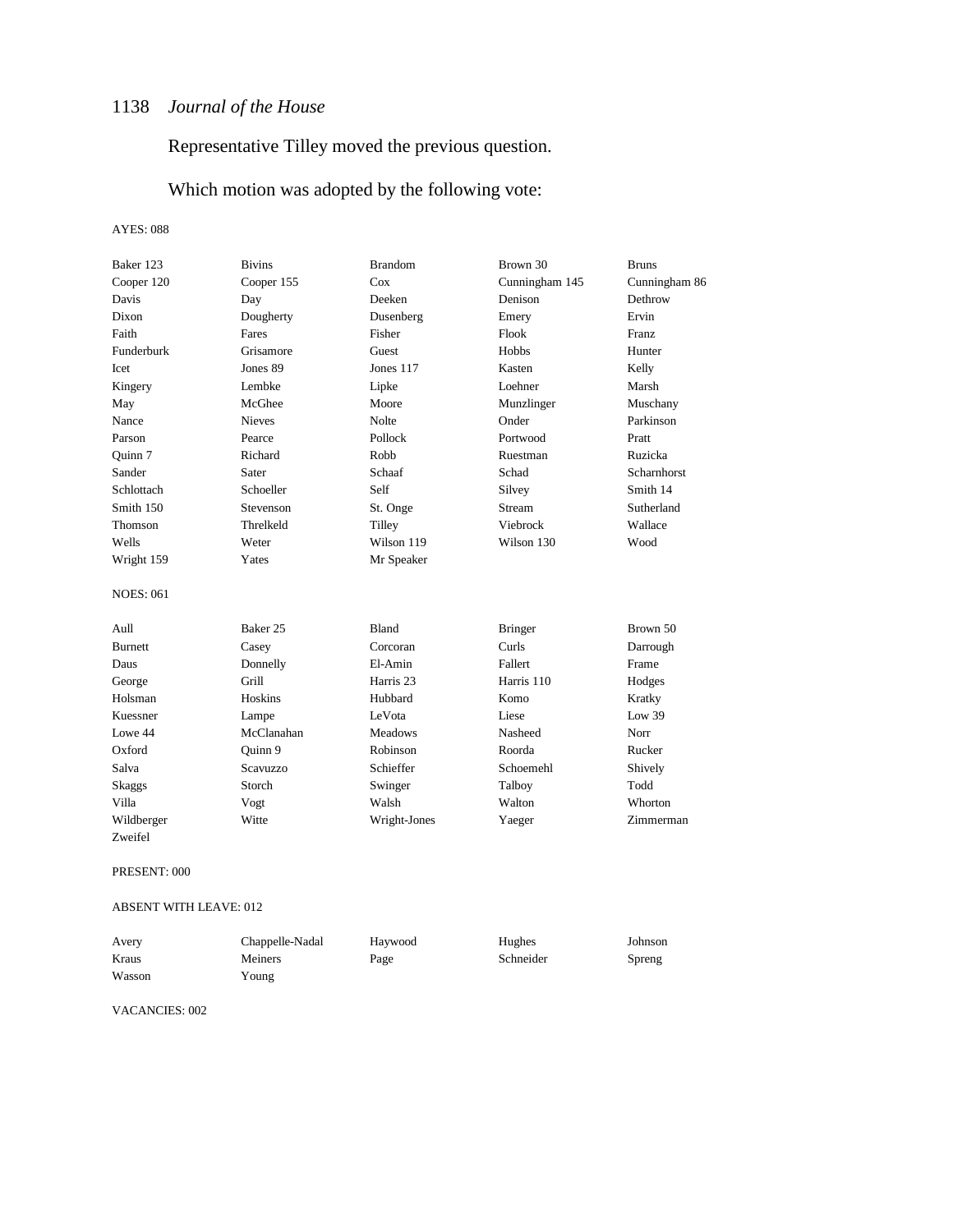On motion of Representative Wilson (130), **HCS HB 2059** was read the third time and passed by the following vote:

#### AYES: 083

| Aull                          | Baker 123  | <b>Bivins</b>  | <b>Brandom</b> | <b>Bruns</b>  |  |
|-------------------------------|------------|----------------|----------------|---------------|--|
| Cooper 120                    | Cooper 155 | Cox            | Cunningham 145 | Cunningham 86 |  |
| Davis                         | Day        | Deeken         | Denison        | Dethrow       |  |
| Dixon                         | Dusenberg  | Emery          | Ervin          | Faith         |  |
| Fares                         | Fisher     | Flook          | Franz          | Grisamore     |  |
| Guest                         | Hobbs      | Hunter         | Icet           | Jones 89      |  |
| Jones 117                     | Kasten     | Kelly          | Kingery        | Lipke         |  |
| Loehner                       | Marsh      | May            | Moore          | Munzlinger    |  |
| Muschany                      | Nance      | <b>Nieves</b>  | Nolte          | Onder         |  |
| Parkinson                     | Parson     | Pearce         | Pollock        | Portwood      |  |
| Pratt                         | Quinn 7    | Richard        | Robb           | Ruestman      |  |
| Ruzicka                       | Sander     | Sater          | Schaaf         | Schad         |  |
| Scharnhorst                   | Schlottach | Schoeller      | Self           | Smith 14      |  |
| Smith 150                     | Stevenson  | Stream         | Thomson        | Threlkeld     |  |
| Tilley                        | Viebrock   | Wallace        | Wasson         | Wells         |  |
| Weter                         | Whorton    | Wilson 119     | Wilson 130     | Wood          |  |
| Wright 159                    | Yates      | Mr Speaker     |                |               |  |
| <b>NOES: 067</b>              |            |                |                |               |  |
| Baker 25                      | Bland      | <b>Bringer</b> | Brown 30       | Brown 50      |  |
| <b>Burnett</b>                | Casey      | Corcoran       | Curls          | Darrough      |  |
| Daus                          | Donnelly   | Dougherty      | El-Amin        | Fallert       |  |
| Frame                         | Funderburk | George         | Grill          | Harris 23     |  |
| Harris 110                    | Hodges     | Holsman        | Hoskins        | Hubbard       |  |
| Hughes                        | Komo       | Kratky         | Kuessner       | Lampe         |  |
| Lembke                        | LeVota     | Liese          | Low $39$       | Lowe 44       |  |
| McClanahan                    | McGhee     | <b>Meadows</b> | Nasheed        | Norr          |  |
| Oxford                        | Ouinn 9    | Robinson       | Roorda         | Rucker        |  |
| Salva                         | Scavuzzo   | Schieffer      | Schoemehl      | Shively       |  |
| Silvey                        | Skaggs     | St. Onge       | Storch         | Sutherland    |  |
| Talboy                        | Todd       | Villa          | Vogt           | Walsh         |  |
| Walton                        | Wildberger | Witte          | Wright-Jones   | Yaeger        |  |
| Zimmerman                     | Zweifel    |                |                |               |  |
| PRESENT: 000                  |            |                |                |               |  |
| <b>ABSENT WITH LEAVE: 011</b> |            |                |                |               |  |

| Avery   | Chappelle-Nadal | Havwood   | Johnson | Kraus   |
|---------|-----------------|-----------|---------|---------|
| Meiners | Page            | Schneider | Spreng  | Swinger |
| Young   |                 |           |         |         |

#### VACANCIES: 002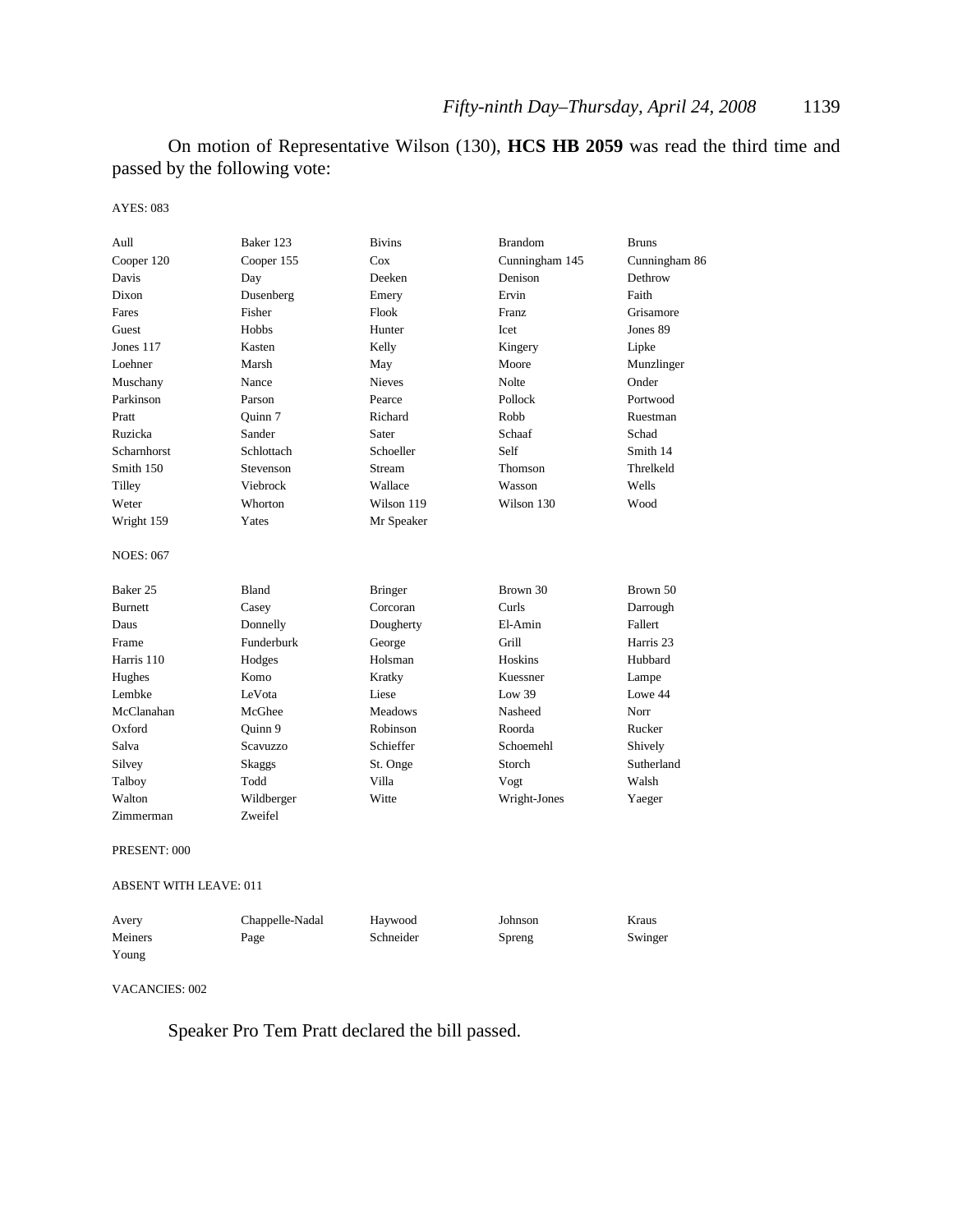**HCS HB 2034**, relating to firearm ranges and hunting preserves, was taken up by Representative Munzlinger.

On motion of Representative Munzlinger, **HCS HB 2034** was read the third time and passed by the following vote:

#### AYES: 139

| Aull                          | Avery           | Baker 25       | Baker 123  | <b>Bivins</b>                     |
|-------------------------------|-----------------|----------------|------------|-----------------------------------|
| Bland                         | <b>Brandom</b>  | <b>Bringer</b> | Brown 30   | <b>Bruns</b>                      |
| <b>Burnett</b>                | Casey           | Cooper 120     | Cooper 155 | Cox                               |
| Cunningham 145                | Cunningham 86   | Darrough       | Davis      | Day                               |
| Deeken                        | Denison         | Dethrow        | Dixon      | Donnelly                          |
| Dougherty                     | Dusenberg       | El-Amin        | Emery      | Ervin                             |
| Faith                         | Fallert         | Fares          | Fisher     | Flook                             |
| Frame                         | Franz           | Funderburk     | George     | Grill                             |
| Grisamore                     | Guest           | Harris 23      | Harris 110 | Hobbs                             |
| Hodges                        | Holsman         | Hoskins        | Hubbard    | Hughes                            |
| Icet                          | Jones 89        | Jones 117      | Kasten     | Kelly                             |
| Kingery                       | Komo            | Kratky         | Kuessner   | Lampe                             |
| Lembke                        | LeVota          | Liese          | Lipke      | Loehner                           |
| Marsh                         | May             | McClanahan     | McGhee     | <b>Meadows</b>                    |
| Moore                         | Munzlinger      | Muschany       | Nance      | Nasheed                           |
| <b>Nieves</b>                 | <b>Nolte</b>    | Norr           | Onder      | Parkinson                         |
| Parson                        | Pearce          | Pollock        | Portwood   | Pratt                             |
| Quinn 7                       | Quinn 9         | Richard        | Robb       | Robinson                          |
| Roorda                        | Rucker          | Ruestman       | Ruzicka    | Sander                            |
| Sater                         | Scavuzzo        | Schaaf         | Schad      | Scharnhorst                       |
| Schieffer                     | Schlottach      | Schneider      | Schoeller  | Schoemehl                         |
| Self                          | Shively         | Silvey         | Skaggs     | Smith 14                          |
| Smith 150                     | Stevenson       | St. Onge       | Storch     | Stream                            |
| Sutherland                    | Swinger         | Talboy         | Thomson    | Threlkeld                         |
| Tilley                        | Todd            | Viebrock       | Villa      | Wallace                           |
| Walsh                         | Walton          | Wasson         | Wells      | Weter                             |
| Wilson 119                    | Wilson 130      | Witte          | Wood       | Wright 159                        |
| Yaeger                        | Yates           | Zimmerman      | Mr Speaker |                                   |
| <b>NOES: 006</b>              |                 |                |            |                                   |
| Curls                         | Daus            | Low $39$       | Oxford     | Vogt                              |
| Wright-Jones                  |                 |                |            |                                   |
| PRESENT: 000                  |                 |                |            |                                   |
| <b>ABSENT WITH LEAVE: 016</b> |                 |                |            |                                   |
| Brown 50                      | Chappelle-Nadal | Corcoran       | Haywood    | Hunter                            |
| $I_0$ hne $\alpha$ n          | Krone           | $I \alpha$     | Meinerc    | $\mathbf{p}_{\alpha\alpha\alpha}$ |

| DIUWII JU | Chappelle-Naual | Corcorair | <b>Haywood</b> | пишен |
|-----------|-----------------|-----------|----------------|-------|
| Johnson   | Kraus           | Lowe 44   | Meiners        | Page  |
| Salva     | Spreng          | Whorton   | Wildberger     | Young |
| Zweifel   |                 |           |                |       |

VACANCIES: 002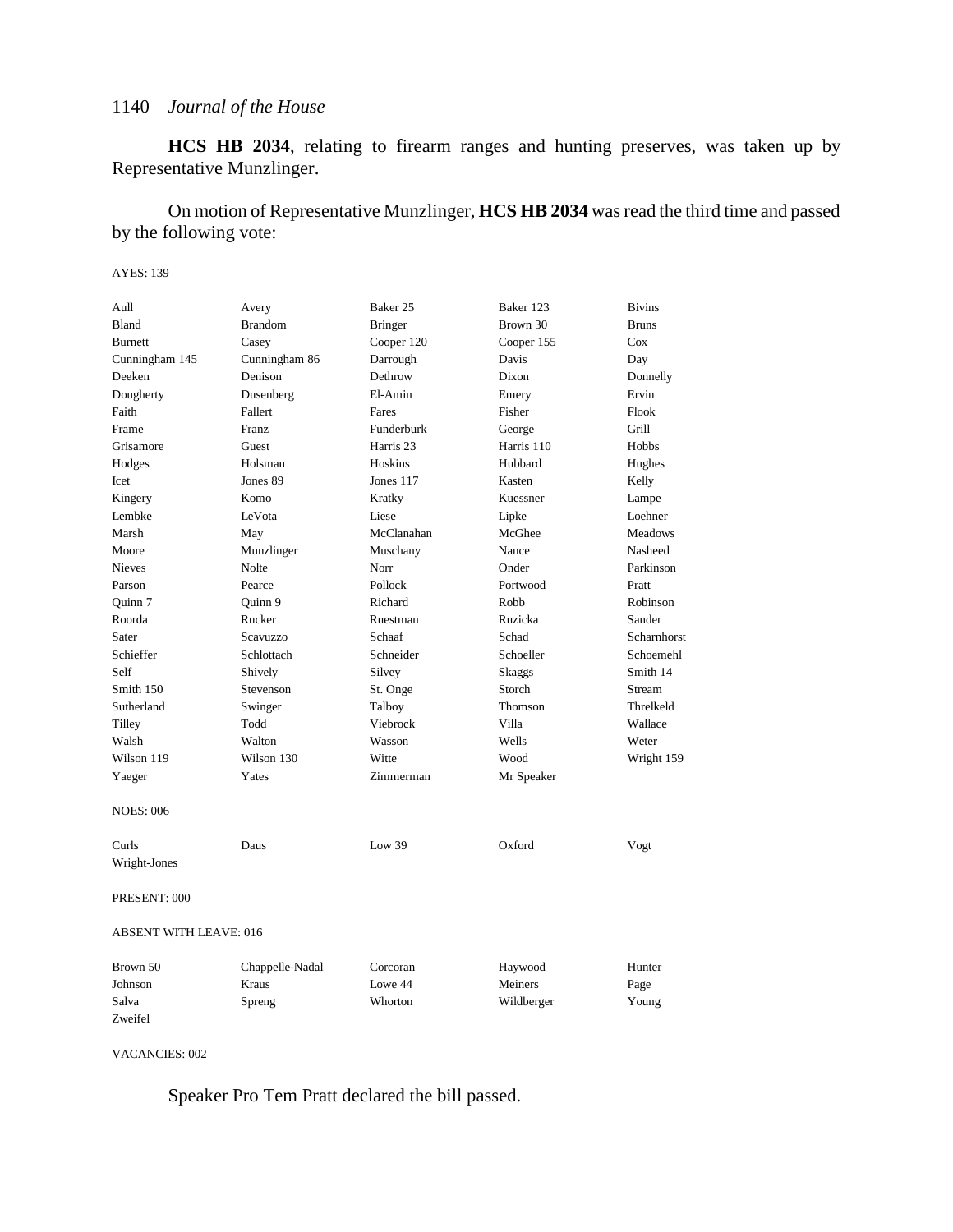### **THIRD READING OF HOUSE BILLS - APPROPRIATIONS**

**HCS HB 2016**, relating to appropriations, was taken up by Representative Icet.

### On motion of Representative Icet, **HCS HB 2016** was read the third time and passed by the following vote:

#### AYES: 105

| Avery                         | Baker 25      | Baker 123      | <b>Bivins</b> | <b>Brandom</b>  |
|-------------------------------|---------------|----------------|---------------|-----------------|
| Brown 30                      | <b>Bruns</b>  | Cooper 120     | Cooper 155    | Cox             |
| Cunningham 145                | Cunningham 86 | Davis          | Day           | Deeken          |
| Denison                       | Dethrow       | Dixon          | Dougherty     | Dusenberg       |
| Emery                         | Ervin         | Faith          | Fares         | Fisher          |
| Flook                         | Franz         | Funderburk     | Grill         | Grisamore       |
| Guest                         | Harris 23     | Harris 110     | Hobbs         | Hodges          |
| <b>Hoskins</b>                | Hubbard       | Hughes         | Hunter        | Icet            |
| Jones 89                      | Jones 117     | Kasten         | Kelly         | Kingery         |
| Lampe                         | Lembke        | Lipke          | Loehner       | Marsh           |
| May                           | McGhee        | Moore          | Munzlinger    | Muschany        |
| Nance                         | <b>Nieves</b> | <b>Nolte</b>   | Norr          | Onder           |
| Parkinson                     | Parson        | Pearce         | Pollock       | Portwood        |
| Pratt                         | Ouinn 7       | Richard        | Robb          | Rucker          |
| Ruestman                      | Ruzicka       | Sander         | Sater         | <b>Scavuzzo</b> |
| Schaaf                        | Schad         | Scharnhorst    | Schlottach    | Schneider       |
| Schoeller                     | Self          | Silvey         | Smith 14      | Smith 150       |
| Stevenson                     | Stream        | Sutherland     | Swinger       | <b>Thomson</b>  |
| Threlkeld                     | Tilley        | Viebrock       | Wallace       | Wasson          |
| Wells                         | Weter         | Whorton        | Wilson 119    | Wilson 130      |
| Witte                         | Wood          | Wright 159     | Yates         | Mr Speaker      |
| <b>NOES: 043</b>              |               |                |               |                 |
| Aull                          | Bland         | <b>Bringer</b> | Brown 50      | <b>Burnett</b>  |
| Casey                         | Curls         | Darrough       | Daus          | Donnelly        |
| El-Amin                       | Fallert       | Frame          | George        | Holsman         |
| Komo                          | Kratky        | Kuessner       | LeVota        | Liese           |
| Low 39                        | McClanahan    | <b>Meadows</b> | Nasheed       | Oxford          |
| Quinn 9                       | Roorda        | Salva          | Schieffer     | Schoemehl       |
| Shively                       | Skaggs        | Storch         | Talboy        | Todd            |
| Villa                         | Vogt          | Walsh          | Walton        | Wright-Jones    |
| Yaeger                        | Zimmerman     | Zweifel        |               |                 |
| PRESENT: 000                  |               |                |               |                 |
| <b>ABSENT WITH LEAVE: 013</b> |               |                |               |                 |

| Chappelle-Nadal | Corcoran   | Haywood | Johnson  | Kraus  |
|-----------------|------------|---------|----------|--------|
| Lowe 44         | Meiners    | Page    | Robinson | Spreng |
| St. Onge        | Wildberger | Young   |          |        |

#### VACANCIES: 002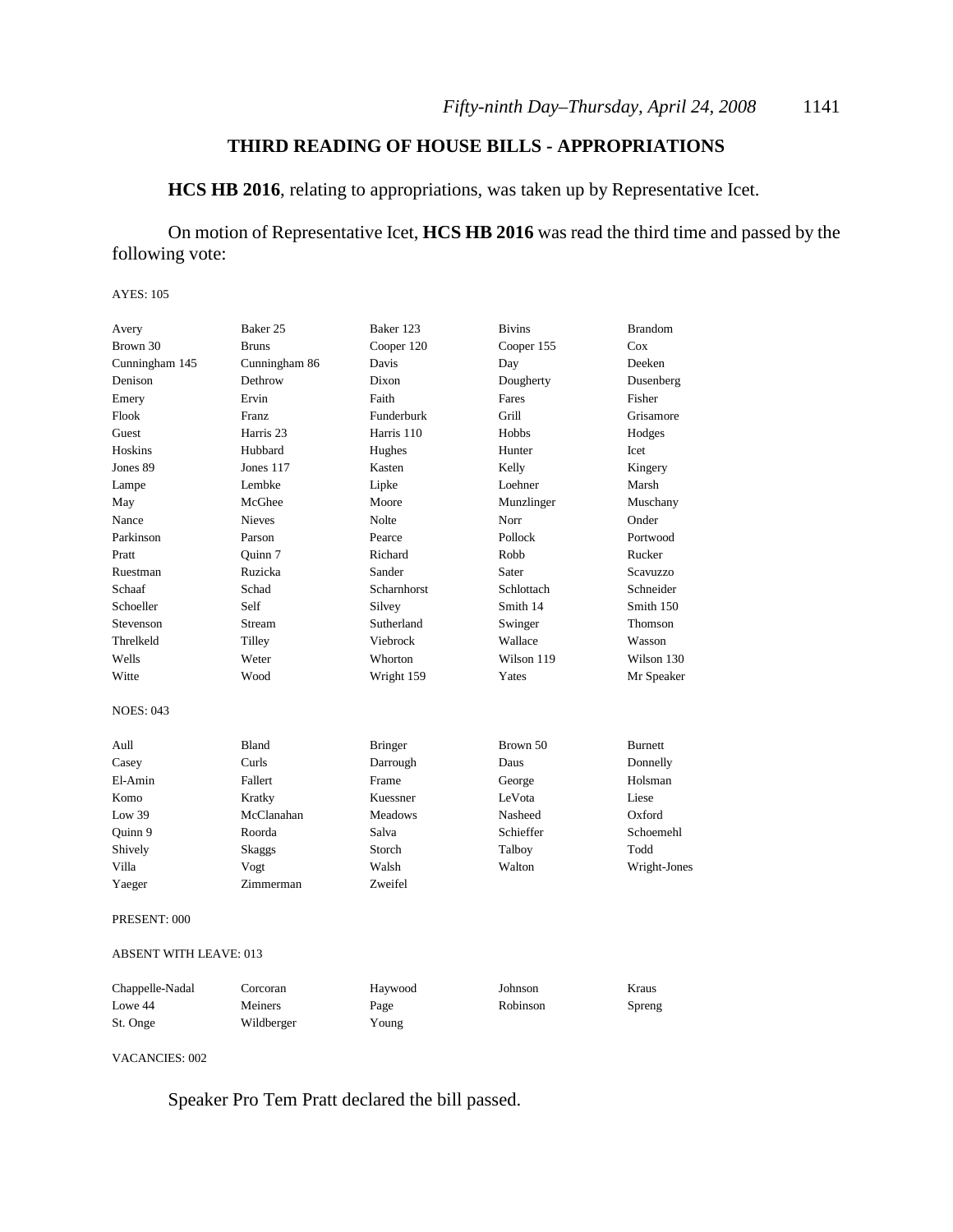**HCS HB 2023**, relating to appropriations, was taken up by Representative Icet.

On motion of Representative Icet, **HCS HB 2023** was read the third time and passed by the following vote:

#### AYES: 145

| Aull            | Avery          | Baker 25       | Baker 123          | <b>Bivins</b> |
|-----------------|----------------|----------------|--------------------|---------------|
| <b>Bland</b>    | <b>Brandom</b> | <b>Bringer</b> | Brown 30           | Brown 50      |
| <b>Bruns</b>    | <b>Burnett</b> | Casey          | Cooper 155         | Cox           |
| Cunningham 145  | Cunningham 86  | <b>Curls</b>   | Darrough           | Daus          |
| Davis           | Day            | Deeken         | Denison            | Dethrow       |
| Dixon           | Donnelly       | Dougherty      | Dusenberg          | El-Amin       |
| Emery           | Ervin          | Faith          | Fallert            | Fares         |
| Fisher          | Flook          | Frame          | Franz              | Funderburk    |
| George          | Grill          | Grisamore      | Guest              | Harris 23     |
| Harris 110      | <b>Hobbs</b>   | Hodges         | Holsman            | Hoskins       |
| Hubbard         | Hughes         | Hunter         | <b>I</b> cet       | Jones 89      |
| Jones 117       | Kasten         | Kelly          | Kingery            | Komo          |
| Kratky          | Kuessner       | Lampe          | Lembke             | LeVota        |
| Liese           | Lipke          | Loehner        | Low 39             | Marsh         |
| May             | McClanahan     | McGhee         | <b>Meadows</b>     | Moore         |
| Munzlinger      | Muschany       | Nance          | Nasheed            | <b>Nieves</b> |
| Norr            | Onder          | Oxford         | Parkinson          | Parson        |
| Pearce          | Pollock        | Portwood       | Pratt              | Quinn 7       |
| Ouinn 9         | Richard        | Robb           | Roorda             | Rucker        |
| Ruestman        | Ruzicka        | Salva          | Sander             | Sater         |
| <b>Scavuzzo</b> | Schaaf         | Schad          | <b>Scharnhorst</b> | Schieffer     |
| Schlottach      | Schneider      | Schoeller      | Schoemehl          | Self          |
| Shively         | Silvey         | Skaggs         | Smith 14           | Smith 150     |
| Stevenson       | Storch         | Stream         | Sutherland         | Swinger       |
| Talboy          | <b>Thomson</b> | Threlkeld      | Tilley             | Todd          |
| Viebrock        | Villa          | Vogt           | Wallace            | Walsh         |
| Walton          | Wasson         | Wells          | Weter              | Whorton       |
| Wilson 119      | Wilson 130     | Witte          | Wood               | Wright 159    |
| Wright-Jones    | Yaeger         | Yates          | Zimmerman          | Mr Speaker    |

NOES: 000

#### PRESENT: 000

ABSENT WITH LEAVE: 016

| Chappelle-Nadal | Cooper 120 | Corcoran | Haywood    | Johnson |
|-----------------|------------|----------|------------|---------|
| Kraus           | Lowe 44    | Meiners  | Nolte      | Page    |
| Robinson        | Spreng     | St. Onge | Wildberger | Young   |
| Zweifel         |            |          |            |         |

#### VACANCIES: 002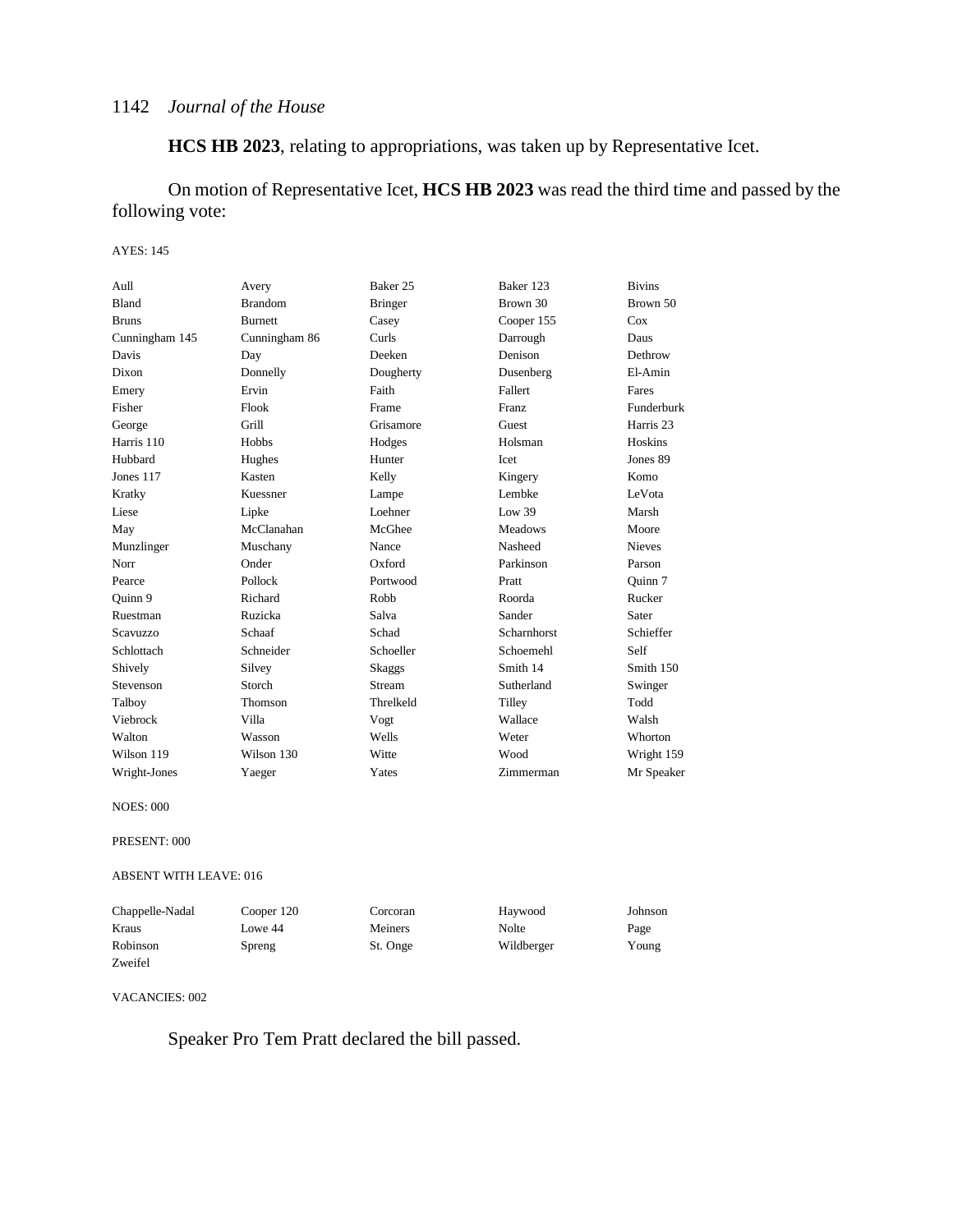### **THIRD READING OF HOUSE BILLS**

**HCS HB 2250**, relating to the Show-Me Green Tax Holiday Act, was taken up by Representative Sutherland.

On motion of Representative Sutherland, **HCS HB 2250** was read the third time and passed by the following vote:

AYES: 138

| Aull                          | Avery          | Baker 25       | Baker 123    | <b>Bivins</b> |
|-------------------------------|----------------|----------------|--------------|---------------|
| Bland                         | <b>Brandom</b> | <b>Bringer</b> | Brown 30     | Brown 50      |
| <b>Bruns</b>                  | <b>Burnett</b> | Casey          | Cooper 120   | Cooper 155    |
| Cox                           | Cunningham 145 | Cunningham 86  | Curls        | Darrough      |
| Davis                         | Day            | Deeken         | Denison      | Dethrow       |
| Dixon                         | Donnelly       | Dougherty      | Dusenberg    | El-Amin       |
| Emery                         | Ervin          | Faith          | Fallert      | Fisher        |
| Flook                         | Frame          | <b>Franz</b>   | Funderburk   | George        |
| Grill                         | Grisamore      | Guest          | Harris 23    | Harris 110    |
| Hobbs                         | Hodges         | Holsman        | Hoskins      | Hubbard       |
| Hughes                        | Hunter         | <b>Icet</b>    | Jones 89     | Jones $117$   |
| Kelly                         | Kingery        | Komo           | Kratky       | Kuessner      |
| Lampe                         | Lembke         | LeVota         | Liese        | Lipke         |
| Loehner                       | Low 39         | Marsh          | May          | McClanahan    |
| McGhee                        | <b>Meadows</b> | Moore          | Munzlinger   | Muschany      |
| Nance                         | Nasheed        | <b>Nieves</b>  | Nolte        | Norr          |
| Onder                         | Oxford         | Parkinson      | Parson       | Pearce        |
| Pollock                       | Portwood       | Pratt          | Ouinn 7      | Ouinn 9       |
| Richard                       | Robb           | Roorda         | Rucker       | Ruestman      |
| Ruzicka                       | Sander         | Sater          | Scavuzzo     | Schaaf        |
| Schad                         | Scharnhorst    | Schieffer      | Schlottach   | Schneider     |
| Schoeller                     | Schoemehl      | Self           | Shively      | Silvey        |
| Smith 14                      | Smith 150      | Stevenson      | Storch       | Stream        |
| Sutherland                    | Swinger        | Thomson        | Threlkeld    | Tilley        |
| Todd                          | Viebrock       | Wallace        | Walsh        | Walton        |
| Wasson                        | Wells          | Weter          | Wilson 119   | Wilson 130    |
| Witte                         | Wood           | Wright 159     | Wright-Jones | Yaeger        |
| Yates                         | Zimmerman      | Mr Speaker     |              |               |
| <b>NOES: 008</b>              |                |                |              |               |
| Daus                          | Fares          | Kasten         | Skaggs       | Talboy        |
| Villa                         | Vogt           | Whorton        |              |               |
| PRESENT: 000                  |                |                |              |               |
| <b>ABSENT WITH LEAVE: 015</b> |                |                |              |               |
| Chappelle-Nadal               | Corcoran       | Haywood        | Johnson      | Kraus         |
| Lowe 44                       | Meiners        | Page           | Robinson     | Salva         |
| Spreng                        | St. Onge       | Wildberger     | Young        | Zweifel       |

VACANCIES: 002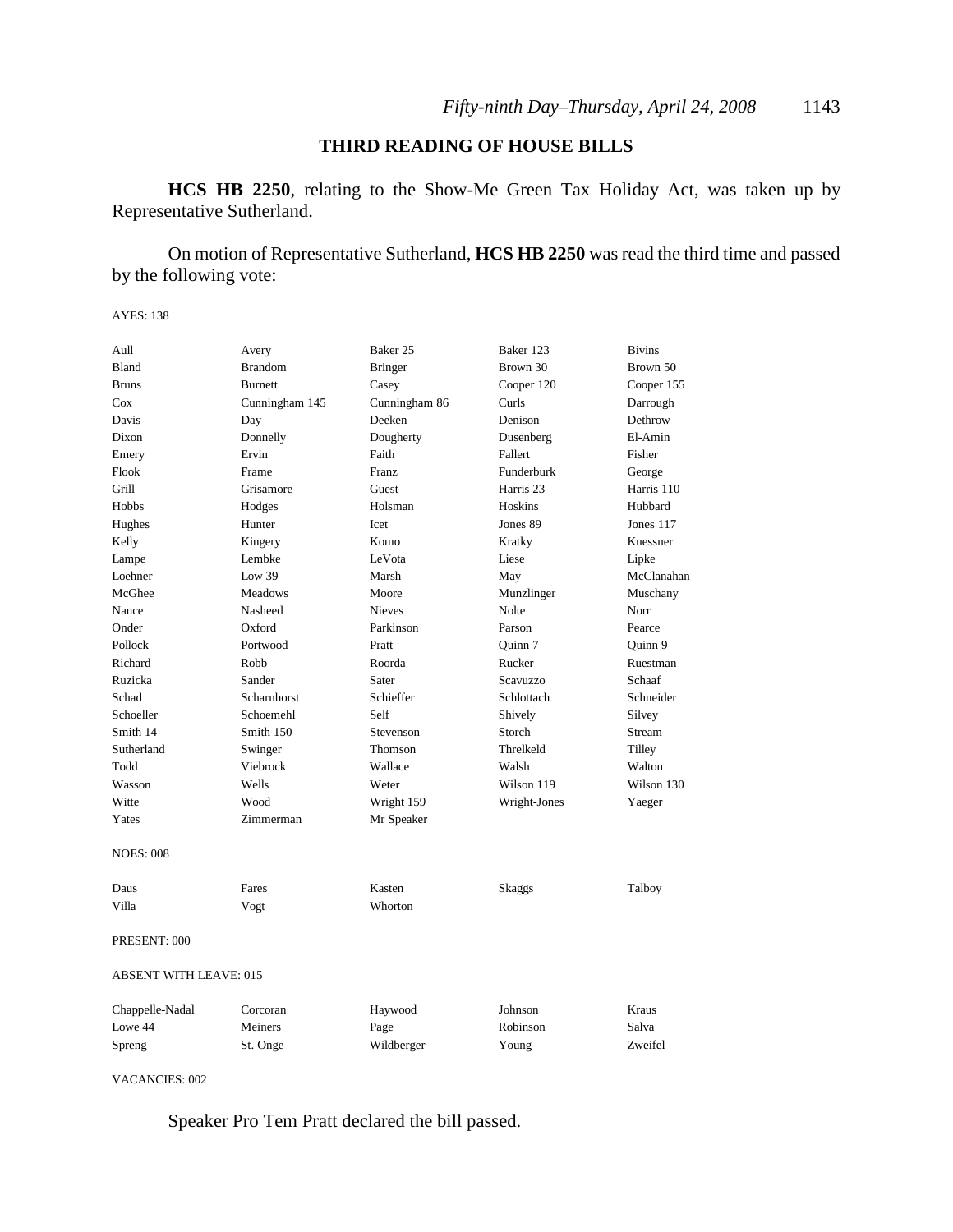The emergency clause was adopted by the following vote:

#### AYES: 129

| Aull                          | Avery           | Baker 123      | <b>Bivins</b>  | Bland         |
|-------------------------------|-----------------|----------------|----------------|---------------|
| <b>Brandom</b>                | <b>Bringer</b>  | Brown 30       | <b>Bruns</b>   | Casey         |
| Cooper 120                    | Cooper 155      | Cox            | Cunningham 145 | Cunningham 86 |
| Davis                         | Day             | Deeken         | Denison        | Dethrow       |
| Dixon                         | Donnelly        | Dougherty      | Dusenberg      | El-Amin       |
| Emery                         | Ervin           | Faith          | Fallert        | Fares         |
| Fisher                        | Flook           | Frame          | Franz          | Funderburk    |
| Grill                         | Grisamore       | Guest          | Harris 23      | Harris 110    |
| Hobbs                         | Hodges          | Holsman        | Hoskins        | Hubbard       |
| Hunter                        | Icet            | Jones 89       | Jones 117      | Kasten        |
| Kelly                         | Kingery         | Kratky         | Lampe          | Lembke        |
| Liese                         | Lipke           | Low $39$       | Marsh          | May           |
| McClanahan                    | McGhee          | <b>Meadows</b> | Moore          | Munzlinger    |
| Muschany                      | Nance           | Nasheed        | <b>Nieves</b>  | Nolte         |
| Norr                          | Onder           | Parkinson      | Parson         | Pearce        |
| Pollock                       | Portwood        | Pratt          | Quinn 7        | Quinn 9       |
| Richard                       | Robb            | Rucker         | Ruestman       | Ruzicka       |
| Salva                         | Sander          | Sater          | Scavuzzo       | Schaaf        |
| Schad                         | Scharnhorst     | Schieffer      | Schlottach     | Schneider     |
| Schoeller                     | Schoemehl       | Self           | Shively        | Silvey        |
| Smith 14                      | Smith 150       | Stevenson      | Storch         | Stream        |
| Sutherland                    | Swinger         | Thomson        | Threlkeld      | Tilley        |
| Todd                          | Viebrock        | Villa          | Wallace        | Walsh         |
| Walton                        | Wasson          | Wells          | Weter          | Wilson 119    |
| Wilson 130                    | Witte           | Wood           | Wright 159     | Wright-Jones  |
| Yaeger                        | Yates           | Zimmerman      | Mr Speaker     |               |
| <b>NOES: 015</b>              |                 |                |                |               |
| Brown 50                      | <b>Burnett</b>  | Curls          | Darrough       | Daus          |
| George                        | Hughes          | Komo           | Kuessner       | LeVota        |
| Roorda                        | Skaggs          | Talboy         | Vogt           | Whorton       |
| PRESENT: 001                  |                 |                |                |               |
| Oxford                        |                 |                |                |               |
| <b>ABSENT WITH LEAVE: 016</b> |                 |                |                |               |
| Baker 25                      | Chappelle-Nadal | Corcoran       | Haywood        | Johnson       |
| Kraus                         | Loehner         | Lowe 44        | Meiners        | Page          |

#### VACANCIES: 002

Zweifel

Representative Nieves assumed the Chair.

Robinson Spreng St. Onge Wildberger Young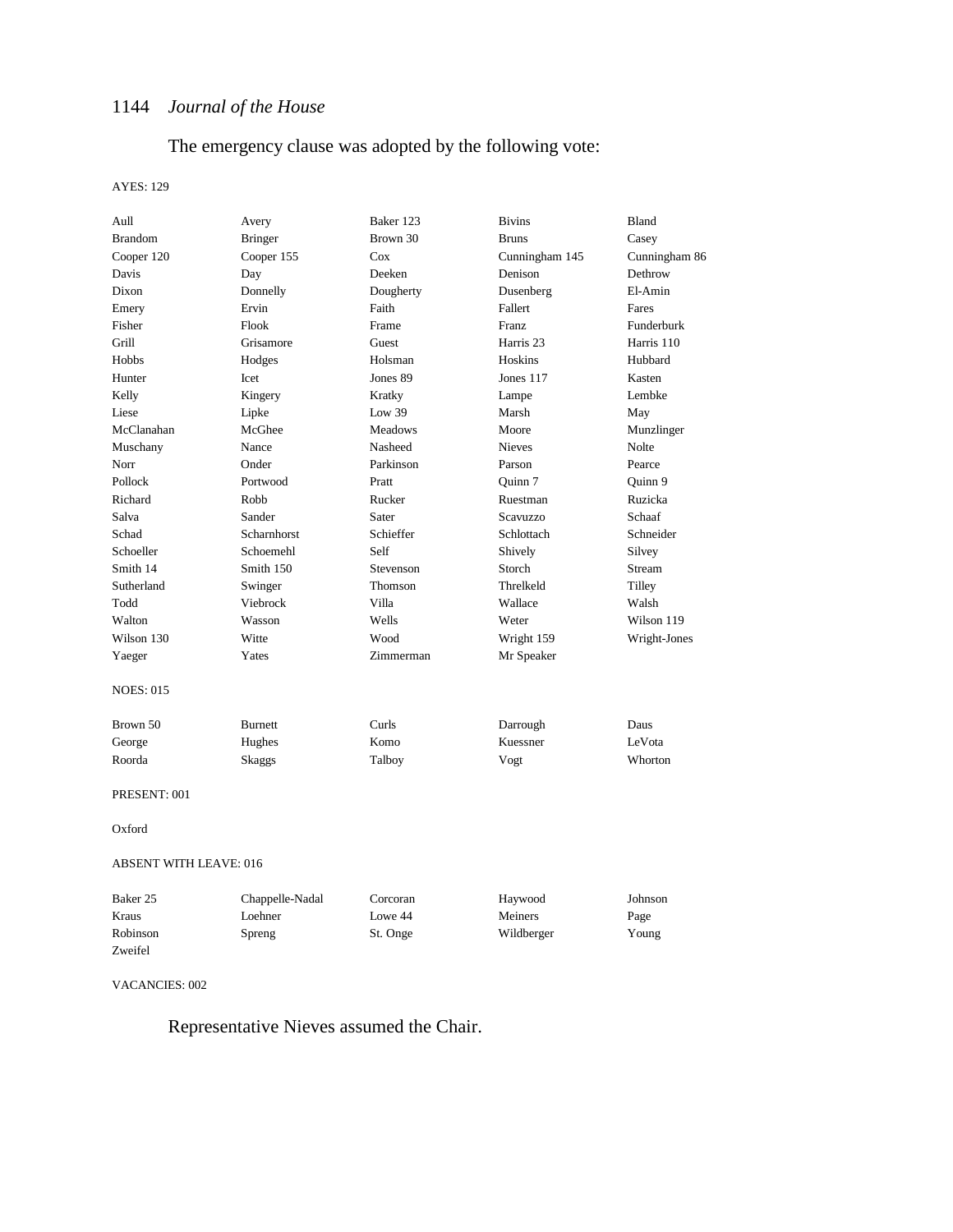### **HCS HB 2279**, relating to utility regulation and scrap metal, was taken up by Representative Wright.

Representative Tilley moved the previous question.

Which motion was adopted by the following vote:

#### AYES: 089

| Avery              | Baker 123            | <b>Bivins</b> | <b>Brandom</b> | Brown 30       |
|--------------------|----------------------|---------------|----------------|----------------|
| <b>Bruns</b>       | Cooper 120           | Cooper 155    | Cox            | Cunningham 145 |
| Cunningham 86      | Davis                | Day           | Deeken         | Denison        |
| Dethrow            | Dixon                | Dusenberg     | Emery          | Ervin          |
| Faith              | Fares                | Fisher        | Flook          | Franz          |
| Funderburk         | Grisamore            | Guest         | Hobbs          | Hunter         |
| Icet               | Jones 89             | Jones 117     | Kasten         | Kelly          |
| Kingery            | Lembke               | Lipke         | Loehner        | Marsh          |
| May                | McGhee               | Moore         | Munzlinger     | Muschany       |
| Nance              | <b>Nieves</b>        | <b>Nolte</b>  | Onder          | Parkinson      |
| Parson             | Pearce               | Pollock       | Portwood       | Pratt          |
| Quinn 7            | Richard              | Robb          | Ruestman       | Ruzicka        |
| Salva              | Sander               | Sater         | Schaaf         | Schad          |
| <b>Scharnhorst</b> | Schlottach           | Schoeller     | Self           | Silvey         |
| Smith 14           | Smith 150            | Stevenson     | Stream         | Sutherland     |
| Thomson            | Threlkeld            | Tilley        | Viebrock       | Wallace        |
| Wasson             | Wells                | Weter         | Wilson 119     | Wilson 130     |
| Wood               | Wright 159           | Yates         | Mr Speaker     |                |
| <b>NOES: 055</b>   |                      |               |                |                |
| Aull               | Baker 25             | <b>Bland</b>  | <b>Bringer</b> | Brown 50       |
| <b>Burnett</b>     | Casey                | Curls         | Darrough       | Daus           |
| Donnelly           | Dougherty            | El-Amin       | Fallert        | Frame          |
| George             | Harris <sub>23</sub> | Harris 110    | Hodges         | Holsman        |
| <b>Hoskins</b>     | Hubbard              | Hughes        | Komo           | Kratky         |
| Kuessner           | Lampe                | LeVota        | Liese          | Low 39         |
| McClanahan         | <b>Meadows</b>       | Nasheed       | Norr           | Oxford         |
| Quinn 9            | Robinson             | Roorda        | Scavuzzo       | Schieffer      |
| Shively            | Skaggs               | Storch        | Swinger        | Talboy         |
| Todd               | Villa                | Vogt          | Walsh          | Walton         |
| Whorton            | Witte                | Wright-Jones  | Yaeger         | Zimmerman      |
|                    |                      |               |                |                |

PRESENT: 000

#### ABSENT WITH LEAVE: 017

| Chappelle-Nadal | Corcoran  | Grill   | Haywood  | Johnson    |
|-----------------|-----------|---------|----------|------------|
| Kraus           | Lowe 44   | Meiners | Page     | Rucker     |
| Schneider       | Schoemehl | Spreng  | St. Onge | Wildberger |
| Young           | Zweifel   |         |          |            |

VACANCIES: 002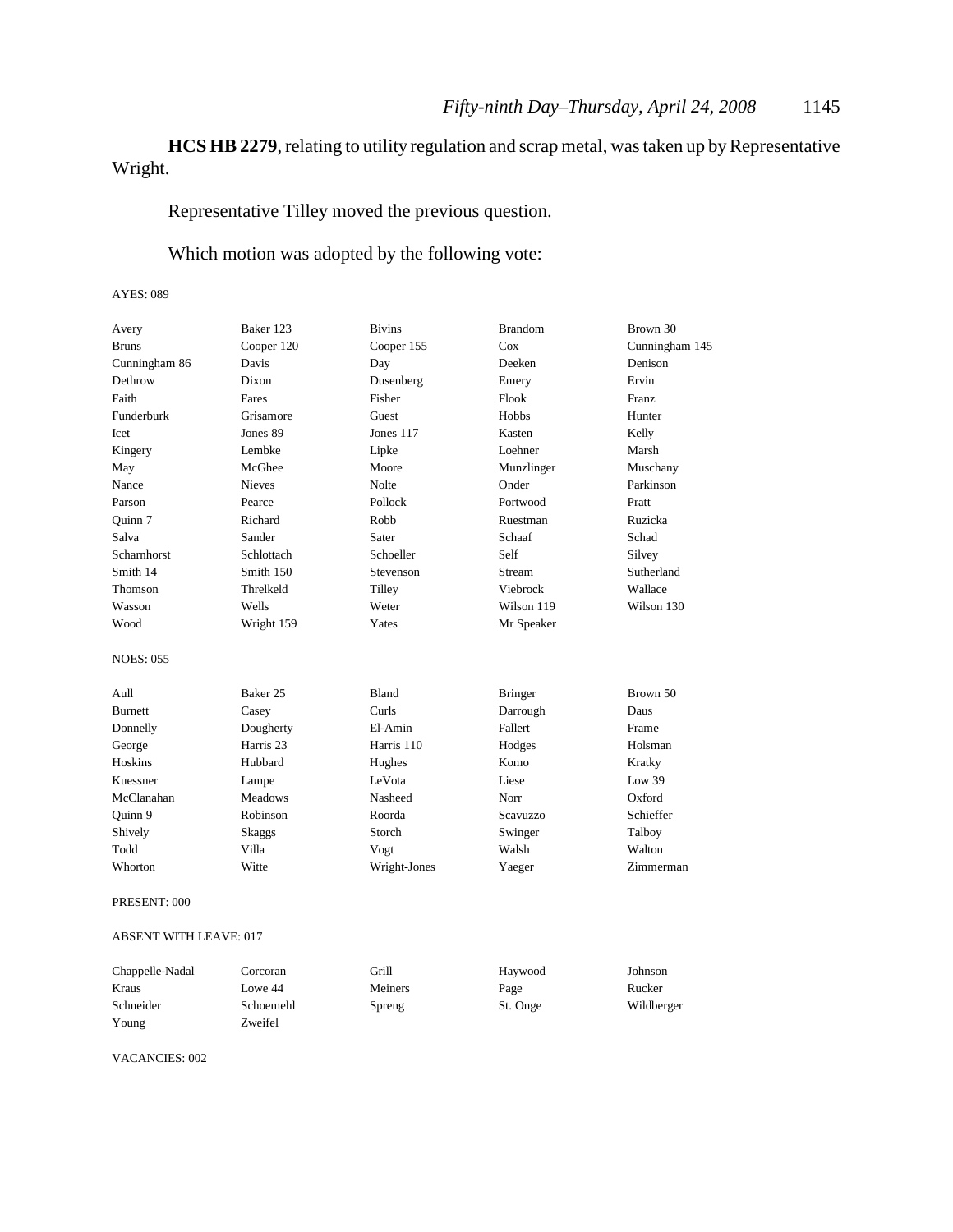On motion of Representative Wright, **HCS HB 2279** was read the third time and passed by the following vote:

#### AYES: 107

| Aull                          | Avery          | Baker 25       | <b>Bivins</b>  | Bland          |
|-------------------------------|----------------|----------------|----------------|----------------|
| <b>Brandom</b>                | Brown 50       | <b>Bruns</b>   | Casey          | Cooper 120     |
| Cooper 155                    | Cox            | Cunningham 145 | Cunningham 86  | Curls          |
| Darrough                      | Davis          | Day            | Deeken         | Denison        |
| Dethrow                       | Dixon          | Dougherty      | Dusenberg      | El-Amin        |
| Emery                         | Faith          | Fallert        | Fares          | Fisher         |
| Franz                         | Funderburk     | Grisamore      | Guest          | Hobbs          |
| Hodges                        | <b>Hoskins</b> | Hubbard        | Hughes         | Hunter         |
| Icet                          | Jones 89       | Jones 117      | Kasten         | Kelly          |
| Kingery                       | Komo           | Kratky         | Lampe          | Lembke         |
| Liese                         | Loehner        | Marsh          | May            | <b>Meadows</b> |
| Moore                         | Munzlinger     | Muschany       | Nance          | Nasheed        |
| <b>Nieves</b>                 | Nolte          | Onder          | Parkinson      | Parson         |
| Pollock                       | Portwood       | Pratt          | Ouinn 7        | Richard        |
| Robb                          | Robinson       | Roorda         | Rucker         | Ruestman       |
| Ruzicka                       | Salva          | Sater          | Schaaf         | Schad          |
| Scharnhorst                   | Schieffer      | Schlottach     | Schoeller      | Self           |
| Silvey                        | Skaggs         | Smith 14       | Smith 150      | Stream         |
| Sutherland                    | Swinger        | Thomson        | Threlkeld      | Tilley         |
| Todd                          | Viebrock       | Wallace        | Walton         | Wasson         |
| Wells                         | Weter          | Wilson 119     | Wood           | Wright 159     |
| Yates                         | Mr Speaker     |                |                |                |
| NOES: 037                     |                |                |                |                |
| Baker 123                     | <b>Bringer</b> | Brown 30       | <b>Burnett</b> | Daus           |
| Donnelly                      | Ervin          | Flook          | Frame          | George         |
| Harris 23                     | Harris 110     | Holsman        | Kuessner       | LeVota         |
| Lipke                         | Low $39$       | McClanahan     | McGhee         | Norr           |
| Oxford                        | Pearce         | Quinn 9        | Sander         | Scavuzzo       |
| Shively                       | Stevenson      | Storch         | Talboy         | Villa          |
| Vogt                          | Walsh          | Whorton        | Witte          | Wright-Jones   |
| Yaeger                        | Zimmerman      |                |                |                |
| PRESENT: 001                  |                |                |                |                |
| Wilson 130                    |                |                |                |                |
| <b>ABSENT WITH LEAVE: 016</b> |                |                |                |                |
| Chappelle-Nadal               | Corcoran       | Grill          | Haywood        | Johnson        |
| Kraus                         | Lowe 44        | Meiners        | Page           | Schneider      |
| Schoemehl                     | Spreng         | St. Onge       | Wildberger     | Young          |
| Zweifel                       |                |                |                |                |
|                               |                |                |                |                |

VACANCIES: 002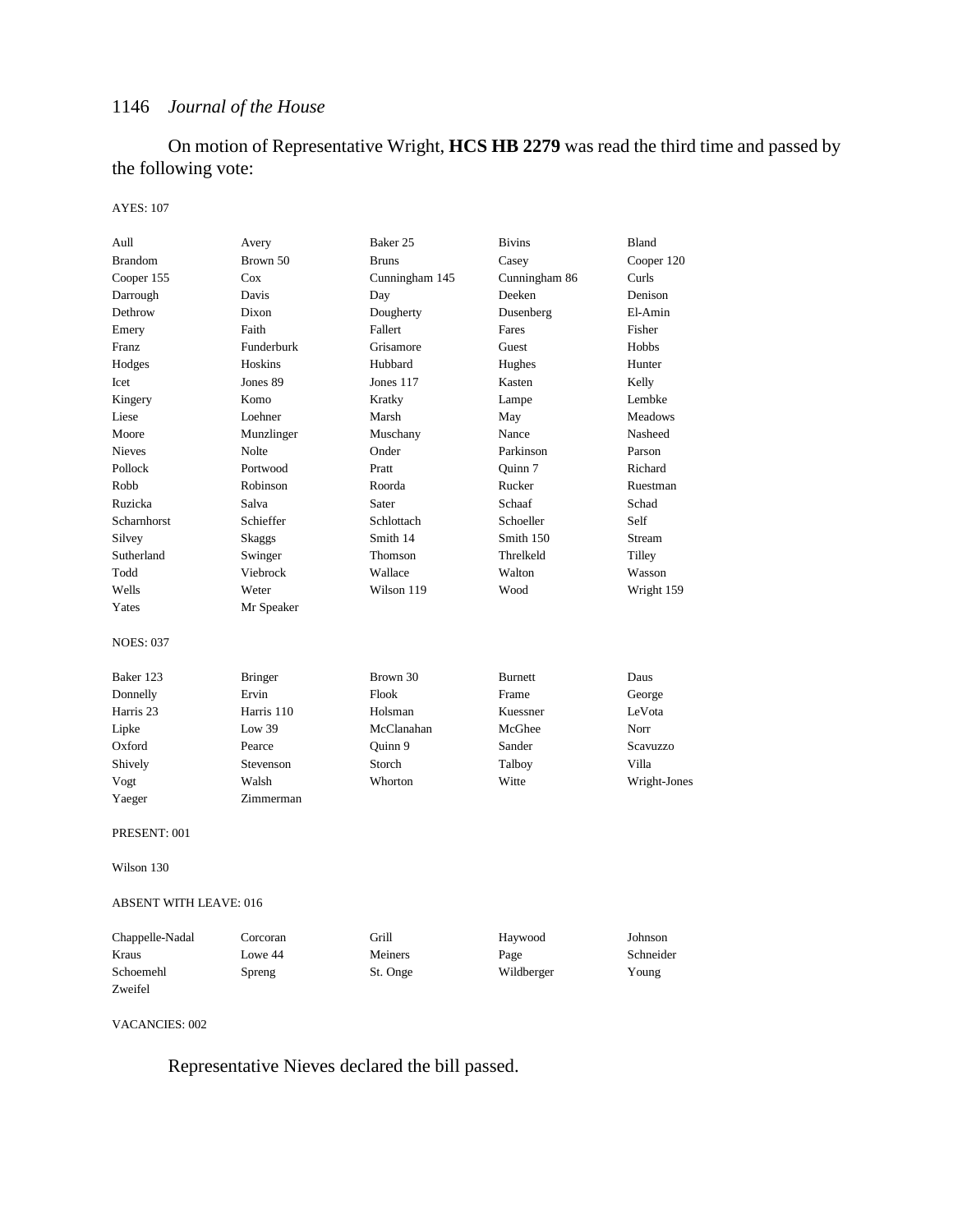**HCS HBs 1788 & 1882**, relating to a tax deduction for military pensions, was taken up by Representative Day.

On motion of Representative Day, **HCS HBs 1788 & 1882** was read the third time and passed by the following vote:

#### AYES: 131

| Aull                          | Avery          | Baker 25       | Baker 123    | <b>Bivins</b> |
|-------------------------------|----------------|----------------|--------------|---------------|
| Bland                         | <b>Brandom</b> | <b>Bringer</b> | Brown 30     | Brown 50      |
| <b>Bruns</b>                  | <b>Burnett</b> | Casey          | Cooper 155   | Cox           |
| Cunningham 145                | Cunningham 86  | Curls          | Darrough     | Davis         |
| Day                           | Deeken         | Denison        | Dethrow      | Dixon         |
| Donnelly                      | Dougherty      | Dusenberg      | El-Amin      | Emery         |
| Ervin                         | Faith          | Fallert        | Fares        | Flook         |
| Frame                         | <b>Franz</b>   | Funderburk     | George       | Grisamore     |
| Guest                         | Harris 23      | Hobbs          | Hodges       | Holsman       |
| Hoskins                       | Hubbard        | Hughes         | Hunter       | Jones 89      |
| Jones 117                     | Kasten         | Kelly          | Kingery      | Komo          |
| Kratky                        | Lampe          | Lembke         | LeVota       | Liese         |
| Lipke                         | Loehner        | Marsh          | May          | McClanahan    |
| McGhee                        | <b>Meadows</b> | Moore          | Munzlinger   | Muschany      |
| Nance                         | Nasheed        | <b>Nieves</b>  | Nolte        | Norr          |
| Onder                         | Parkinson      | Parson         | Pearce       | Pollock       |
| Portwood                      | Pratt          | Quinn 7        | Quinn 9      | Richard       |
| Robb                          | Robinson       | Roorda         | Rucker       | Ruestman      |
| Ruzicka                       | Sander         | Sater          | Scavuzzo     | Schad         |
| Scharnhorst                   | Schieffer      | Schlottach     | Schneider    | Schoeller     |
| Shively                       | Silvey         | Skaggs         | Smith 14     | Smith 150     |
| Stevenson                     | Storch         | Stream         | Sutherland   | Swinger       |
| Thomson                       | Threlkeld      | Tilley         | Todd         | Viebrock      |
| Wallace                       | Walsh          | Walton         | Wasson       | Wells         |
| Weter                         | Whorton        | Wilson 119     | Wilson 130   | Witte         |
| Wood                          | Wright 159     | Yaeger         | Yates        | Zimmerman     |
| Mr Speaker                    |                |                |              |               |
| <b>NOES: 008</b>              |                |                |              |               |
| Daus                          | Harris 110     | Kuessner       | Low $39$     | Oxford        |
| Talboy                        | Villa          | Vogt           |              |               |
| PRESENT: 001                  |                |                |              |               |
| Fisher                        |                |                |              |               |
| <b>ABSENT WITH LEAVE: 021</b> |                |                |              |               |
| Chappelle-Nadal               | Cooper 120     | Corcoran       | Grill        | Haywood       |
| Icet                          | Johnson        | <b>Kraus</b>   | Lowe 44      | Meiners       |
| Page                          | Salva          | Schaaf         | Schoemehl    | Self          |
| Spreng                        | St. Onge       | Wildberger     | Wright-Jones | Young         |
| Zweifel                       |                |                |              |               |

VACANCIES: 002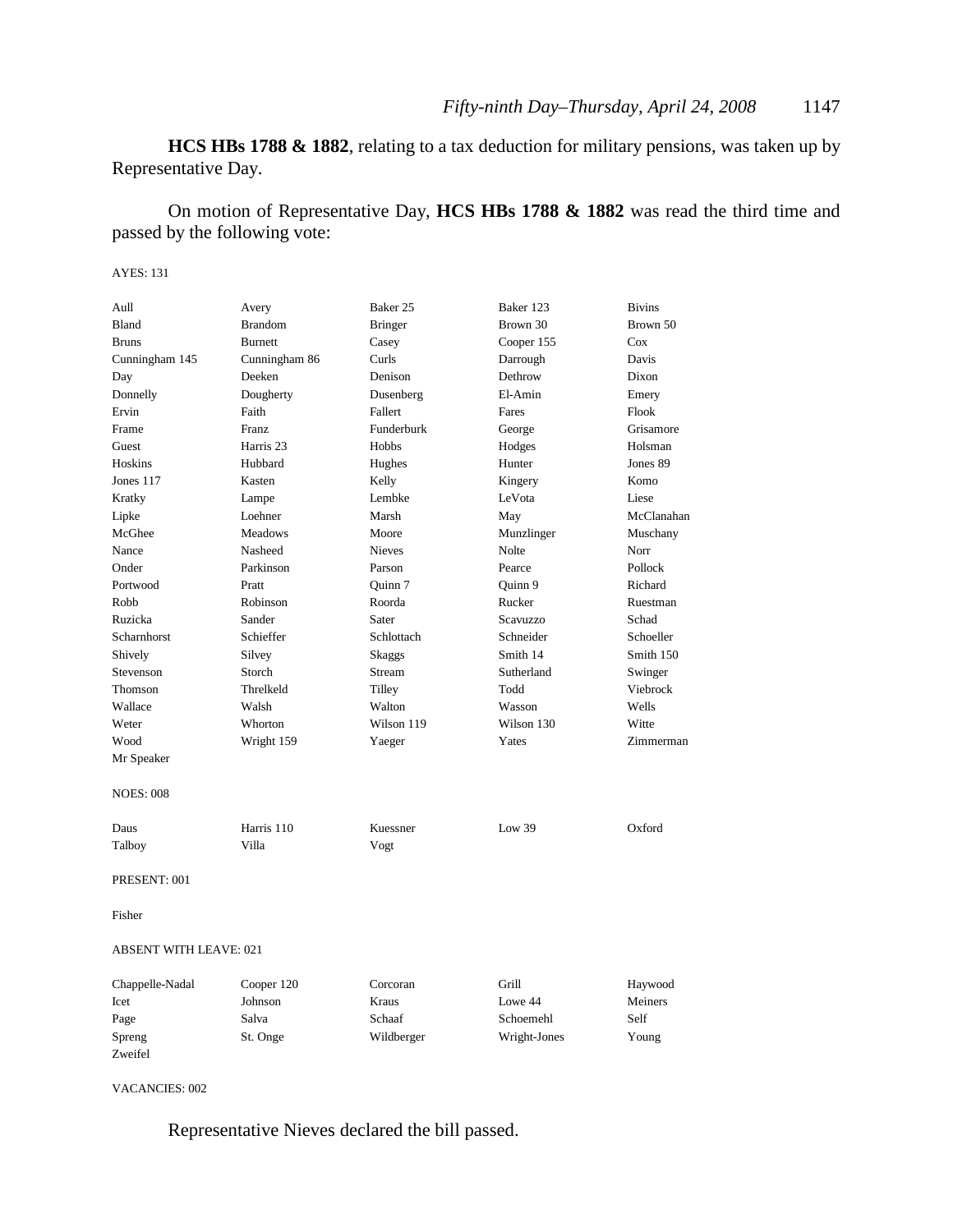**HCS HB 1813**, relating to a tax exemption for bingo, was taken up by Representative Dougherty.

On motion of Representative Dougherty, **HCS HB 1813** was read the third time and passed by the following vote:

#### AYES: 129

| Aull                          | Avery           | <b>Bivins</b>  | Bland          | <b>Brandom</b>     |
|-------------------------------|-----------------|----------------|----------------|--------------------|
| Brown 30                      | Brown 50        | <b>Bruns</b>   | <b>Burnett</b> | Casey              |
| Cooper 120                    | Cox             | Cunningham 145 | Cunningham 86  | Curls              |
| Darrough                      | Davis           | Day            | Deeken         | Denison            |
| Dethrow                       | Dixon           | Donnelly       | Dougherty      | Dusenberg          |
| El-Amin                       | Emery           | Ervin          | Faith          | Fallert            |
| Fares                         | Fisher          | Flook          | Frame          | <b>Franz</b>       |
| Funderburk                    | George          | Grisamore      | Guest          | Harris 23          |
| Hobbs                         | Hodges          | Holsman        | Hoskins        | Hubbard            |
| Hughes                        | Icet            | Jones 89       | Jones 117      | Kasten             |
| Kelly                         | Kingery         | Komo           | Kratky         | Kuessner           |
| Lampe                         | Lembke          | LeVota         | Liese          | Lipke              |
| Loehner                       | Marsh           | May            | McClanahan     | McGhee             |
| <b>Meadows</b>                | Moore           | Munzlinger     | Muschany       | Nance              |
| Nasheed                       | <b>Nieves</b>   | Nolte          | Norr           | Onder              |
| Parkinson                     | Parson          | Pearce         | Pollock        | Portwood           |
| Pratt                         | Quinn 7         | Quinn 9        | Richard        | Robb               |
| Robinson                      | Roorda          | Rucker         | Ruestman       | Ruzicka            |
| Sander                        | Sater           | Scavuzzo       | Scharnhorst    | Schieffer          |
| Schlottach                    | Schneider       | Schoeller      | Self           | Shively            |
| Silvey                        | Skaggs          | Smith 14       | Smith 150      | Stevenson          |
| Storch                        | Stream          | Sutherland     | Swinger        | <b>Thomson</b>     |
| Threlkeld                     | Tilley          | Todd           | Viebrock       | Wallace            |
| Walsh                         | Walton          | Wasson         | Wells          | Weter              |
| Wilson 119                    | Wilson 130      | Witte          | Wood           | Wright 159         |
| Yaeger                        | Yates           | Zimmerman      | Mr Speaker     |                    |
| <b>NOES: 010</b>              |                 |                |                |                    |
| Baker 123                     | <b>Bringer</b>  | Daus           | Harris 110     | $I_{\text{OW}}$ 39 |
| Oxford                        | Talboy          | Villa          | Vogt           | Whorton            |
| PRESENT: 000                  |                 |                |                |                    |
| <b>ABSENT WITH LEAVE: 022</b> |                 |                |                |                    |
| Baker <sub>25</sub>           | Chappelle-Nadal | Cooper 155     | Corcoran       | Grill              |
| Haywood                       | Hunter          | Johnson        | Kraus          | Lowe 44            |
| Meiners                       | Page            | Salva          | Schaaf         | Schad              |

Schoemehl Spreng St. Onge Wildberger Wright-Jones

VACANCIES: 002

Young Zweifel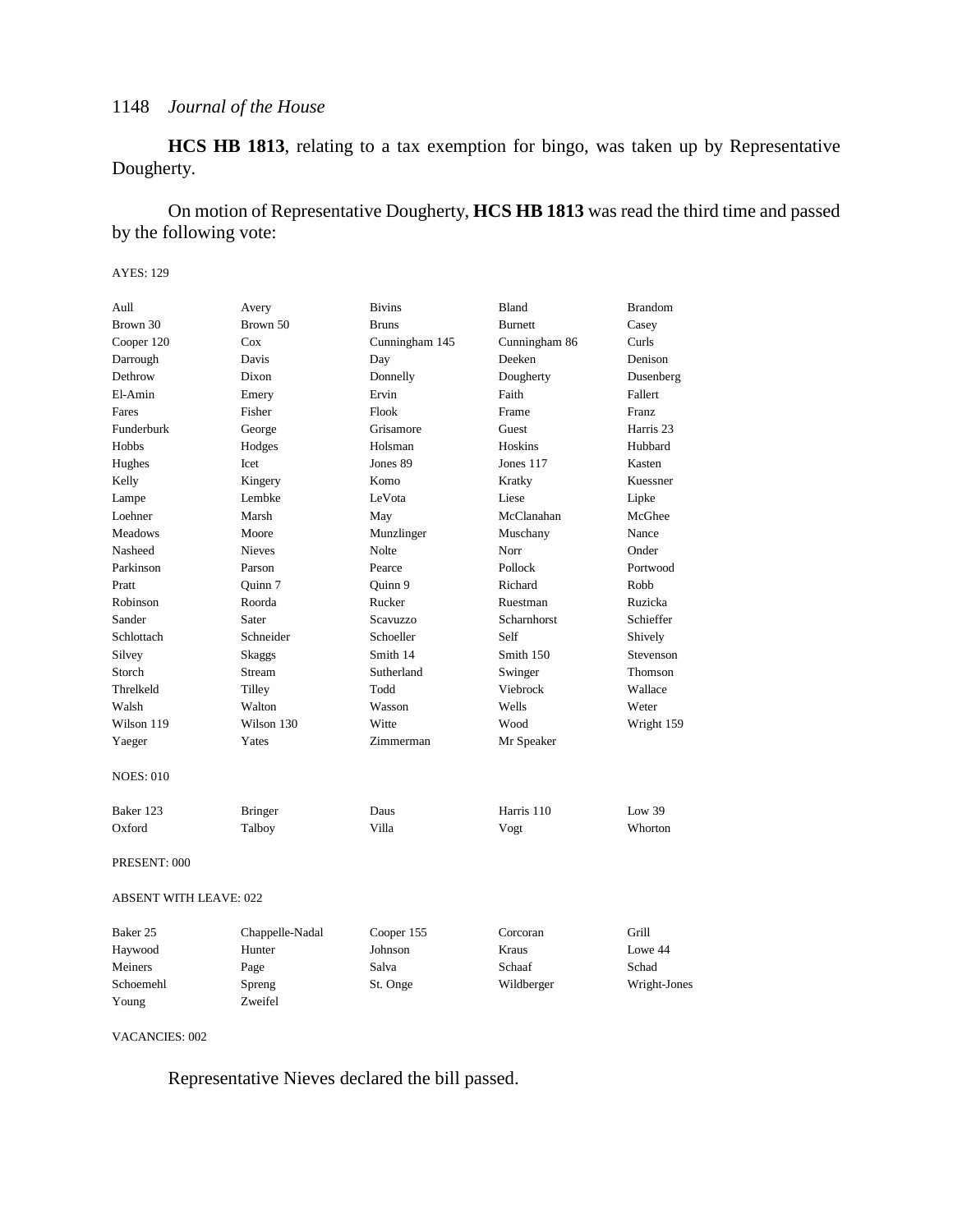**HCS HB 2060**, relating to corrections employees' compensation, was taken up by Representative Deeken.

On motion of Representative Deeken, **HCS HB 2060** was read the third time and passed by the following vote:

#### AYES: 137

| Aull           | Baker 123  | <b>Bivins</b> | Bland              | <b>Brandom</b> |
|----------------|------------|---------------|--------------------|----------------|
| <b>Bringer</b> | Brown 30   | Brown 50      | <b>Bruns</b>       | <b>Burnett</b> |
| Casey          | Cooper 155 | Cox           | Cunningham 145     | Cunningham 86  |
| Curls          | Darrough   | Daus          | Davis              | Day            |
| Deeken         | Denison    | Dethrow       | Dixon              | Donnelly       |
| Dougherty      | Dusenberg  | Emery         | Ervin              | Faith          |
| Fallert        | Fares      | Fisher        | Flook              | Frame          |
| Franz          | Funderburk | George        | Grisamore          | Guest          |
| Harris 23      | Harris 110 | Hobbs         | Hodges             | Holsman        |
| Hoskins        | Hubbard    | Hughes        | Hunter             | Icet           |
| Jones 89       | Jones 117  | Kasten        | Kelly              | Kingery        |
| Komo           | Kratky     | Kuessner      | Lampe              | Lembke         |
| LeVota         | Liese      | Lipke         | Loehner            | Low 39         |
| Marsh          | May        | McClanahan    | McGhee             | <b>Meadows</b> |
| Moore          | Munzlinger | Muschany      | Nance              | Nasheed        |
| <b>Nieves</b>  | Nolte      | Norr          | Onder              | Oxford         |
| Parkinson      | Parson     | Pearce        | Pollock            | Portwood       |
| Pratt          | Ouinn 7    | Ouinn 9       | Richard            | Robb           |
| Roorda         | Rucker     | Ruestman      | Ruzicka            | Sander         |
| Sater          | Scavuzzo   | Schad         | <b>Scharnhorst</b> | Schieffer      |
| Schlottach     | Schneider  | Schoeller     | Self               | Shively        |
| Silvey         | Smith 14   | Smith 150     | Stevenson          | Storch         |
| Stream         | Sutherland | Swinger       | Talboy             | <b>Thomson</b> |
| Threlkeld      | Tilley     | Todd          | <b>Viebrock</b>    | Villa          |
| Vogt           | Wallace    | Walsh         | Walton             | Wasson         |
| Wells          | Weter      | Whorton       | Wilson 119         | Wilson 130     |
| Witte          | Wood       | Wright 159    | Yaeger             | Yates          |
| Zimmerman      | Mr Speaker |               |                    |                |

NOES: 000

PRESENT: 000

ABSENT WITH LEAVE: 024

| Avery      | Baker 25     | Chappelle-Nadal | Cooper 120 | Corcoran |
|------------|--------------|-----------------|------------|----------|
| El-Amin    | Grill        | Haywood         | Johnson    | Kraus    |
| Lowe 44    | Meiners      | Page            | Robinson   | Salva    |
| Schaaf     | Schoemehl    | Skaggs          | Spreng     | St. Onge |
| Wildberger | Wright-Jones | Young           | Zweifel    |          |

VACANCIES: 002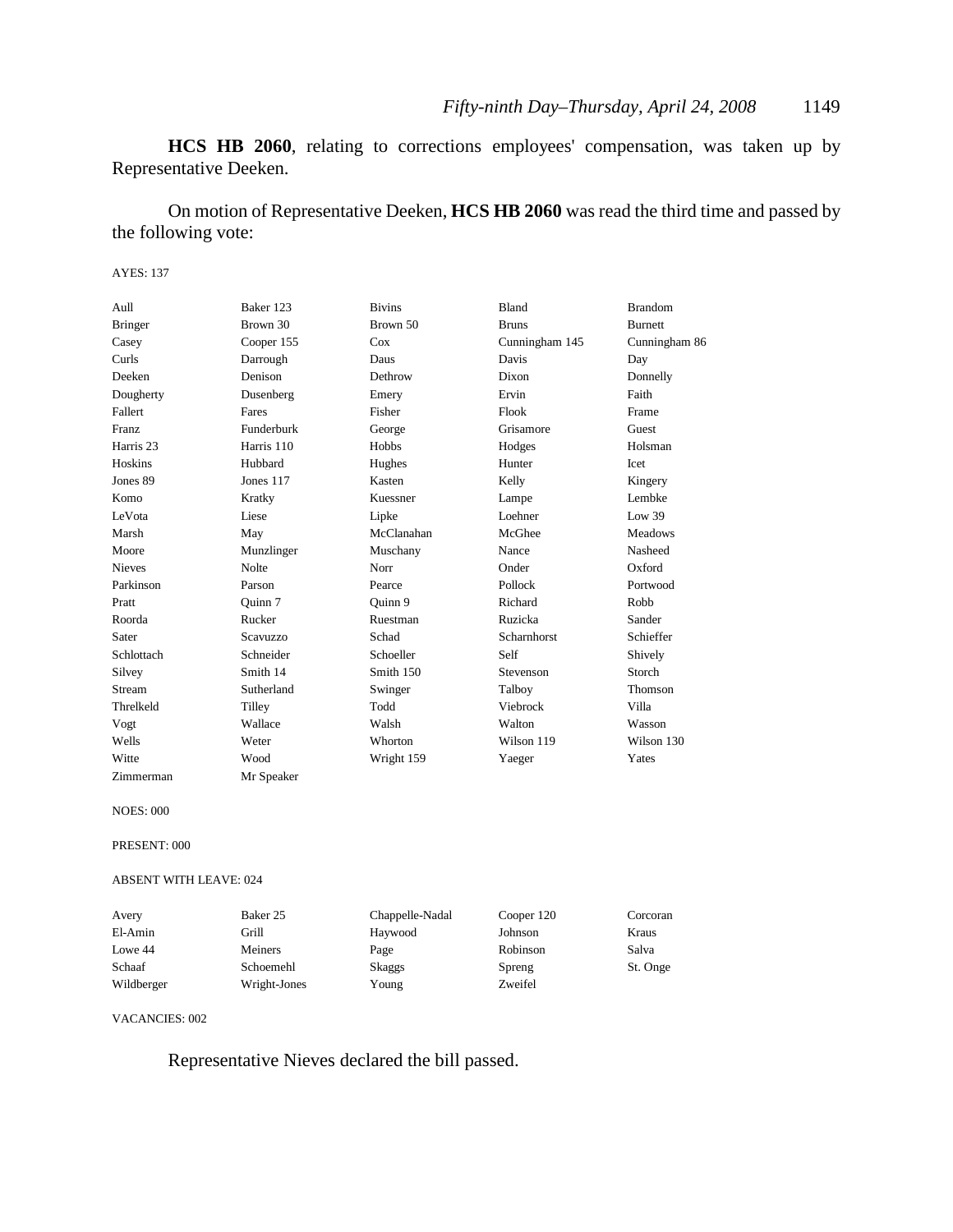**HCS HB 1700**, relating to professional registration, was taken up by Representative Wasson.

On motion of Representative Wasson, **HCS HB 1700** was read the third time and passed by the following vote:

#### AYES: 129

| Aull                          | Baker 123      | <b>Bivins</b>   | Bland         | <b>Brandom</b> |
|-------------------------------|----------------|-----------------|---------------|----------------|
| Brown 30                      | Brown 50       | <b>Bruns</b>    | Casey         | Cooper 120     |
| Cooper 155                    | Cox            | Cunningham 145  | Cunningham 86 | Curls          |
| Darrough                      | Daus           | Davis           | Day           | Deeken         |
| Denison                       | Dethrow        | Dixon           | Donnelly      | Dougherty      |
| Dusenberg                     | Emery          | Ervin           | Faith         | Fallert        |
| Fares                         | Fisher         | Flook           | Frame         | Franz          |
| Funderburk                    | Grisamore      | Guest           | Harris 23     | Harris 110     |
| Hobbs                         | Hodges         | Holsman         | Hoskins       | Hubbard        |
| Icet                          | Jones 89       | Jones 117       | Kasten        | Kelly          |
| Kingery                       | Komo           | Kratky          | Kuessner      | Lampe          |
| Lembke                        | Liese          | Lipke           | Loehner       | Low $39$       |
| Marsh                         | May            | McClanahan      | McGhee        | <b>Meadows</b> |
| Moore                         | Munzlinger     | Muschany        | Nance         | Nasheed        |
| <b>Nieves</b>                 | Nolte          | Norr            | Onder         | Parkinson      |
| Parson                        | Pearce         | Pollock         | Portwood      | Pratt          |
| Ouinn 7                       | Ouinn 9        | Richard         | Robb          | Roorda         |
| Rucker                        | Ruestman       | Ruzicka         | Sater         | Scavuzzo       |
| Schad                         | Scharnhorst    | Schieffer       | Schlottach    | Schneider      |
| Schoeller                     | Self           | Shively         | Silvey        | Skaggs         |
| Smith 14                      | Smith 150      | Stevenson       | Storch        | Stream         |
| Sutherland                    | Swinger        | Thomson         | Threlkeld     | Tilley         |
| Todd                          | Viebrock       | Villa           | Vogt          | Wallace        |
| Walsh                         | Wasson         | Wells           | Weter         | Whorton        |
| Wilson 119                    | Wilson 130     | Witte           | Wood          | Wright 159     |
| Yaeger                        | Yates          | Zimmerman       | Mr Speaker    |                |
| <b>NOES: 006</b>              |                |                 |               |                |
| Bringer                       | <b>Burnett</b> | George          | Hughes        | LeVota         |
| Talboy                        |                |                 |               |                |
| PRESENT: 001                  |                |                 |               |                |
| Oxford                        |                |                 |               |                |
| <b>ABSENT WITH LEAVE: 025</b> |                |                 |               |                |
| Avery                         | Baker 25       | Chappelle-Nadal | Corcoran      | El-Amin        |
| Grill                         | Haywood        | Hunter          | Johnson       | Kraus          |
| Lowe 44                       | Meiners        | Page            | Robinson      | Salva          |
| Sander                        | Schaaf         | Schoemehl       | Spreng        | St. Onge       |
| Walton                        | Wildberger     | Wright-Jones    | Young         | Zweifel        |

VACANCIES: 002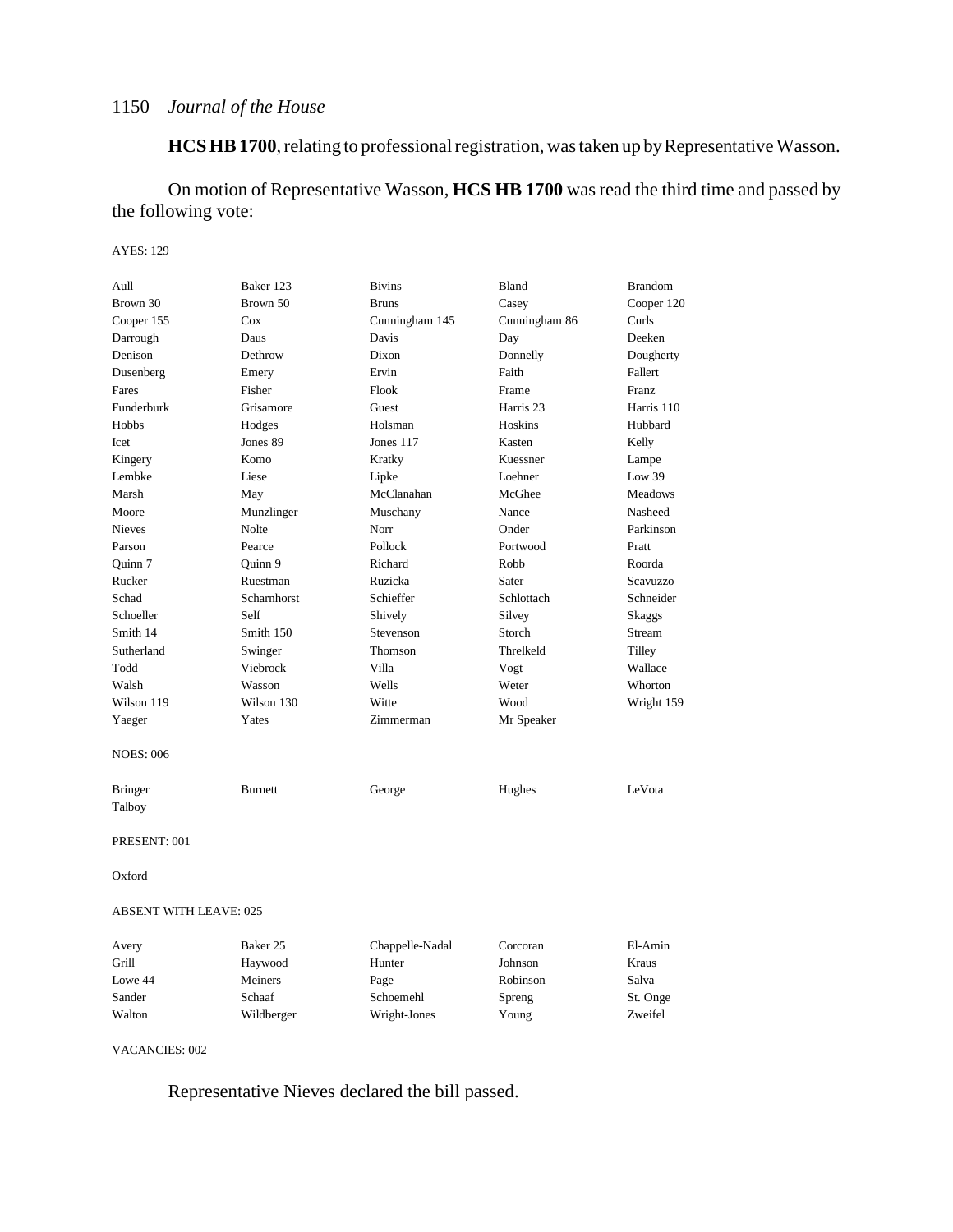### **HB 1756**, relating to counterfeiting, was taken up by Representative Walton.

On motion of Representative Walton, **HB 1756** was read the third time and passed by the following vote:

#### AYES: 131

| Aull           | Baker 123     | <b>Bivins</b> | <b>Bland</b> | <b>Brandom</b> |
|----------------|---------------|---------------|--------------|----------------|
| <b>Bringer</b> | Brown 30      | Brown 50      | <b>Bruns</b> | <b>Burnett</b> |
| Casey          | Cooper 120    | Cooper 155    | Cox          | Cunningham 145 |
| Cunningham 86  | Curls         | Darrough      | Daus         | Davis          |
| Deeken         | Denison       | Dixon         | Donnelly     | Dougherty      |
| Dusenberg      | Emery         | Ervin         | Faith        | Fallert        |
| Fares          | Fisher        | Flook         | Frame        | <b>Franz</b>   |
| Funderburk     | George        | Grisamore     | Guest        | Harris 110     |
| Hobbs          | Hodges        | Holsman       | Hoskins      | Hubbard        |
| Hughes         | Icet          | Jones 89      | Kasten       | Kelly          |
| Kingery        | Komo          | Kratky        | Kuessner     | Lampe          |
| Lembke         | LeVota        | Liese         | Lipke        | Loehner        |
| Low 39         | Marsh         | May           | McClanahan   | McGhee         |
| <b>Meadows</b> | Moore         | Munzlinger    | Muschany     | Nance          |
| Nasheed        | <b>Nieves</b> | <b>Nolte</b>  | Norr         | Onder          |
| Oxford         | Parkinson     | Parson        | Pearce       | Pollock        |
| Portwood       | Pratt         | Ouinn 7       | Ouinn 9      | Richard        |
| Robb           | Roorda        | Rucker        | Ruestman     | Ruzicka        |
| Sander         | Sater         | Scavuzzo      | Schad        | Scharnhorst    |
| Schieffer      | Schlottach    | Schneider     | Schoeller    | Self           |
| Shively        | Silvey        | <b>Skaggs</b> | Smith 14     | Smith 150      |
| Stevenson      | Storch        | Stream        | Sutherland   | Swinger        |
| Thomson        | Threlkeld     | Tilley        | Todd         | Viebrock       |
| Villa          | Vogt          | Walsh         | Walton       | Wells          |
| Weter          | Whorton       | Wilson 119    | Wilson 130   | Witte          |
| Wood           | Wright 159    | Yaeger        | Yates        | Zimmerman      |
| Mr Speaker     |               |               |              |                |

#### NOES: 000

#### PRESENT: 000

#### ABSENT WITH LEAVE: 030

| Avery     | Baker 25   | Chappelle-Nadal | Corcoran  | Day     |
|-----------|------------|-----------------|-----------|---------|
| Dethrow   | El-Amin    | Grill           | Harris 23 | Haywood |
| Hunter    | Johnson    | Jones 117       | Kraus     | Lowe 44 |
| Meiners   | Page       | Robinson        | Salva     | Schaaf  |
| Schoemehl | Spreng     | St. Onge        | Talboy    | Wallace |
| Wasson    | Wildberger | Wright-Jones    | Young     | Zweifel |

#### VACANCIES: 002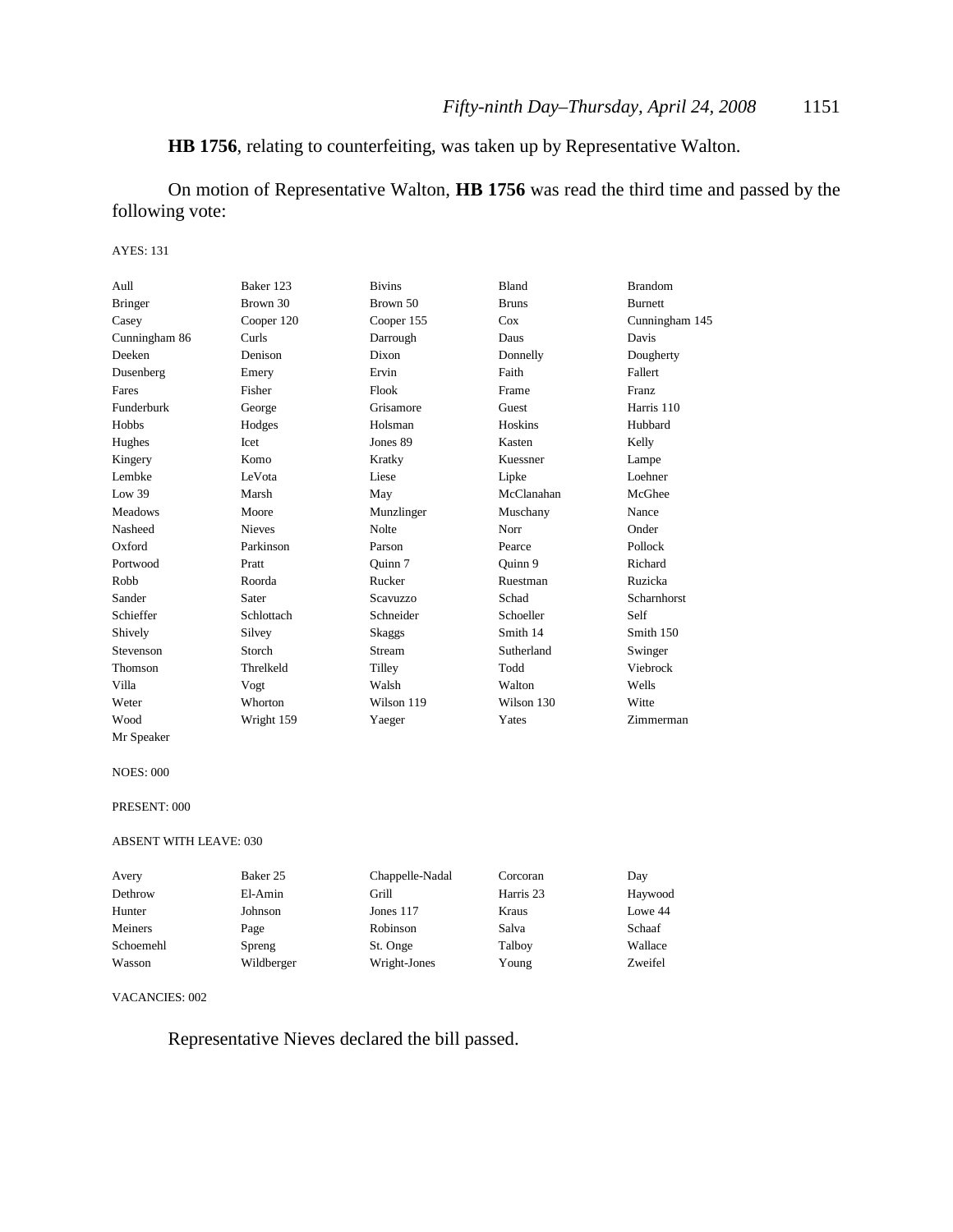**HCS HBs 2062 & 1518**, relating to military families, was taken up by Representative Pearce.

On motion of Representative Pearce, **HCS HBs 2062 & 1518** was read the third time and passed by the following vote:

#### AYES: 138

| Aull           | Baker 25        | Baker 123  | <b>Bivins</b> | <b>Bland</b>   |
|----------------|-----------------|------------|---------------|----------------|
| <b>Brandom</b> | <b>Bringer</b>  | Brown 30   | Brown 50      | <b>Bruns</b>   |
| <b>Burnett</b> | Casey           | Cooper 120 | Cooper 155    | Cox            |
| Cunningham 145 | Cunningham 86   | Curls      | Darrough      | Daus           |
| Davis          | Day             | Deeken     | Denison       | Dethrow        |
| Dixon          | Dougherty       | Dusenberg  | Emery         | Ervin          |
| Faith          | Fallert         | Fares      | Fisher        | Flook          |
| Frame          | <b>Franz</b>    | Funderburk | George        | Grisamore      |
| Guest          | Harris 110      | Hobbs      | Hodges        | Holsman        |
| Hoskins        | Hubbard         | Hughes     | Hunter        | Icet           |
| Jones 89       | Jones 117       | Kasten     | Kelly         | Kingery        |
| Komo           | Kratky          | Kuessner   | Lampe         | Lembke         |
| LeVota         | Liese           | Lipke      | Loehner       | Low 39         |
| Marsh          | May             | McClanahan | McGhee        | <b>Meadows</b> |
| Moore          | Munzlinger      | Muschany   | Nance         | Nasheed        |
| <b>Nieves</b>  | <b>Nolte</b>    | Norr       | Onder         | Oxford         |
| Parkinson      | Parson          | Pearce     | Pollock       | Portwood       |
| Pratt          | Ouinn 7         | Quinn 9    | Richard       | Robb           |
| Roorda         | Rucker          | Ruestman   | Ruzicka       | Sander         |
| Sater          | <b>Scavuzzo</b> | Schad      | Scharnhorst   | Schieffer      |
| Schlottach     | Schneider       | Schoeller  | Self          | Shively        |
| Silvey         | Skaggs          | Smith 14   | Smith 150     | Stevenson      |
| Storch         | Stream          | Sutherland | Swinger       | Talboy         |
| Thomson        | Threlkeld       | Tilley     | Todd          | Viebrock       |
| Villa          | Vogt            | Wallace    | Walsh         | Walton         |
| Wasson         | Wells           | Weter      | Whorton       | Wilson 119     |
| Wilson 130     | Witte           | Wood       | Wright 159    | Yaeger         |
| Yates          | Zimmerman       | Mr Speaker |               |                |

NOES: 000

PRESENT: 000

ABSENT WITH LEAVE: 023

| Avery        | Chappelle-Nadal | Corcoran | Donnelly | El-Amin    |
|--------------|-----------------|----------|----------|------------|
| Grill        | Harris 23       | Haywood  | Johnson  | Kraus      |
| Lowe 44      | Meiners         | Page     | Robinson | Salva      |
| Schaaf       | Schoemehl       | Spreng   | St. Onge | Wildberger |
| Wright-Jones | Young           | Zweifel  |          |            |

VACANCIES: 002

Representative Nieves declared the bill passed.

Speaker Jetton assumed the Chair.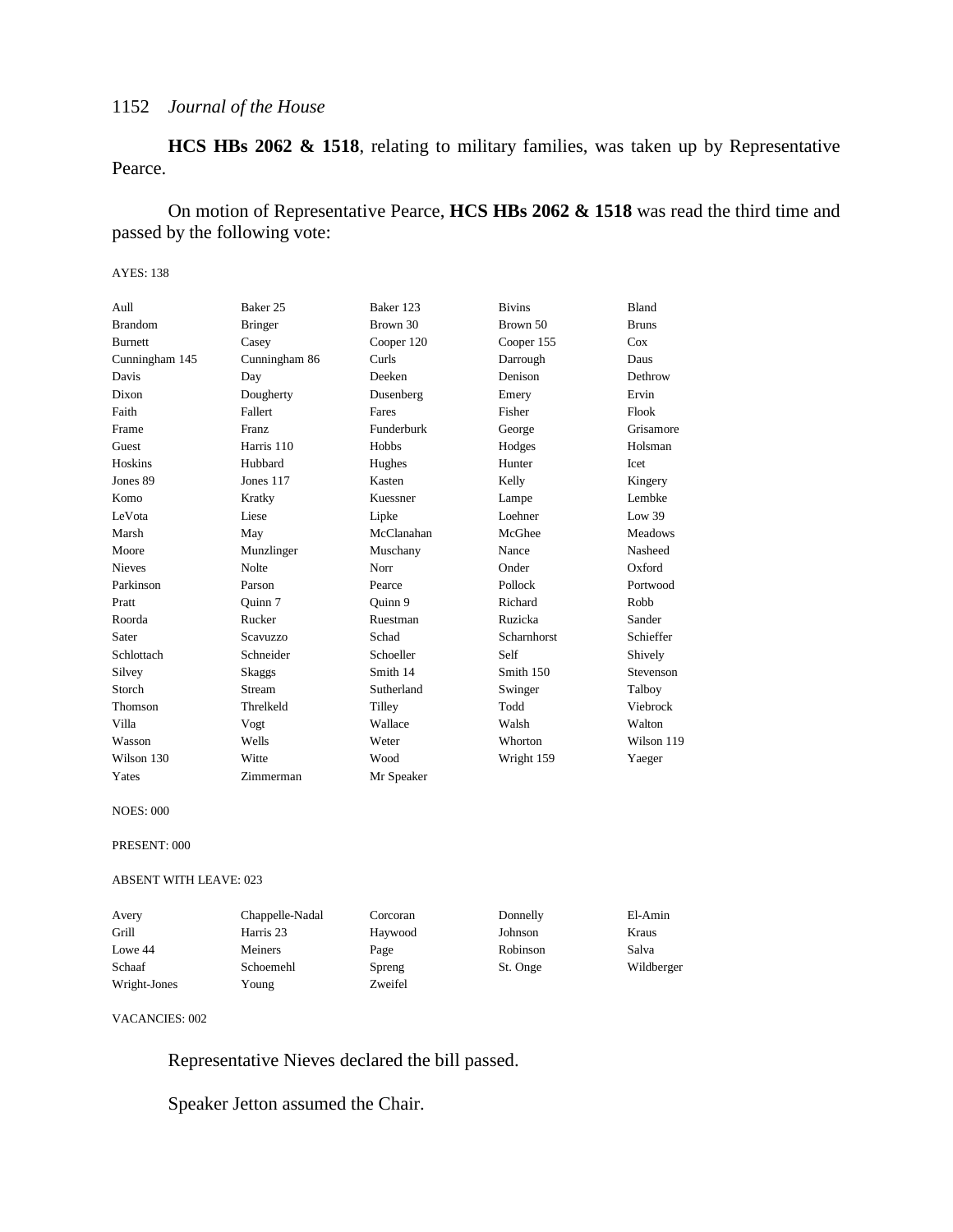### The emergency clause was adopted by the following vote:

#### AYES: 138

| Aull           | Baker 25       | Baker 123    | <b>Bivins</b> | <b>Bland</b>   |
|----------------|----------------|--------------|---------------|----------------|
| <b>Brandom</b> | <b>Bringer</b> | Brown 30     | Brown 50      | <b>Bruns</b>   |
| <b>Burnett</b> | Casey          | Cooper 120   | Cooper 155    | Cox            |
| Cunningham 145 | Cunningham 86  | Curls        | Darrough      | Daus           |
| Davis          | Day            | Deeken       | Denison       | Dethrow        |
| Dixon          | Donnelly       | Dougherty    | Dusenberg     | Emery          |
| Ervin          | Faith          | Fallert      | Fares         | Fisher         |
| Flook          | Frame          | <b>Franz</b> | Funderburk    | George         |
| Grisamore      | Guest          | Harris 110   | <b>Hobbs</b>  | Hodges         |
| Holsman        | Hoskins        | Hubbard      | Hughes        | Hunter         |
| Icet           | Jones 89       | Jones 117    | Kasten        | Kelly          |
| Kingery        | Komo           | Kratky       | Kuessner      | Lampe          |
| Lembke         | LeVota         | Liese        | Lipke         | Loehner        |
| Low 39         | Marsh          | May          | McClanahan    | <b>Meadows</b> |
| Moore          | Munzlinger     | Muschany     | Nance         | Nasheed        |
| <b>Nieves</b>  | <b>Nolte</b>   | Norr         | Onder         | Oxford         |
| Parkinson      | Parson         | Pearce       | Pollock       | Portwood       |
| Pratt          | Ouinn 7        | Ouinn 9      | Richard       | Robb           |
| Roorda         | Rucker         | Ruestman     | Ruzicka       | Salva          |
| Sander         | Sater          | Scavuzzo     | Schad         | Scharnhorst    |
| Schieffer      | Schlottach     | Schneider    | Schoeller     | Self           |
| Shively        | Silvey         | Skaggs       | Smith 14      | Smith 150      |
| Stevenson      | Storch         | Stream       | Sutherland    | Swinger        |
| Thomson        | Threlkeld      | Tilley       | Todd          | Viebrock       |
| Villa          | Vogt           | Wallace      | Walsh         | Walton         |
| Wasson         | Wells          | Weter        | Whorton       | Wilson 119     |
| Wilson 130     | Witte          | Wood         | Wright 159    | Yaeger         |
| Yates          | Zimmerman      | Mr Speaker   |               |                |

#### NOES: 001

#### Talboy

#### PRESENT: 000

#### ABSENT WITH LEAVE: 022

| Avery     | Chappelle-Nadal | Corcoran | El-Amin    | Grill        |
|-----------|-----------------|----------|------------|--------------|
| Harris 23 | Haywood         | Johnson  | Kraus      | Lowe 44      |
| McGhee    | Meiners         | Page     | Robinson   | Schaaf       |
| Schoemehl | Spreng          | St. Onge | Wildberger | Wright-Jones |
| Young     | Zweifel         |          |            |              |

#### VACANCIES: 002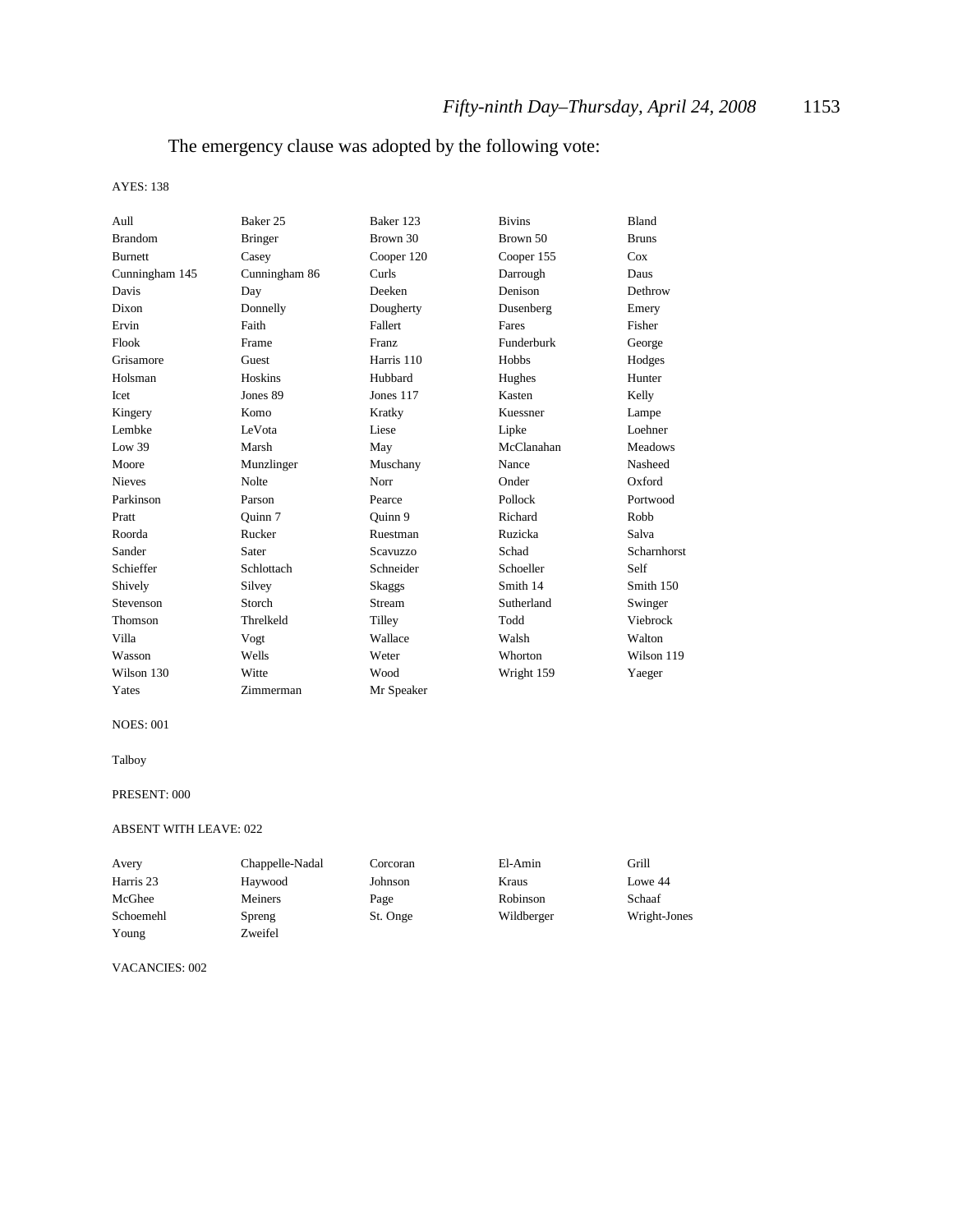**HB 2266**, relating to the Missouri Teaching Fellows Program, was taken up by Representative Jones (89).

On motion of Representative Jones (89), **HB 2266** was read the third time and passed by the following vote:

#### AYES: 122

| Aull                          | Baker 123      | <b>Bivins</b>   | Bland       | <b>Brandom</b> |
|-------------------------------|----------------|-----------------|-------------|----------------|
| Brown 30                      | Brown 50       | <b>Bruns</b>    | Casey       | Cox            |
| Cunningham 145                | Cunningham 86  | Curls           | Davis       | Day            |
| Deeken                        | Denison        | Dethrow         | Dixon       | Donnelly       |
| Dougherty                     | Dusenberg      | Emery           | Ervin       | Faith          |
| Fallert                       | Fares          | Fisher          | Flook       | Frame          |
| <b>Franz</b>                  | Funderburk     | Grisamore       | Guest       | Harris 110     |
| <b>Hobbs</b>                  | Hodges         | Holsman         | Hoskins     | Hubbard        |
| Hughes                        | Hunter         | Icet            | Jones 89    | Jones 117      |
| Kasten                        | Kelly          | Kingery         | Komo        | Kratky         |
| Kuessner                      | Lampe          | Lembke          | LeVota      | Liese          |
| Lipke                         | Loehner        | Low 39          | Marsh       | <b>Meadows</b> |
| Moore                         | Munzlinger     | Muschany        | Nance       | Nasheed        |
| <b>Nieves</b>                 | Nolte          | Norr            | Onder       | Oxford         |
| Parkinson                     | Parson         | Pearce          | Pollock     | Portwood       |
| Pratt                         | Ouinn 7        | Richard         | Robb        | Roorda         |
| Rucker                        | Ruestman       | Ruzicka         | Salva       | Sander         |
| Sater                         | Scavuzzo       | Schad           | Scharnhorst | Schieffer      |
| Schlottach                    | Schneider      | Schoeller       | Self        | Shively        |
| Silvey                        | <b>Skaggs</b>  | Smith 14        | Smith 150   | Storch         |
| Stream                        | Sutherland     | Talboy          | Thomson     | Threlkeld      |
| Tilley                        | Viebrock       | Villa           | Wallace     | Walsh          |
| Walton                        | Wasson         | Wells           | Weter       | Wilson 119     |
| Wilson 130                    | Wood           | Wright 159      | Yaeger      | Yates          |
| Zimmerman                     | Mr Speaker     |                 |             |                |
| <b>NOES: 012</b>              |                |                 |             |                |
| <b>Bringer</b>                | <b>Burnett</b> | Darrough        | Daus        | George         |
| McClanahan                    | Quinn 9        | Swinger         | Todd        | Vogt           |
| Whorton                       | Witte          |                 |             |                |
| PRESENT: 000                  |                |                 |             |                |
| <b>ABSENT WITH LEAVE: 027</b> |                |                 |             |                |
| Avery                         | Baker 25       | Chappelle-Nadal | Cooper 120  | Cooper 155     |

| Avery    | Baker 25  | Chappelle-Nadal | Cooper 120 | Cooper 155   |
|----------|-----------|-----------------|------------|--------------|
| Corcoran | El-Amin   | Grill           | Harris 23  | Haywood      |
| Johnson  | Kraus     | Lowe 44         | May        | McGhee       |
| Meiners  | Page      | Robinson        | Schaaf     | Schoemehl    |
| Spreng   | Stevenson | St. Onge        | Wildberger | Wright-Jones |
| Young    | Zweifel   |                 |            |              |

VACANCIES: 002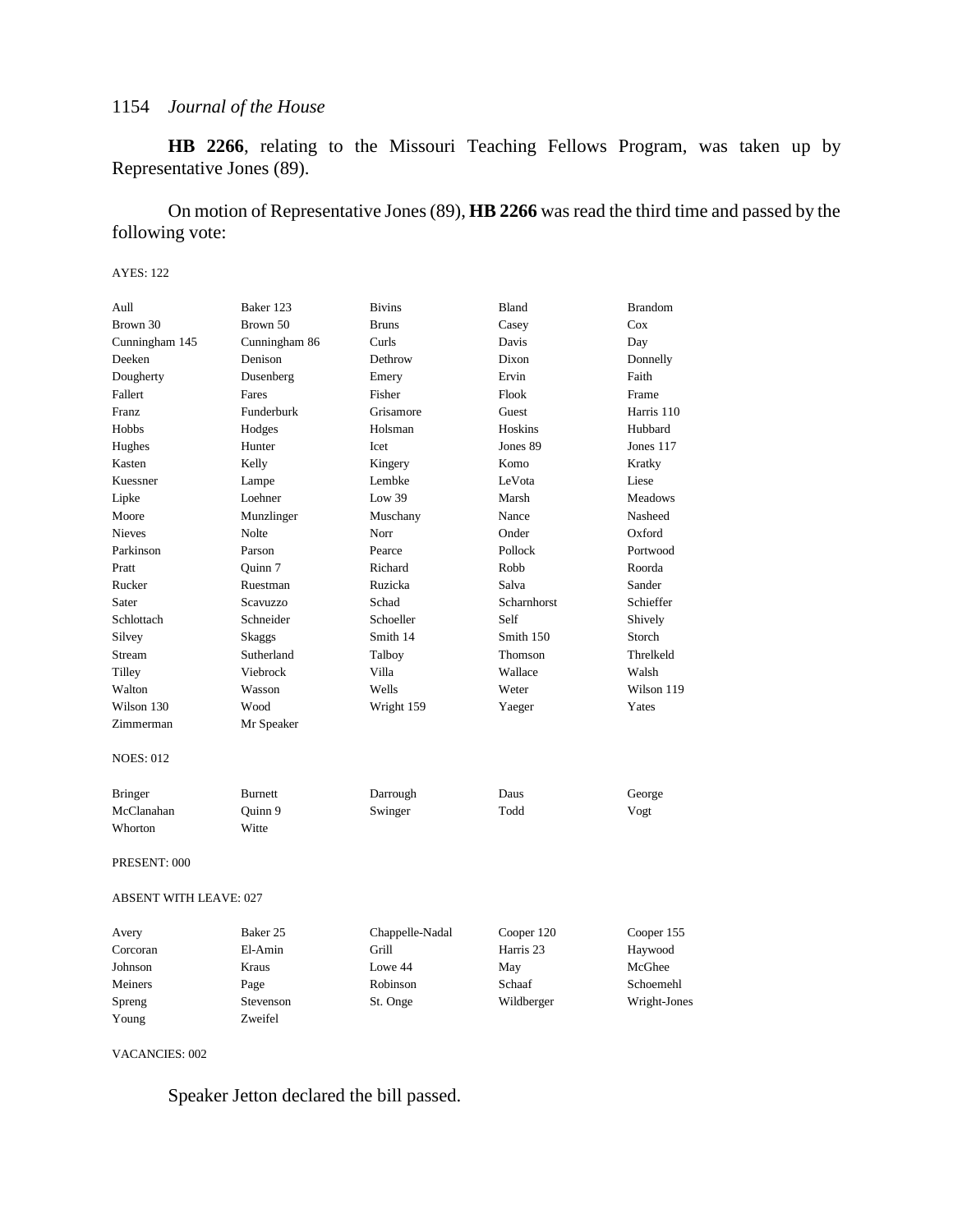**HCS HB 1516**, relating to protections for vulnerable persons, was taken up by Representative Bruns.

On motion of Representative Bruns, **HCS HB 1516** was read the third time and passed by the following vote:

#### AYES: 133

| Aull           | Baker 123    | <b>Bivins</b> | Bland          | <b>Brandom</b> |
|----------------|--------------|---------------|----------------|----------------|
| <b>Bringer</b> | Brown 30     | Brown 50      | <b>Bruns</b>   | <b>Burnett</b> |
| Casey          | Cooper 155   | $\cos$        | Cunningham 145 | Cunningham 86  |
| Curls          | Darrough     | Daus          | Davis          | Day            |
| Deeken         | Denison      | Dethrow       | Dixon          | Donnelly       |
| Dougherty      | Dusenberg    | Emery         | Ervin          | Faith          |
| Fallert        | Fares        | Fisher        | Frame          | Franz          |
| Funderburk     | George       | Grisamore     | Guest          | Harris 110     |
| Hobbs          | Hodges       | Holsman       | Hoskins        | Hubbard        |
| Hughes         | Hunter       | Icet          | Jones 89       | Jones 117      |
| Kasten         | Kelly        | Kingery       | Komo           | Kratky         |
| Kuessner       | Lampe        | Lembke        | LeVota         | Liese          |
| Lipke          | Loehner      | Low 39        | Marsh          | McClanahan     |
| <b>Meadows</b> | Moore        | Munzlinger    | Muschany       | Nance          |
| <b>Nieves</b>  | <b>Nolte</b> | Norr          | Onder          | Oxford         |
| Parkinson      | Parson       | Pearce        | Pollock        | Portwood       |
| Pratt          | Ouinn 7      | Ouinn 9       | Richard        | Robb           |
| Roorda         | Rucker       | Ruestman      | Ruzicka        | Salva          |
| Sander         | Sater        | Scavuzzo      | Schad          | Scharnhorst    |
| Schieffer      | Schlottach   | Schneider     | Schoeller      | Self           |
| Shively        | Silvey       | Skaggs        | Smith 14       | Smith 150      |
| Storch         | Stream       | Sutherland    | Swinger        | Talboy         |
| Thomson        | Threlkeld    | Tilley        | Todd           | Viebrock       |
| Villa          | Vogt         | Wallace       | Walsh          | Walton         |
| Wasson         | Wells        | Weter         | Whorton        | Wilson 119     |
| Wilson 130     | Witte        | Wood          | Wright 159     | Yaeger         |
| Yates          | Zimmerman    | Mr Speaker    |                |                |

NOES: 000

#### PRESENT: 000

#### ABSENT WITH LEAVE: 028

| Avery        | Baker 25 | Chappelle-Nadal | Cooper 120 | Corcoran   |
|--------------|----------|-----------------|------------|------------|
| El-Amin      | Flook    | Grill           | Harris 23  | Haywood    |
| Johnson      | Kraus    | Lowe 44         | May        | McGhee     |
| Meiners      | Nasheed  | Page            | Robinson   | Schaaf     |
| Schoemehl    | Spreng   | Stevenson       | St. Onge   | Wildberger |
| Wright-Jones | Young    | Zweifel         |            |            |

#### VACANCIES: 002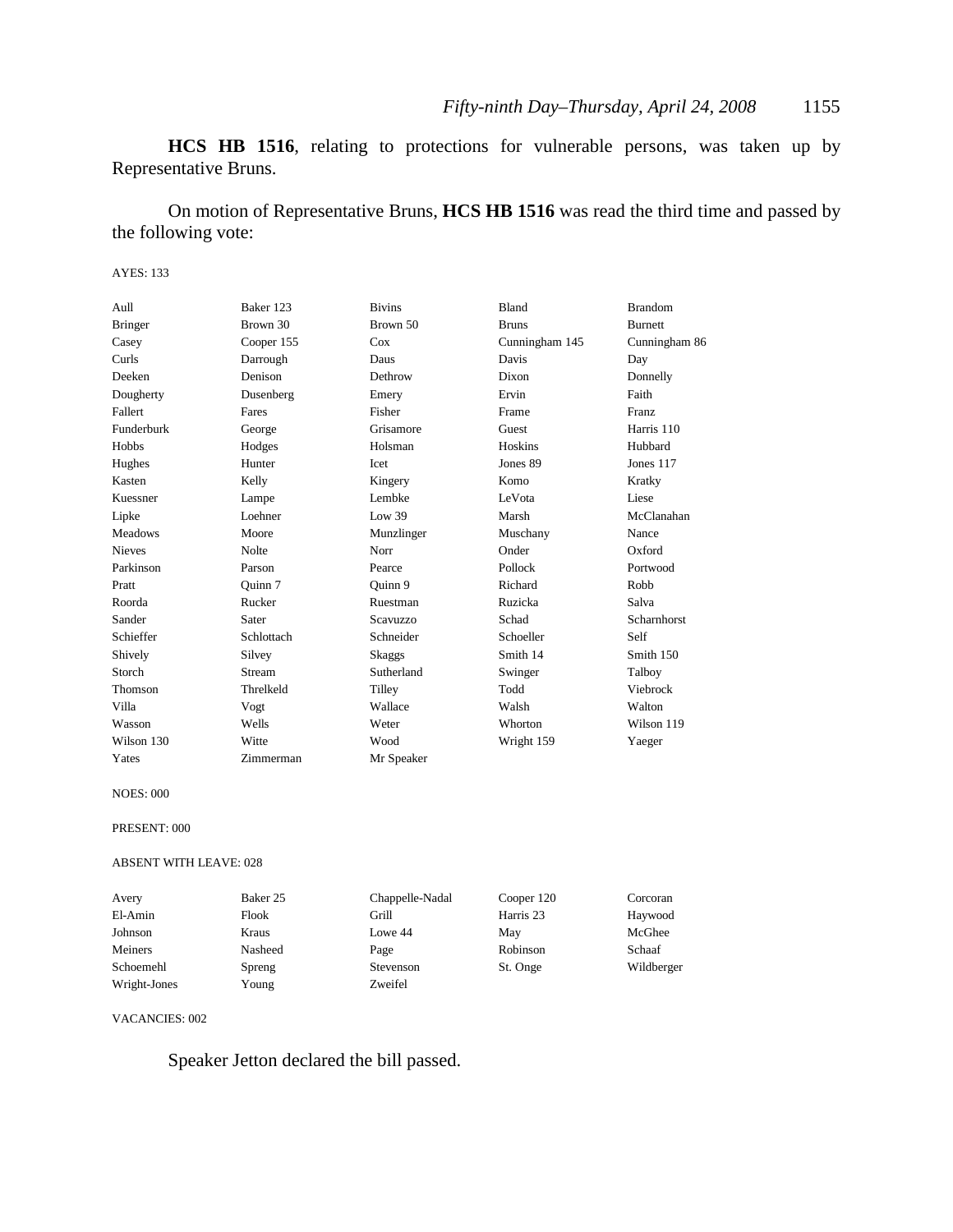**HB 2590**, relating to sovereign immunity for inmates, was taken up by Representative Moore.

On motion of Representative Moore, **HB 2590** was read the third time and passed by the following vote:

#### AYES: 135

| Aull           | Baker 123     | <b>Bivins</b> | Bland           | <b>Brandom</b> |
|----------------|---------------|---------------|-----------------|----------------|
| <b>Bringer</b> | Brown 30      | <b>Bruns</b>  | <b>Burnett</b>  | Casey          |
| Cooper 120     | Cooper 155    | Cox           | Cunningham 145  | Cunningham 86  |
| Curls          | Darrough      | Daus          | Davis           | Day            |
| Deeken         | Denison       | Dethrow       | Dixon           | Dougherty      |
| Dusenberg      | Emery         | Ervin         | Faith           | Fallert        |
| Fares          | Fisher        | Flook         | Frame           | Franz          |
| Funderburk     | George        | Grisamore     | Guest           | Harris 110     |
| Hobbs          | Hodges        | Holsman       | Hoskins         | Hubbard        |
| Hughes         | Hunter        | Icet          | Jones 89        | Jones 117      |
| Kasten         | Kelly         | Kingery       | Komo            | Kratky         |
| Kuessner       | Lampe         | Lembke        | LeVota          | Liese          |
| Lipke          | Loehner       | Low 39        | Marsh           | McClanahan     |
| <b>Meadows</b> | Moore         | Munzlinger    | Muschany        | Nance          |
| Nasheed        | <b>Nieves</b> | <b>Nolte</b>  | Norr            | Onder          |
| Oxford         | Parkinson     | Parson        | Pearce          | Pollock        |
| Portwood       | Pratt         | Quinn 7       | Quinn 9         | Richard        |
| Robb           | Roorda        | Rucker        | Ruestman        | Ruzicka        |
| Salva          | Sander        | Sater         | <b>Scavuzzo</b> | Schad          |
| Scharnhorst    | Schieffer     | Schlottach    | Schneider       | Schoeller      |
| Self           | Shively       | Silvey        | Skaggs          | Smith 14       |
| Smith 150      | Stevenson     | Storch        | Stream          | Sutherland     |
| Swinger        | Talboy        | Thomson       | Threlkeld       | Tilley         |
| Todd           | Viebrock      | Villa         | Vogt            | Wallace        |
| Walsh          | Walton        | Wasson        | Wells           | Weter          |
| Whorton        | Wilson 119    | Wilson 130    | Witte           | Wood           |
| Wright 159     | Yaeger        | Yates         | Zimmerman       | Mr Speaker     |

NOES: 000

#### PRESENT: 000

#### ABSENT WITH LEAVE: 026

| Avery    | Baker 25 | Brown 50   | Chappelle-Nadal | Corcoran  |
|----------|----------|------------|-----------------|-----------|
| Donnelly | El-Amin  | Grill      | Harris 23       | Haywood   |
| Johnson  | Kraus    | Lowe 44    | May             | McGhee    |
| Meiners  | Page     | Robinson   | Schaaf          | Schoemehl |
| Spreng   | St. Onge | Wildberger | Wright-Jones    | Young     |
| Zweifel  |          |            |                 |           |

#### VACANCIES: 002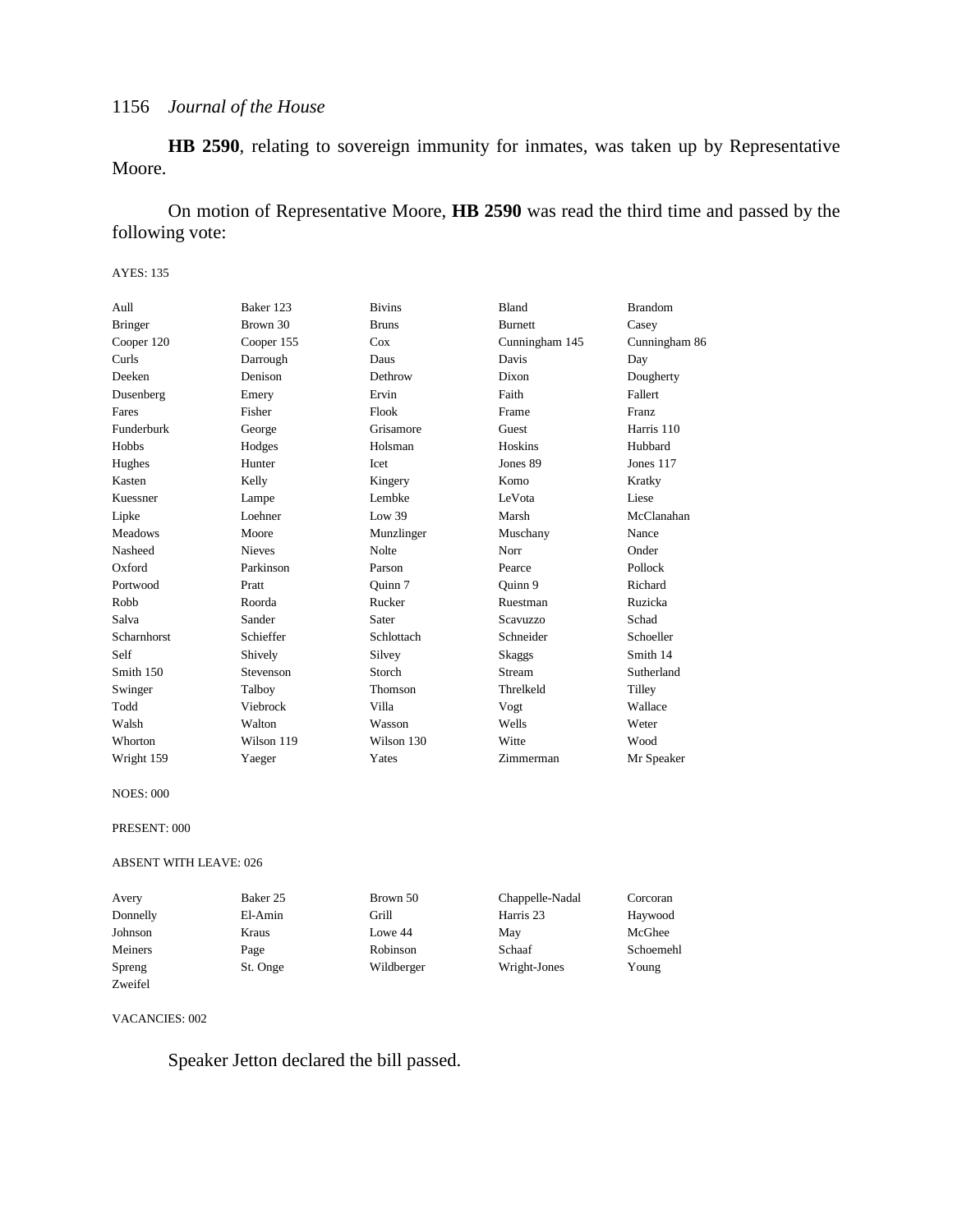**HB 2202**, relating to corrections officer pay parameters, was taken up by Representative Deeken.

On motion of Representative Deeken, **HB 2202** was read the third time and passed by the following vote:

#### AYES: 132

| Aull           | Baker 123     | <b>Bivins</b> | Bland          | <b>Brandom</b> |
|----------------|---------------|---------------|----------------|----------------|
| <b>Bringer</b> | Brown 30      | <b>Bruns</b>  | <b>Burnett</b> | Casey          |
| Cooper 120     | Cooper 155    | Cox           | Cunningham 145 | Cunningham 86  |
| Darrough       | Daus          | Davis         | Day            | Deeken         |
| Denison        | Dethrow       | Dixon         | Donnelly       | Dougherty      |
| Dusenberg      | Emery         | Ervin         | Faith          | Fallert        |
| Fares          | Fisher        | Flook         | Frame          | <b>Franz</b>   |
| Funderburk     | George        | Grisamore     | Guest          | Harris 110     |
| Hobbs          | Hodges        | Holsman       | Hoskins        | Hubbard        |
| Hughes         | Hunter        | Icet          | Jones 89       | Jones 117      |
| Kasten         | Kelly         | Kingery       | Komo           | Kratky         |
| Kuessner       | Lampe         | Lembke        | LeVota         | Liese          |
| Lipke          | Loehner       | Marsh         | McClanahan     | <b>Meadows</b> |
| Moore          | Munzlinger    | Muschany      | Nance          | <b>Nieves</b>  |
| Nolte          | Norr          | Onder         | Oxford         | Parkinson      |
| Parson         | Pearce        | Pollock       | Portwood       | Pratt          |
| Ouinn 7        | Ouinn 9       | Richard       | Robb           | Roorda         |
| Rucker         | Ruestman      | Ruzicka       | Salva          | Sander         |
| Sater          | Scavuzzo      | Schad         | Scharnhorst    | Schieffer      |
| Schlottach     | Schneider     | Schoeller     | Self           | Shively        |
| Silvey         | <b>Skaggs</b> | Smith 14      | Smith 150      | Stevenson      |
| Storch         | Sutherland    | Swinger       | Talboy         | Thomson        |
| Threlkeld      | Tilley        | Todd          | Viebrock       | Villa          |
| Vogt           | Wallace       | Walsh         | Walton         | Wasson         |
| Wells          | Weter         | Whorton       | Wilson 119     | Wilson 130     |
| Witte          | Wood          | Wright 159    | Yaeger         | Yates          |
| Zimmerman      | Mr Speaker    |               |                |                |

NOES: 000

#### PRESENT: 000

#### ABSENT WITH LEAVE: 029

| Avery      | Baker 25     | Brown 50 | Chappelle-Nadal | Corcoran |
|------------|--------------|----------|-----------------|----------|
| Curls      | El-Amin      | Grill    | Harris 23       | Haywood  |
| Johnson    | Kraus        | Low 39   | Lowe 44         | Mav      |
| McGhee     | Meiners      | Nasheed  | Page            | Robinson |
| Schaaf     | Schoemehl    | Spreng   | St. Onge        | Stream   |
| Wildberger | Wright-Jones | Young    | Zweifel         |          |

VACANCIES: 002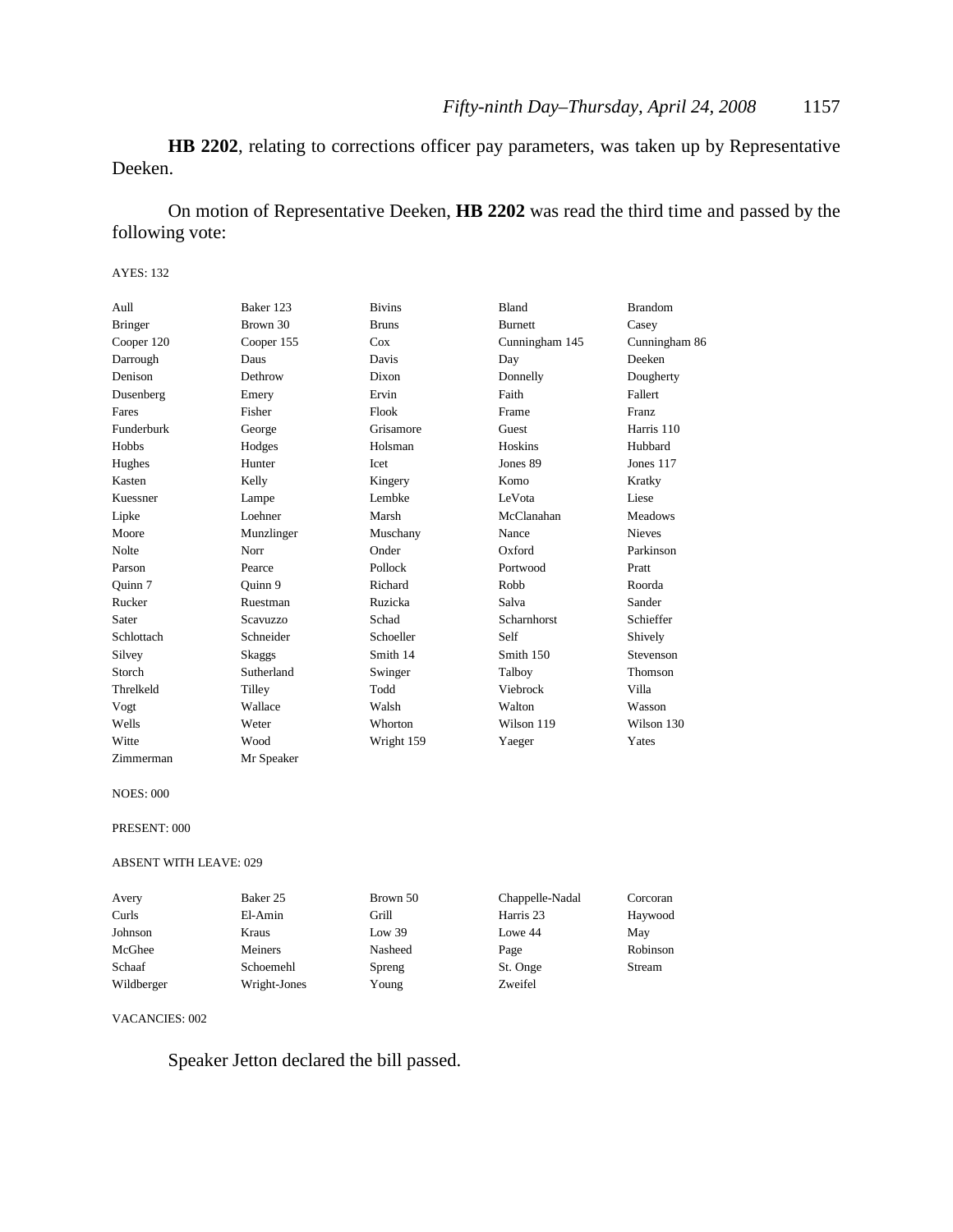**HCS HB 2114**, relating to paper ballots at elections, was taken up by Representative Zimmerman.

On motion of Representative Zimmerman, **HCS HB 2114** was read the third time and passed by the following vote:

#### AYES: 094

| Aull                          | Baker 25      | Bland           | <b>Brandom</b> | <b>Bringer</b> |
|-------------------------------|---------------|-----------------|----------------|----------------|
| Brown 30                      | <b>Bruns</b>  | <b>Burnett</b>  | Casey          | Cooper 120     |
| Cox                           | Curls         | Darrough        | Daus           | Day            |
| Deeken                        | Donnelly      | Dougherty       | Fallert        | Fares          |
| Fisher                        | Frame         | George          | Guest          | Harris 110     |
| Hobbs                         | Hodges        | Holsman         | Hoskins        | Hubbard        |
| Hughes                        | Jones 117     | Kelly           | Kingery        | Komo           |
| Kratky                        | Kuessner      | Lampe           | LeVota         | Liese          |
| Lipke                         | Loehner       | Low 39          | McClanahan     | <b>Meadows</b> |
| Moore                         | Munzlinger    | Nance           | Nasheed        | <b>Nolte</b>   |
| Norr                          | Oxford        | Pearce          | Pollock        | Portwood       |
| Pratt                         | Ouinn 7       | Ouinn 9         | Robb           | Roorda         |
| Rucker                        | Ruestman      | Ruzicka         | Salva          | Sater          |
| Scavuzzo                      | Schieffer     | Schneider       | Shively        | Silvey         |
| Skaggs                        | Smith 150     | Storch          | Sutherland     | Swinger        |
| Talboy                        | Thomson       | Threlkeld       | Tilley         | Todd           |
| Viebrock                      | Villa         | Vogt            | Wallace        | Walsh          |
| Walton                        | Wells         | Whorton         | Wilson 119     | Witte          |
| Wright 159                    | Yaeger        | Zimmerman       | Mr Speaker     |                |
| <b>NOES: 040</b>              |               |                 |                |                |
| Baker 123                     | <b>Bivins</b> | Cooper 155      | Cunningham 145 | Cunningham 86  |
| Davis                         | Denison       | Dethrow         | Dixon          | Dusenberg      |
| Emery                         | Ervin         | Faith           | Flook          | Franz          |
| Funderburk                    | Grisamore     | Hunter          | <b>Icet</b>    | Jones 89       |
| Lembke                        | Marsh         | <b>Nieves</b>   | Onder          | Parkinson      |
| Parson                        | Richard       | Sander          | Schad          | Scharnhorst    |
| Schlottach                    | Schoeller     | Self            | Smith 14       | Stevenson      |
| Wasson                        | Weter         | Wilson 130      | Wood           | Yates          |
| PRESENT: 000                  |               |                 |                |                |
| <b>ABSENT WITH LEAVE: 027</b> |               |                 |                |                |
| Avery                         | Brown 50      | Chappelle-Nadal | Corcoran       | El-Amin        |
| Grill                         | Harris 23     | Haywood         | Johnson        | Kasten         |
| Kraus                         | Lowe 44       | May             | McGhee         | Meiners        |
| Muschany                      | Page          | Robinson        | Schaaf         | Schoemehl      |
| Spreng                        | St. Onge      | Stream          | Wildberger     | Wright-Jones   |
| Young                         | Zweifel       |                 |                |                |

VACANCIES: 002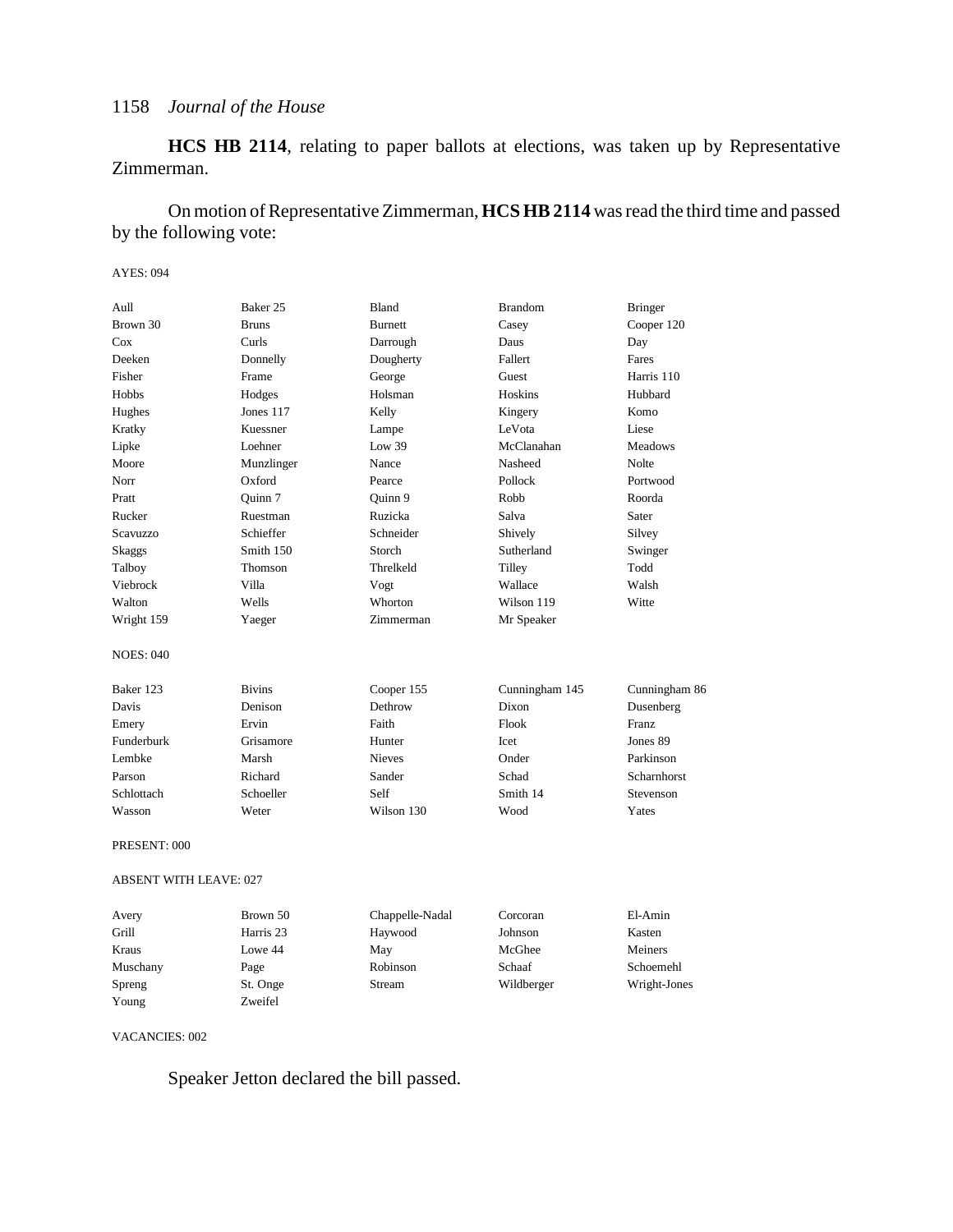### **HCS HB 1704**, relating to grants for small schools, was taken up by Representative Wallace.

On motion of Representative Wallace, **HCS HB 1704** was read the third time and passed by the following vote:

#### AYES: 089

| Aull                          | <b>Brandom</b>      | <b>Bringer</b> | Brown 30        | <b>Bruns</b>   |
|-------------------------------|---------------------|----------------|-----------------|----------------|
| Casey                         | Cooper 120          | Cooper 155     | Cunningham 145  | Darrough       |
| Day                           | Deeken              | Denison        | Dethrow         | Faith          |
| Fallert                       | Fisher              | Frame          | Franz           | Grisamore      |
| Guest                         | Harris 110          | Hobbs          | Hodges          | Holsman        |
| Hunter                        | Jones 117           | Kelly          | Kingery         | Komo           |
| Kratky                        | Kuessner            | Lampe          | Liese           | Loehner        |
| Low 39                        | Marsh               | May            | McClanahan      | <b>Meadows</b> |
| Moore                         | Munzlinger          | Nance          | Norr            | Oxford         |
| Parson                        | Pearce              | Pollock        | Pratt           | Quinn 7        |
| Ouinn 9                       | Richard             | Roorda         | Rucker          | Ruzicka        |
| Salva                         | Sander              | Sater          | <b>Scavuzzo</b> | Schad          |
| Schieffer                     | Schlottach          | Schneider      | Schoeller       | Self           |
| Shively                       | <b>Skaggs</b>       | Smith 150      | Stevenson       | Storch         |
| Sutherland                    | Swinger             | Thomson        | Tilley          | Todd           |
| Viebrock                      | Wallace             | Walton         | Wasson          | Wells          |
| Weter                         | Whorton             | Wilson 119     | Wilson 130      | Witte          |
| Wood                          | Wright 159          | Zimmerman      | Mr Speaker      |                |
| <b>NOES: 043</b>              |                     |                |                 |                |
| Baker 123                     | <b>Bivins</b>       | Bland          | <b>Burnett</b>  | Cox            |
| Cunningham 86                 | Curls               | Daus           | Davis           | Dixon          |
| Dougherty                     | Dusenberg           | Emery          | Ervin           | Fares          |
| Flook                         | Funderburk          | George         | Hoskins         | Hubbard        |
| Hughes                        | Icet                | Jones 89       | Kasten          | Lembke         |
| LeVota                        | Lipke               | Muschany       | Nasheed         | <b>Nieves</b>  |
| Nolte                         | Parkinson           | Portwood       | Robb            | Scharnhorst    |
| Silvey                        | Smith 14            | Talboy         | Threlkeld       | Villa          |
| Vogt                          | Yaeger              | Yates          |                 |                |
| PRESENT: 000                  |                     |                |                 |                |
| <b>ABSENT WITH LEAVE: 029</b> |                     |                |                 |                |
| Avery                         | Baker <sub>25</sub> | Brown 50       | Chappelle-Nadal | Corcoran       |
| Donnelly                      | El-Amin             | Grill          | Harris 23       | Haywood        |
|                               |                     |                |                 |                |

| Donnelly   | El-Amin      | Grill    | Harris 23 | Haywood |
|------------|--------------|----------|-----------|---------|
| Johnson    | Kraus        | Lowe 44  | McGhee    | Meiners |
| Onder      | Page         | Robinson | Ruestman  | Schaaf  |
| Schoemehl  | Spreng       | St. Onge | Stream    | Walsh   |
| Wildberger | Wright-Jones | Young    | Zweifel   |         |
|            |              |          |           |         |

#### VACANCIES: 002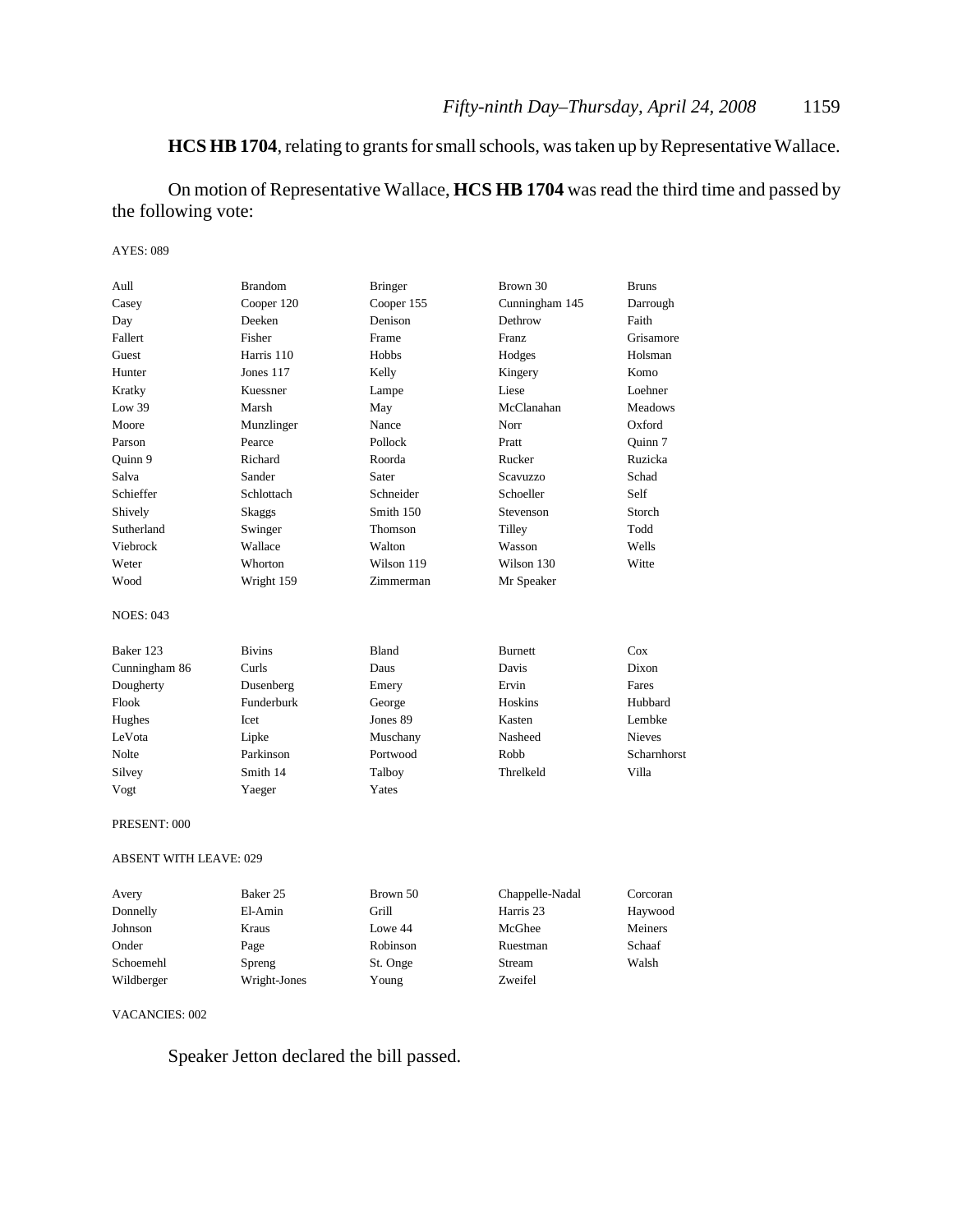**HB 2078**, relating to driver's licenses, was taken up by Representative Hubbard.

On motion of Representative Hubbard, **HB 2078** was read the third time and passed by the following vote:

#### AYES: 101

| Aull                          | Baker 123      | <b>Bivins</b> | Bland         | <b>Brandom</b>     |
|-------------------------------|----------------|---------------|---------------|--------------------|
| Brown 30                      | <b>Burnett</b> | Casey         | Cooper 120    | Cox                |
| Cunningham 145                | Cunningham 86  | Curls         | Darrough      | Davis              |
| Deeken                        | Denison        | Dethrow       | Dixon         | Dougherty          |
| Dusenberg                     | Ervin          | Faith         | Fares         | Fisher             |
| Flook                         | Frame          | Funderburk    | George        | Grisamore          |
| Guest                         | Hobbs          | Holsman       | Hoskins       | Hubbard            |
| Hughes                        | Hunter         | Icet          | Jones 89      | Jones 117          |
| Kasten                        | Kingery        | Komo          | Kratky        | Kuessner           |
| Lembke                        | LeVota         | Lipke         | Loehner       | Low $39$           |
| Marsh                         | May            | Meadows       | Moore         | Munzlinger         |
| Muschany                      | Nance          | Nasheed       | <b>Nieves</b> | Nolte              |
| Onder                         | Parkinson      | Parson        | Pearce        | Portwood           |
| Pratt                         | Quinn 7        | Richard       | Robb          | Rucker             |
| Ruestman                      | Ruzicka        | Salva         | Sander        | <b>Scharnhorst</b> |
| Schlottach                    | Schneider      | Schoeller     | Shively       | Silvey             |
| Skaggs                        | Smith 14       | Smith 150     | Stevenson     | Storch             |
| Sutherland                    | Talboy         | Thomson       | Tilley        | Viebrock           |
| Wallace                       | Walton         | Wasson        | Weter         | Wilson 119         |
| Wilson 130                    | Wood           | Wright 159    | Yates         | Zimmerman          |
| Mr Speaker                    |                |               |               |                    |
| <b>NOES: 027</b>              |                |               |               |                    |
| <b>Bringer</b>                | Cooper 155     | Daus          | Day           | Emery              |
| Fallert                       | Franz          | Harris 110    | Hodges        | Kelly              |
| Lampe                         | Liese          | McClanahan    | Norr          | Oxford             |
| Quinn 9                       | Roorda         | Scavuzzo      | Schad         | Schieffer          |
| Self                          | Swinger        | Todd          | Villa         | Wells              |
| Witte                         | Yaeger         |               |               |                    |
| PRESENT: 000                  |                |               |               |                    |
| <b>ABSENT WITH LEAVE: 033</b> |                |               |               |                    |
| Avery                         | Baker 25       | Brown 50      | <b>Bruns</b>  | Chappelle-Nadal    |
| Corcoran                      | Donnelly       | El-Amin       | Grill         | Harris 23          |
| Haywood                       | Johnson        | Kraus         | Lowe 44       | McGhee             |
| Meiners                       | Page           | Pollock       | Robinson      | Sater              |
| Schaaf                        | Schoemehl      | Spreng        | St. Onge      | Stream             |
| Threlkeld                     | Vogt           | Walsh         | Whorton       | Wildberger         |
| Wright-Jones                  | Young          | Zweifel       |               |                    |

VACANCIES: 002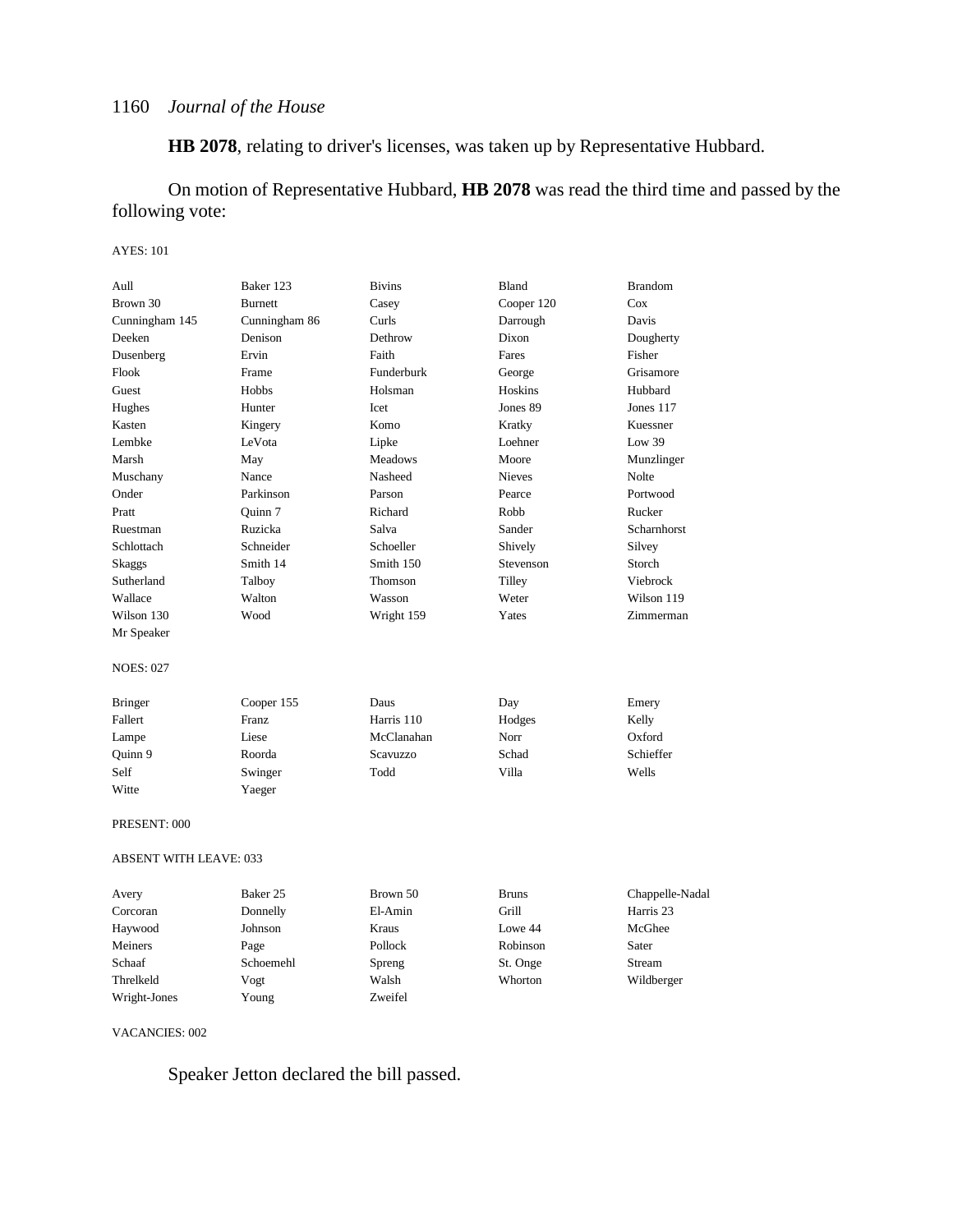### **COMMITTEE REPORTS**

**Committee on Elementary and Secondary Education**, Chairman Cunningham (86) reporting:

Mr. Speaker: Your Committee on Elementary and Secondary Education, to which was referred **HB 2281**, **HB 2489** and **HB 2537**, begs leave to report it has examined the same and recommends that the **House Committee Substitute Do Pass**, and pursuant to Rule 25(21)(f) be referred to the Committee on Rules.

**Special Committee on Energy and Environment**, Chairman Bivins reporting:

Mr. Speaker: Your Special Committee on Energy and Environment, to which was referred **HB 1854**, begs leave to report it has examined the same and recommends that the **House Committee Substitute Do Pass**, and pursuant to Rule 25(21)(f) be referred to the Committee on Rules.

**Special Committee on Job Creation and Economic Development**, Chairman Richard reporting:

Mr. Speaker: Your Special Committee on Job Creation and Economic Development, to which was referred **SS SCS SB 718**, begs leave to report it has examined the same and recommends that the **House Committee Substitute Do Pass**, and pursuant to Rule 25(21)(f) be referred to the Committee on Rules.

**Special Committee on Student Achievement**, Chairman Muschany reporting:

Mr. Speaker: Your Special Committee on Student Achievement, to which was referred **SB 762**, begs leave to report it has examined the same and recommends that the **House Committee Substitute Do Pass**, and pursuant to Rule 25(21)(f) be referred to the Committee on Rules.

Mr. Speaker: Your Special Committee on Student Achievement, to which was referred **SCS SBs 1225 & 1226**, begs leave to report it has examined the same and recommends that the **House Committee Substitute Do Pass**, and pursuant to Rule 25(21)(f) be referred to the Committee on Rules.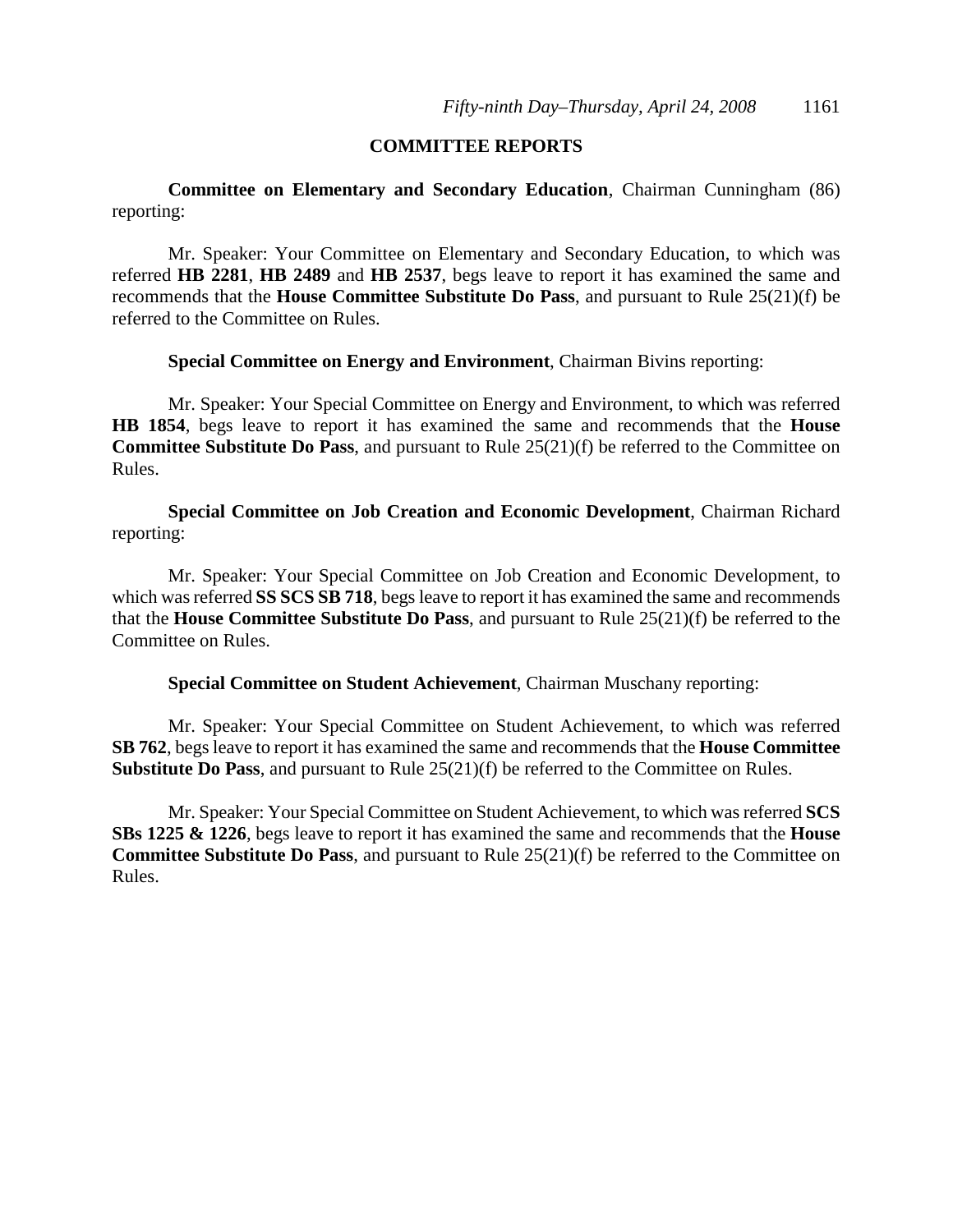**Committee on Rules**, Chairman Cooper (120) reporting:

Mr. Speaker: Your Committee on Rules, to which was referred **HCS HB 1794**, begs leave to report it has examined the same and recommends that it **Do Pass**.

Mr. Speaker: Your Committee on Rules, to which was referred **HCS HB 2354**, begs leave to report it has examined the same and recommends that it **Do Pass**.

Mr. Speaker: Your Committee on Rules, to which was referred **HB 2404**, begs leave to report it has examined the same and recommends that it **Do Pass**.

Mr. Speaker: Your Committee on Rules, to which was referred **SB 748**, begs leave to report it has examined the same and recommends that it **Do Pass**.

Mr. Speaker: Your Committee on Rules, to which was referred **HCS SS SCS SB 931**, begs leave to report it has examined the same and recommends that it **Do Pass**.

### **REFERRAL OF HOUSE RESOLUTION**

The following House Resolution was referred to the Committee indicated:

**HR 185** - Rules

### **REFERRAL OF HOUSE JOINT RESOLUTION**

The following House Joint Resolution was referred to the Committee indicated:

**HJR 77** - Conservation and Natural Resources

### **REFERRAL OF HOUSE BILLS**

The following House Bills were referred to the Committee indicated:

- **HB 2457** Special Committee on General Laws
- **HB 2533** Higher Education
- **HB 2554** Elementary and Secondary Education
- **HB 2568** Special Committee on Senior Citizen Advocacy

### **RE-REFERRAL OF HOUSE BILL**

The following House Bill was re-referred to the Committee indicated:

**HB 2480** - Local Government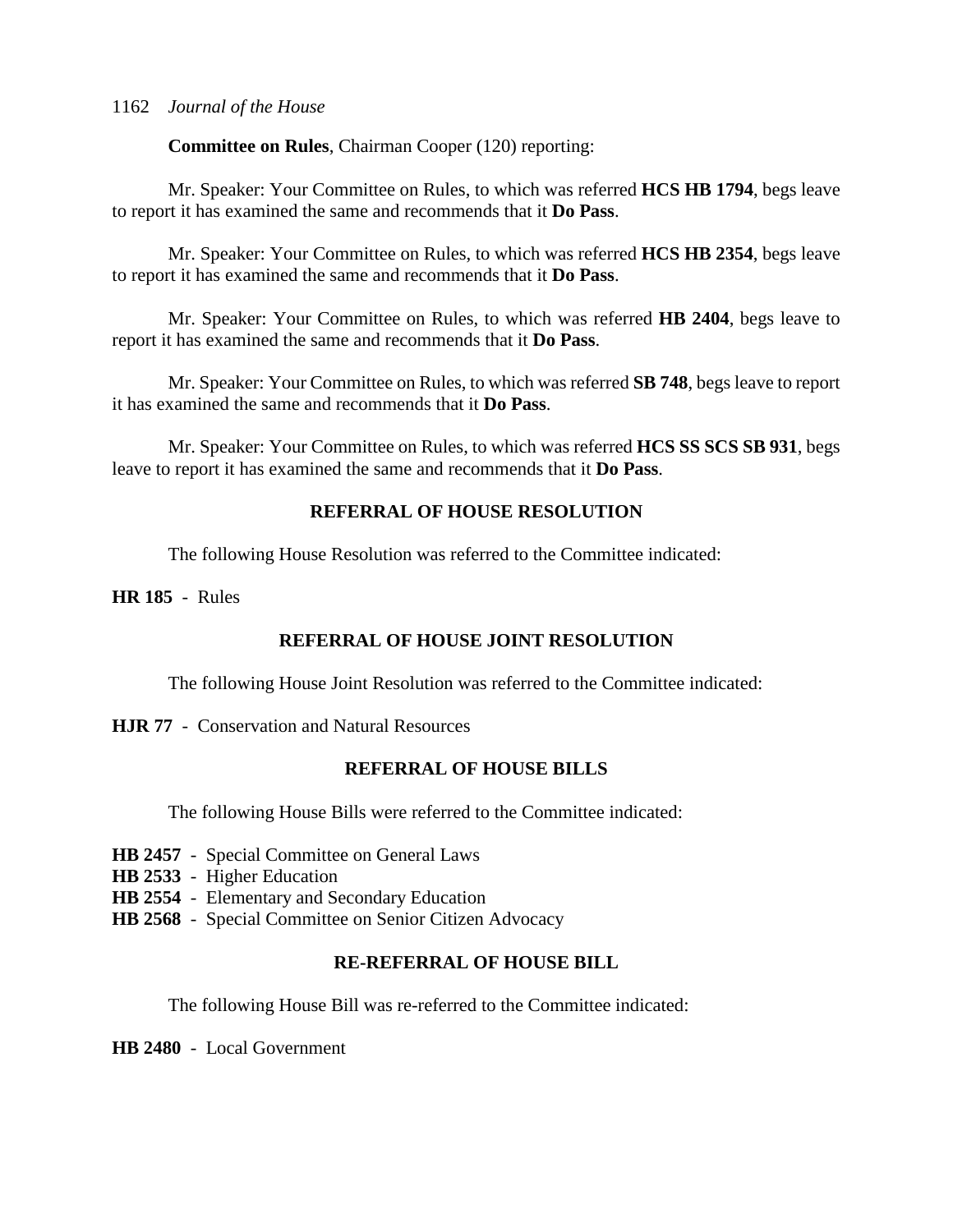### **REFERRAL OF SENATE CONCURRENT RESOLUTIONS**

The following Senate Concurrent Resolutions were referred to the Committee indicated:

- **SCR 31** Conservation and Natural Resources
- **SCR 36** Special Committee on Homeland Security

#### **REFERRAL OF SENATE BILLS**

The following Senate Bills were referred to the Committee indicated:

**HCS SS SCS SB 711** - Fiscal Review (Fiscal Note) **SB 748** - Fiscal Review (Fiscal Note) **HCS SS SCS SB 931** - Fiscal Review (Fiscal Note) **SCS SBs 754 & 794** - Crime Prevention and Public Safety **SCS SB 767** - Judiciary **SCS SB 788** - Special Committee on Professional Registration and Licensing **SB 790** - Crime Prevention and Public Safety **SB 805** - Ways and Means **SCS SB 1081** - Health Care Policy **SCS SB 1089** - Local Government **SS SB 1159** - Crime Prevention and Public Safety

### **MESSAGES FROM THE SENATE**

Mr. Speaker: I am instructed by the Senate to inform the House of Representatives that the Senate has taken up and adopted **SCR 29**.

### SENATE CONCURRENT RESOLUTION NO. 29

WHEREAS, the United States Department of Agriculture's National Agricultural Statistics Service collects and publishes information on the prices and inventories of rice; and

WHEREAS, this information is used for estimations of farm income and determinations of government program payments to farmers; and

WHEREAS, it is essential to the rice industry that the estimations of farm income and determinations of government program payments more accurately reflect the current market prices and stocks of rice:

NOW, THEREFORE, BE IT RESOLVED that the members of the Missouri Senate, Ninety-Fourth General Assembly, Second Regular Session, the House of Representatives concurring therein, hereby request that the United States Department of Agriculture's National Agricultural Statistics Service add the dates of June 1 and September 1 as additional reporting dates to the "Agricultural Statistics Board" calendar to more accurately reflect prices and stocks; and

BE IT FURTHER RESOLVED that the Secretary of the Missouri Senate be instructed to prepare a properly inscribed copy of this resolution for the United States Secretary of Agriculture, the United States Department of Agriculture's National Agriculture Statistics Service, and to each member of Missouri's Congressional delegation.

In which the concurrence of the House is respectfully requested.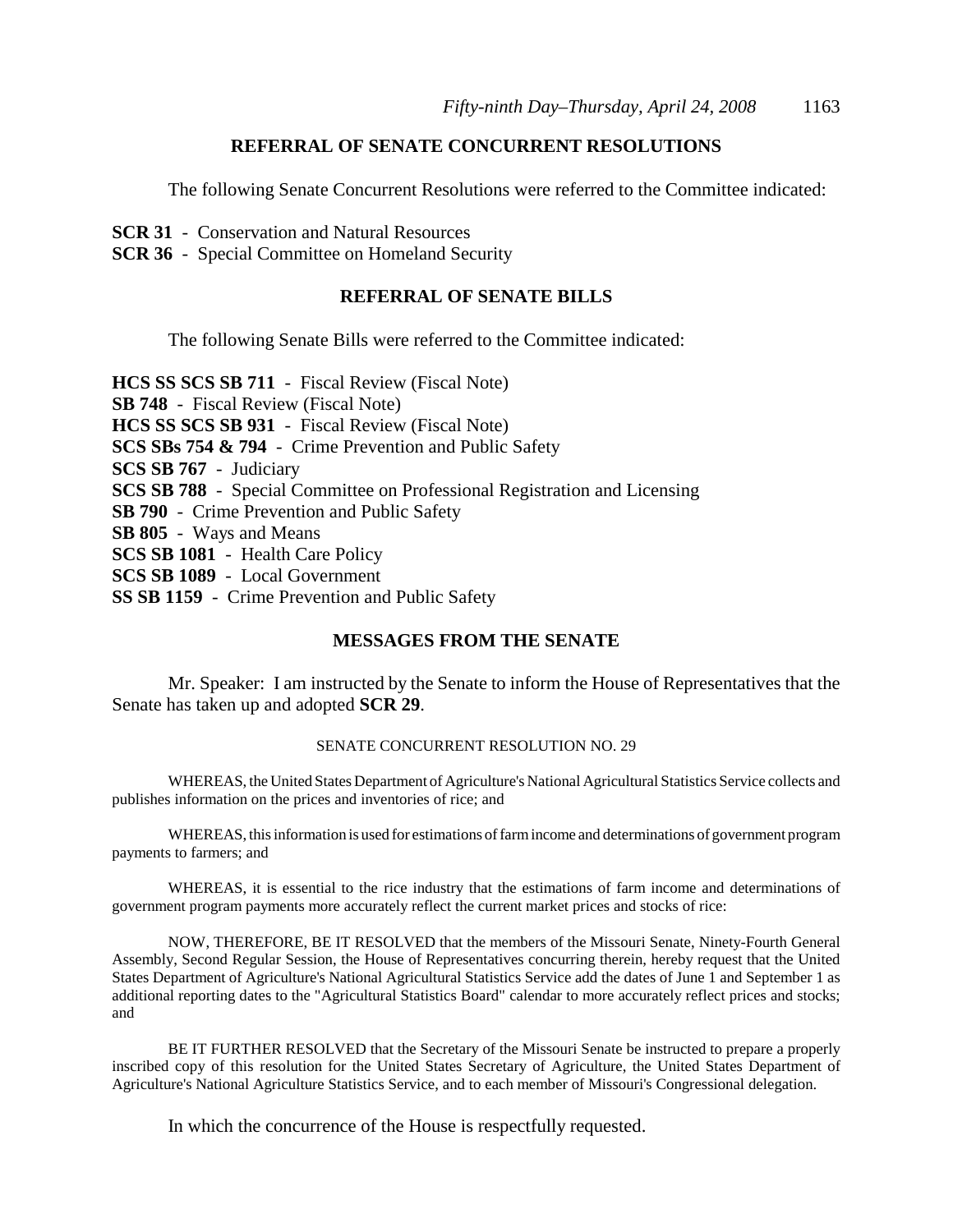Mr. Speaker: I am instructed by the Senate to inform the House of Representatives that the Senate has taken up and adopted **SCR 31**.

#### SENATE CONCURRENT RESOLUTION NO. 31

WHEREAS, Chamois, Missouri, is a community located along the Missouri River in northern Osage County which has no means to cross the river except by way of bridges located approximately 45 miles to the west and 30 miles to the east; and

WHEREAS, the people who live in Chamois incur increasingly high costs using present routes in order to reach destinations on the north side of the Missouri River for employment, recreation, and business; and

WHEREAS, people who live on the north side of the Missouri River are equally restricted from accessing destinations on the south side of the Missouri River, respectively; and

WHEREAS, locating a ferryboat on the Missouri River at Chamois would allow residents on both sides to cross the River, reducing travel times and travel costs, provide a safer route, and conserve fuel; and

WHEREAS, locating a ferryboat at Chamois would establish the only reported ferry on the Missouri River and would thereby promote tourism on both sides of the River by attracting more visitors to the area and creating a driving destination for tourists visiting such communities as Hermann, Fulton, and Jefferson City; and

WHEREAS, locating a ferryboat at Chamois would likewise give residents on the south side of the River access to the Katy Trail located on the north side of the River; and

WHEREAS, numerous organizations have endorsed the ferryboat at Chamois, including but not limited to the Hermann Area Chamber of Commerce, the Fulton Area Chamber of Commerce, the county commissions for Osage and Callaway counties, the City of Mokane, the City of Chamois, and the Missouri Division of Tourism; and

WHEREAS, the promoters of the ferryboat at Chamois have requested federal and state funding for the project:

NOW THEREFORE BE IT RESOLVED that the members of the Missouri Senate, Ninety-Fourth General Assembly, Second Regular Session, the House of Representatives concurring therein, hereby express support for the Chamois ferryboat and urge the Missouri Department of Economic Development and the Missouri Department of Transportation, along with other state agencies and the Missouri Congressional Delegation, to assist in securing moneys for locating and construction of the ferryboat; and

BE IT FURTHER RESOLVED that the Secretary of the Missouri Senate be instructed to prepare properly inscribed copies of this resolution for Governor Matt Blunt, Gregory A. Steinhoff, the Director of the Department of Economic Development, Peter Rahn, the Director of the Missouri Department of Transportation, and each member of the Missouri Congressional Delegation.

In which the concurrence of the House is respectfully requested.

Mr. Speaker: I am instructed by the Senate to inform the House of Representatives that the Senate has taken up and adopted **SCR 36**.

#### SENATE CONCURRENT RESOLUTION NO. 36

WHEREAS, the U.S. Air Force announced one of the largest military acquisition programs in U.S. history, saying the service had chosen Northrop Grumman over Boeing to replace its aging air refueling tanker fleet; and

WHEREAS, members of the Missouri General Assembly are shocked that the United States Air Force selected a European company and its foreign workers to provide a tanker to our American miliary; and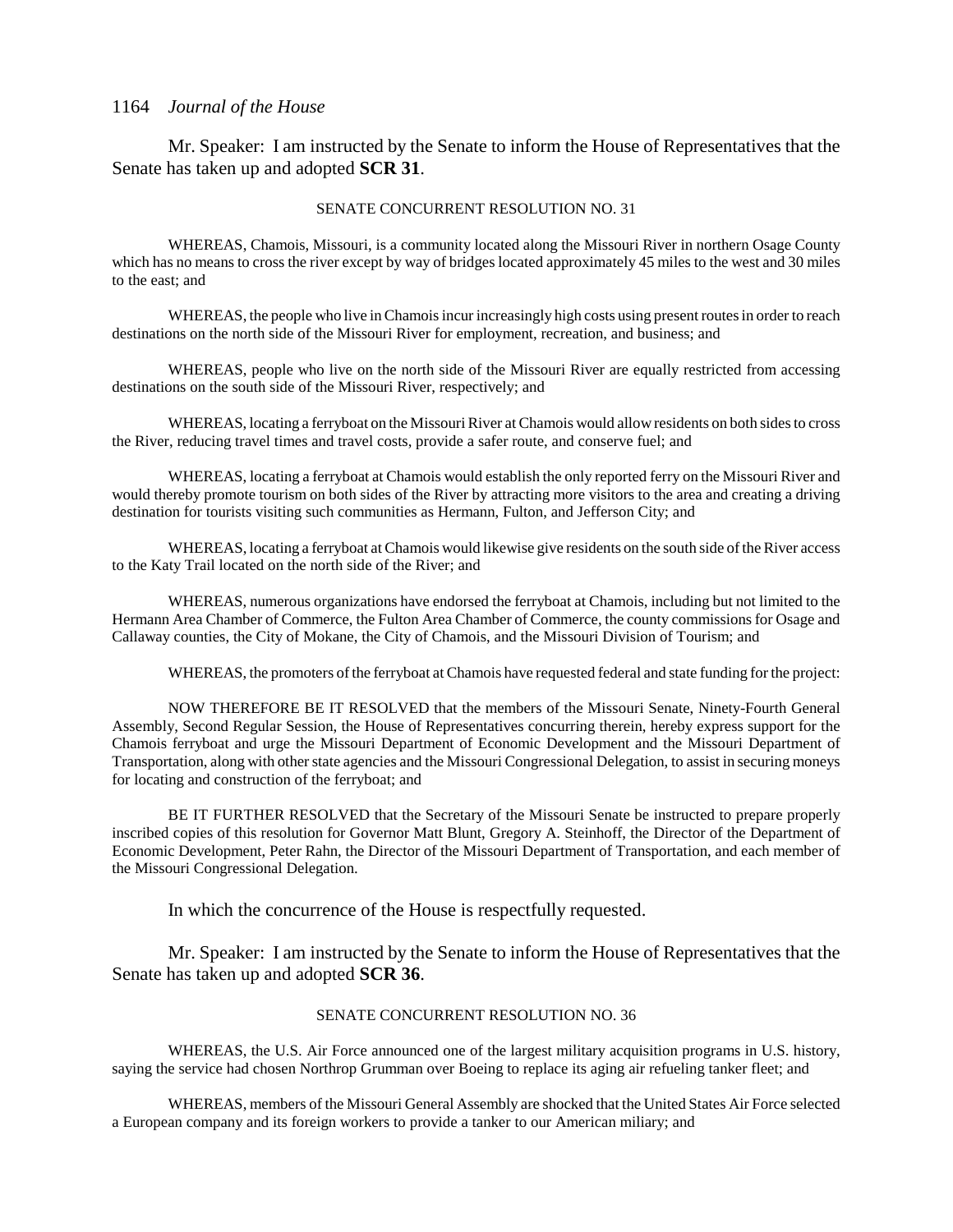WHEREAS, at a time when the U.S. economy is hurting, this decision to outsource U.S. tankers is a blow to the American aerospace industry, American workers and America's military; and

WHEREAS, Boeing has 75 years of experience building tankers, and its workers are the best in the world; and

WHEREAS, it's stunning that the U.S. Air Force would outsource the production of these airplanes to Europe instead of building them in America; and

WHEREAS, Missouri workers rely on a thriving U.S. aerospace industry; and

WHEREAS, awarding the contract to Boeing, and not Airbus, would have created more than 44,000 jobs in Washington, Kansas, and other states; and

WHEREAS, this decision was about whether U.S. workers or European workers will produce the aircraft used as tankers for the U.S. Air Force for decades in the future; and

WHEREAS, the Boeing tanker takes advantage of 50 years of aerial refueling technology experience; and

WHEREAS, the KC-767 Advance Tanker is the best aircraft for the job. It makes sense for U.S. military aircraft programs, which are funded by American taxpayer dollars, to be designed and built by American companies that provide jobs to U.S. citizens; and

WHEREAS, approving the Boeing KC-767 Advanced Tanker would have given our men and women in the U.S. Air Force the best product, with the most advanced technology, available today; and

WHEREAS, Missouri is home to Boeing Integrated Defense Systems team, Phantom Works, Boeing's advanced research and development unit, and Boeing's Shared Services Group:

NOW THEREFORE BE IT RESOLVED that the members of the Missouri Senate, Ninety-Fourth General Assembly, Second Regular Session, the House of Representatives concurring therein, hereby condemn the actions of the United States Air Force in outsourcing jobs by failing to award the contract to replace the refueling tanker fleet to an American company; and

BE IT FURTHER RESOLVED that the General Assembly calls upon the members of the Missouri congressional delegation to ask tough questions to the U.S. Air Force regarding how it reached this decision, including the selection process used to make this decision; and

BE IT FURTHER RESOLVED that the Secretary of the Missouri Senate be instructed to prepare properly inscribed copies of this resolution to each member of the Missouri congressional delegation and the Secretary of the Air Force.

In which the concurrence of the House is respectfully requested.

Mr. Speaker: I am instructed by the Senate to inform the House of Representatives that the Senate has taken up and adopted **SCS SCR 39**.

#### SENATE COMMITTEE SUBSTITUTE FOR SENATE CONCURRENT RESOLUTION NO. 39

WHEREAS, public and teaching hospitals in Missouri serve as an integral part of the safety net system in this state. Major teaching hospitals account for approximately twenty-five percent of all Medicaid discharges; and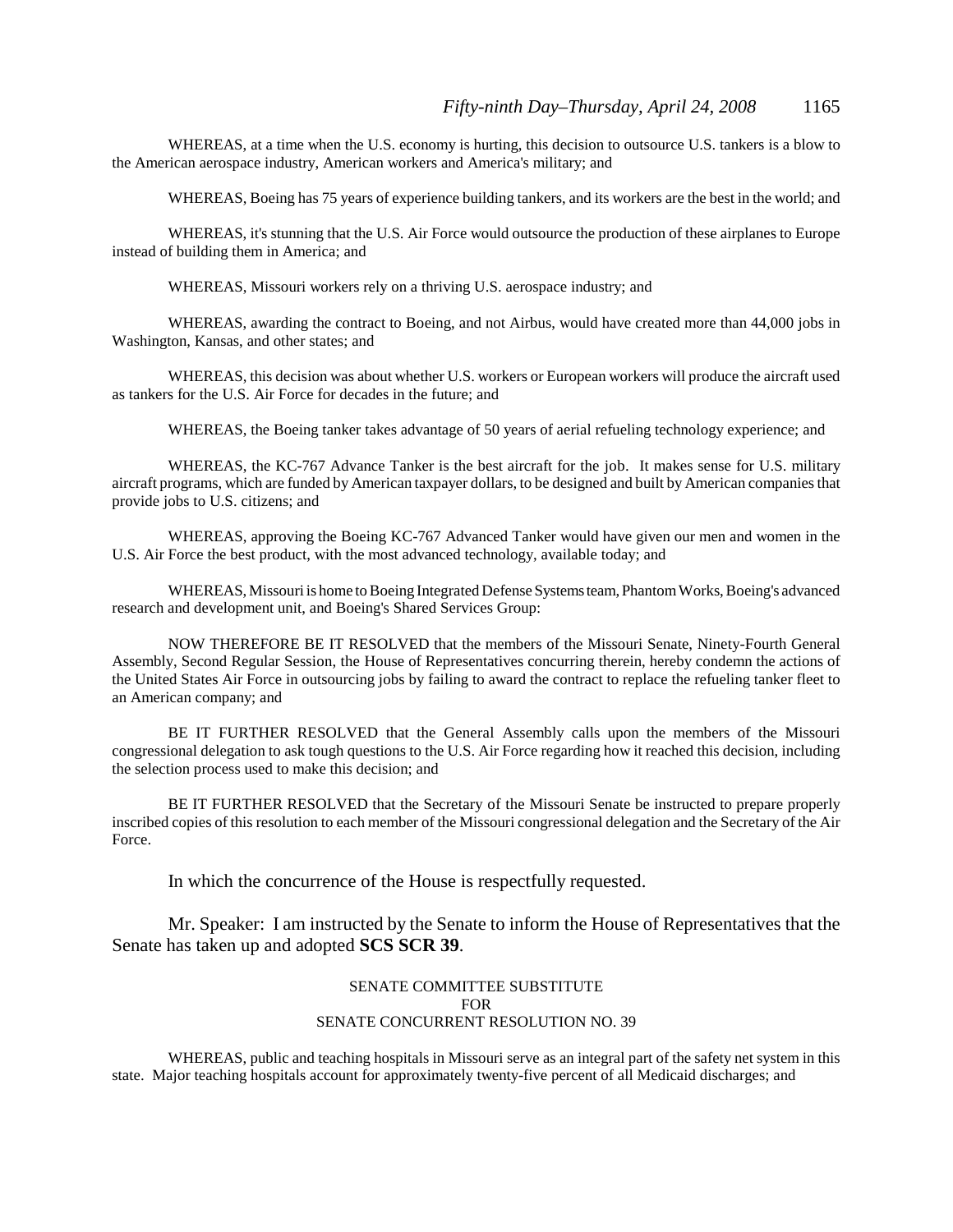WHEREAS, currently there are thirty-three teaching hospitals and mental health centers in Missouri receiving graduate medical education funds. Such funding is used to train cardiologists, oncologists, neurologists, pediatricians, and numerous other types of physicians; and

WHEREAS, such hospitals are recognized for offering the most advanced and state-of-the-art services. Therefore, such training for the future health care workforce is an important and critical policy objective for this state; and

WHEREAS, such public and teaching hospitals are concerned about proposed regulations from the federal Centers for Medicare and Medicaid Services asserting that the federal Medicaid program lacks statutory authority to match payments for direct graduate medical education and activities. Such a rule change represents a significant reversal of long-standing Medicaid policy; and

WHEREAS, the State of Missouri will annually lose between 65 and 70 million dollars in lost federal funding starting May 25, 2008, should the rule take effect; and

WHEREAS, Truman Medical Center, in particular, is concerned that the proposed regulations would narrow the definition of "public" so that many current public hospitals, including Truman Medical Center, would no longer qualify as public for purposes of providing the local match required to obtain federal Medicaid funds. Initial estimates of the impact to Truman Medical Center are that it would exceed \$37 million in lost Medicaid funding; and

WHEREAS, the United States House of Representatives is considering extending the proposed rule by one year until May 25, 2009, prohibiting implementation of the proposed rule on Medicaid match for direct graduate medical education:

NOW THEREFORE BE IT RESOLVED that the members of the Missouri Senate, Ninety-Fourth General Assembly, Second Regular Session, the House of Representatives concurring therein, hereby request that the Missouri Congressional delegation ask the Centers for Medicare and Medicaid Services to withdraw this rule or delay implementation until May 25, 2009; and

BE IT FURTHER RESOLVED that the Secretary of the Missouri Senate be instructed to prepare properly inscribed copies of this resolution to each member of Missouri's Congressional delegation and to the administrator of the Centers for Medicare and Medicaid Services.

In which the concurrence of the House is respectfully requested.

Mr. Speaker: I am instructed by the Senate to inform the House of Representatives that the Senate has taken up and passed **SJR 45**.

#### JOINT RESOLUTION

Submitting to the qualified voters of Missouri, an amendment repealing section 37(h) of article III of the Constitution of Missouri, and adopting one new section in lieu thereof relating to storm water control assistance.

In which the concurrence of the House is respectfully requested.

Mr. Speaker: I am instructed by the Senate to inform the House of Representatives that the Senate has taken up and passed **SS SB 817**, entitled:

An act to amend chapter 191, RSMo, by adding thereto one new section relating to anatomic pathology services.

In which the concurrence of the House is respectfully requested.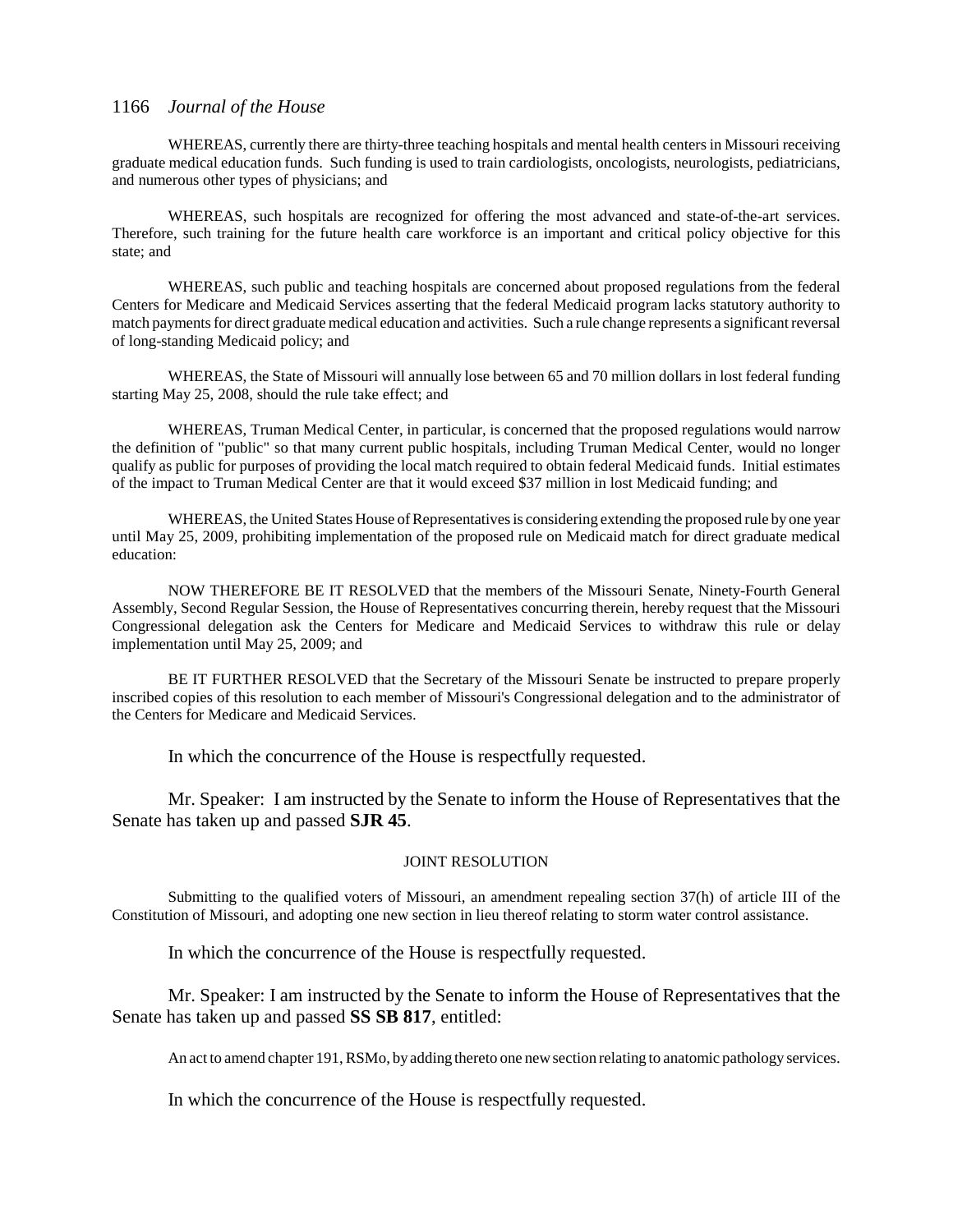Mr. Speaker: I am instructed by the Senate to inform the House of Representatives that the Senate has taken up and passed **SCS SB 1040**, entitled:

An act to repeal section 644.570, as enacted by conference committee substitute for senate substitute for senate committee substitute for house substitute for house bill no. 450, ninetieth general assembly, first regular session, and section 644.570, as enacted by house substitute for house committee substitute for senate substitute for senate committee substitute for senate bills nos. 160 & 82, ninetieth general assembly, first regular session, and to enact in lieu thereof one new section relating to storm water control assistance, with a contingent effective date.

In which the concurrence of the House is respectfully requested.

Mr. Speaker: I am instructed by the Senate to inform the House of Representatives that the Senate has taken up and passed **SCS SB 1172**, entitled:

An act to repeal sections 571.010, 571.020, and 571.070, RSMo, and to enact in lieu thereof three new sections relating to weapons, with penalty provisions.

In which the concurrence of the House is respectfully requested.

#### **ADJOURNMENT**

On motion of Representative Tilley, the House adjourned until 2:00 p.m., Monday, April 28, 2008.

### **CORRECTIONS TO THE HOUSE JOURNAL**

#### AFFIDAVITS

I, State Representative Thomas A. Villa, District 108, hereby state and affirm that my vote as recorded on Page 1110 of the House Journal for April 23, 2008 to adopt House Amendment No. 1 to House Bill No. 2202 was incorrectly recorded as absent with leave. Pursuant to House Rule 89, I ask that the Journal be corrected to show that I voted aye. I further state and affirm that I was present in the House Chamber at the time this vote was taken, I did in fact vote, and my vote or absence was incorrectly recorded.

IN WITNESS WHEREOF, I have hereunto subscribed my hand to this affidavit on this 24th day of April 2008.

| State of Missouri                                                   |            |
|---------------------------------------------------------------------|------------|
| Signed in County of Cole<br>Notary Commissioned in County of Miller | $\sum$ SS. |

Subscribed and sworn to before me this 24th day of April in the year 2008.

/s/ Megan Limbach Notary Public

/s/ Thomas A. Villa State Representative

I, State Representative Al Liese, District 79, hereby state and affirm that my vote as recorded on the motion to perfect House Bill No. 1957 as recorded in the House Journal for April 24, 2008 was incorrectly recorded as absent. Pursuant to House Rule 89, I ask that the Journal be corrected to show that I voted aye. I further state and affirm that I was present

\_\_\_\_\_\_\_\_\_\_\_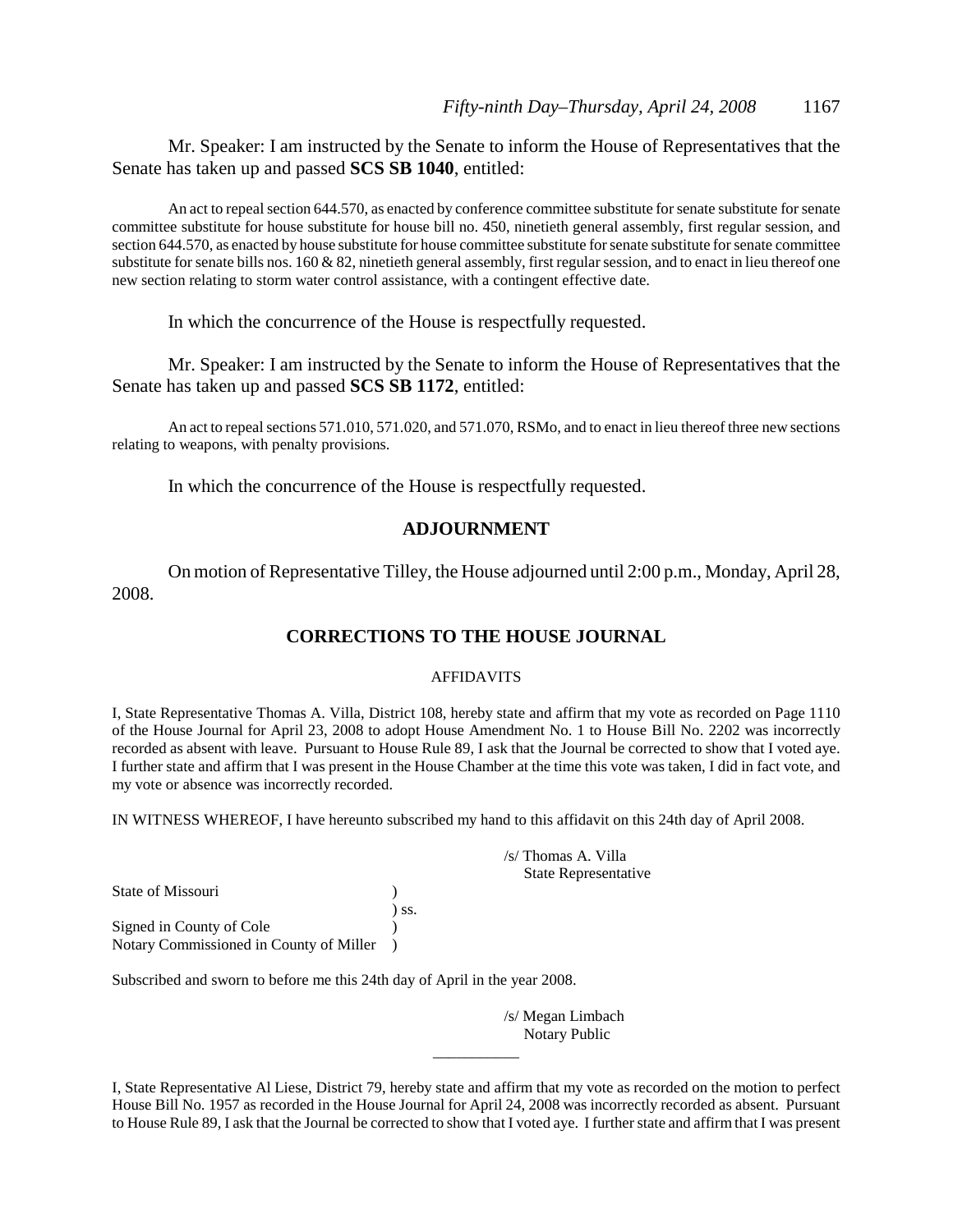in the House Chamber at the time this vote was taken, I did in fact vote at that time, and my vote or absence was incorrectly recorded.

IN WITNESS WHEREOF, I have hereunto subscribed my hand to this affidavit on this 24th day of April 2008.

State of Missouri (1988) ) ss. Signed in County of Cole (1) Notary Commissioned in County of Miller )

Subscribed and sworn to before me this 24th day of April in the year 2008.

/s/ Megan Limbach Notary Public

/s/ Al Liese

State Representative

I, State Representative Terry Swinger, District 162, hereby state and affirm that my vote as recorded on the motion to third read and pass House Committee Substitute for House Bill No. 2059 as recorded in the House Journal for April 24, 2008 was incorrectly recorded as absent. Pursuant to House Rule 89, I ask that the Journal be corrected to show that I voted aye. I further state and affirm that I was present in the House Chamber at the time this vote was taken, I did in fact vote at that time, and my vote or absence was incorrectly recorded.

\_\_\_\_\_\_\_\_\_\_\_

IN WITNESS WHEREOF, I have hereunto subscribed my hand to this affidavit on this 24th day of April 2008.

| State of Missouri                       |            |
|-----------------------------------------|------------|
|                                         | $\sum$ SS. |
| Signed in County of Cole                |            |
| Notary Commissioned in County of Miller |            |

Subscribed and sworn to before me this 24th day of April in the year 2008.

/s/ Megan Limbach Notary Public

/s/ Terry Swinger

State Representative

#### **COMMITTEE MEETINGS**

CONFERENCE COMMITTEE - APPROPRIATIONS Monday, April 28, 2008, 10:00 a.m. Senate Lounge. Executive session may follow. Public hearings to be held on: SCS HCS HB 2002, SCS HCS HB 2003, SCS HB 2004, SCS HCS HB 2005, SCS HCS HB 2006, SCS HCS HB 2007, SCS HCS HB 2008, SCS HCS HB 2009, SCS HCS HB 2010, SCS HCS HB 2011, SCS HCS HB 2012, SCS HCS HB 2013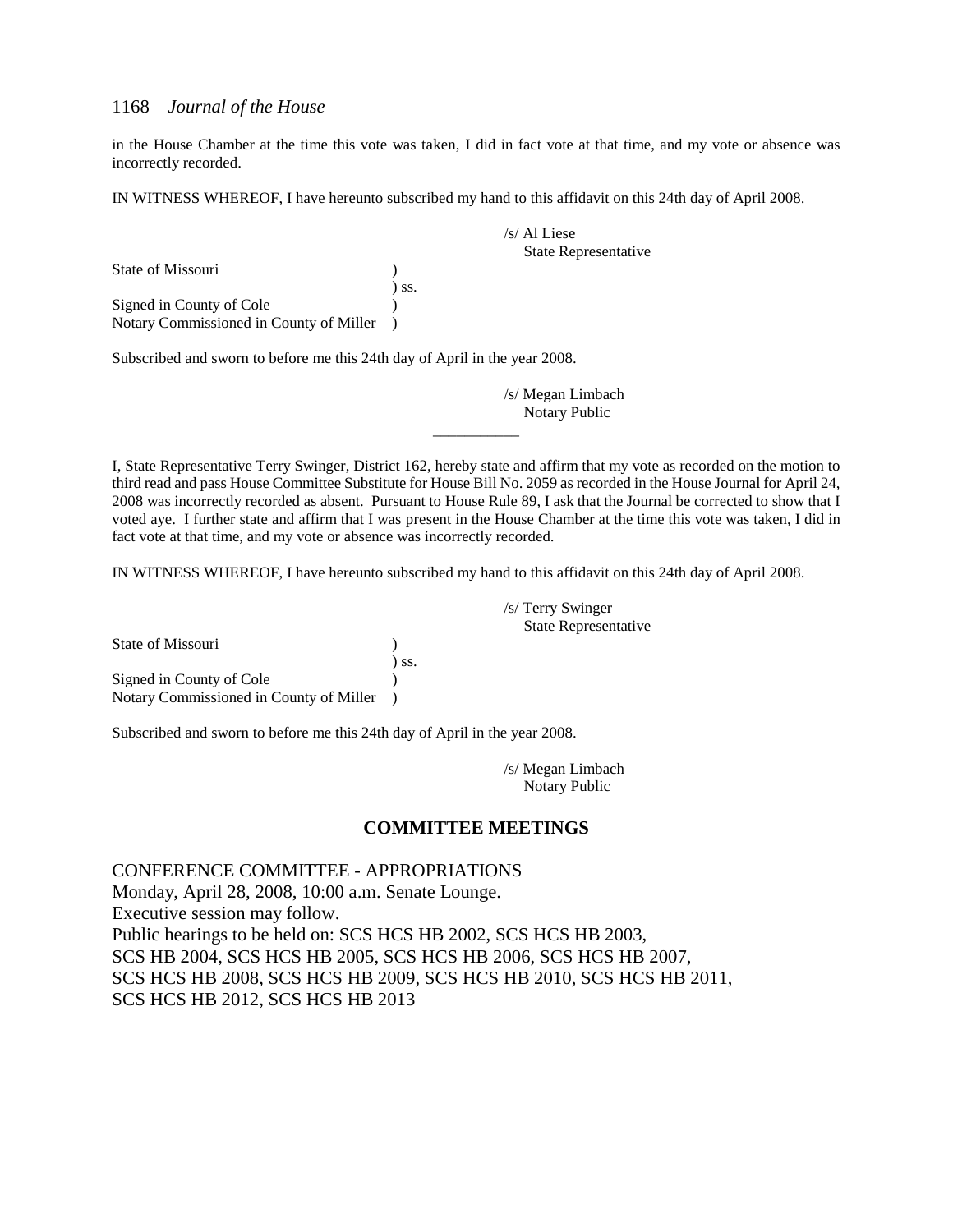CONFERENCE COMMITTEE - APPROPRIATIONS Tuesday, April 29, 2008, 8:00 a.m. Senate Lounge. Executive session may follow. Public hearings to be held on: SCS HCS HB 2002, SCS HCS HB 2003, SCS HB 2004, SCS HCS HB 2005, SCS HCS HB 2006, SCS HCS HB 2007, SCS HCS HB 2008, SCS HCS HB 2009, SCS HCS HB 2010, SCS HCS HB 2011, SCS HCS HB 2012, SCS HCS HB 2013

CONFERENCE COMMITTEE - APPROPRIATIONS Wednesday, April 30, 2008, 8:00 a.m. Senate Lounge. Executive session may follow. Public hearings to be held on: SCS HCS HB 2002, SCS HCS HB 2003, SCS HB 2004, SCS HCS HB 2005, SCS HCS HB 2006, SCS HCS HB 2007, SCS HCS HB 2008, SCS HCS HB 2009, SCS HCS HB 2010, SCS HCS HB 2011, SCS HCS HB 2012, SCS HCS HB 2013

CONFERENCE COMMITTEE - APPROPRIATIONS

Thursday, May 1, 2008, 8:00 a.m. Senate Lounge. Executive session may follow. Public hearings to be held on: SCS HCS HB 2002, SCS HCS HB 2003, SCS HB 2004, SCS HCS HB 2005, SCS HCS HB 2006, SCS HCS HB 2007, SCS HCS HB 2008, SCS HCS HB 2009, SCS HCS HB 2010, SCS HCS HB 2011, SCS HCS HB 2012, SCS HCS HB 2013

ELEMENTARY AND SECONDARY EDUCATION Wednesday, April 30, 2008, Hearing Room 3 upon morning recess. Executive session may follow. Public hearing to be held on: HB 2554

FISCAL REVIEW Tuesday, April 29, 2008, 8:30 a.m. Hearing Room 5. Any bills presented to this committee.

JOINT COMMITTEE ON LEGISLATIVE RESEARCH Monday, April 28, 2008, 12:00 p.m. Hearing Room 6. Second Injury Fund reports follow-up. Some portions of the meeting may be closed pursuant to Section 610.021.

LOCAL GOVERNMENT Monday, April 28, 2008, 12:00 p.m. Hearing Room 1. Executive session will be held. Public hearing to be held on: SB 845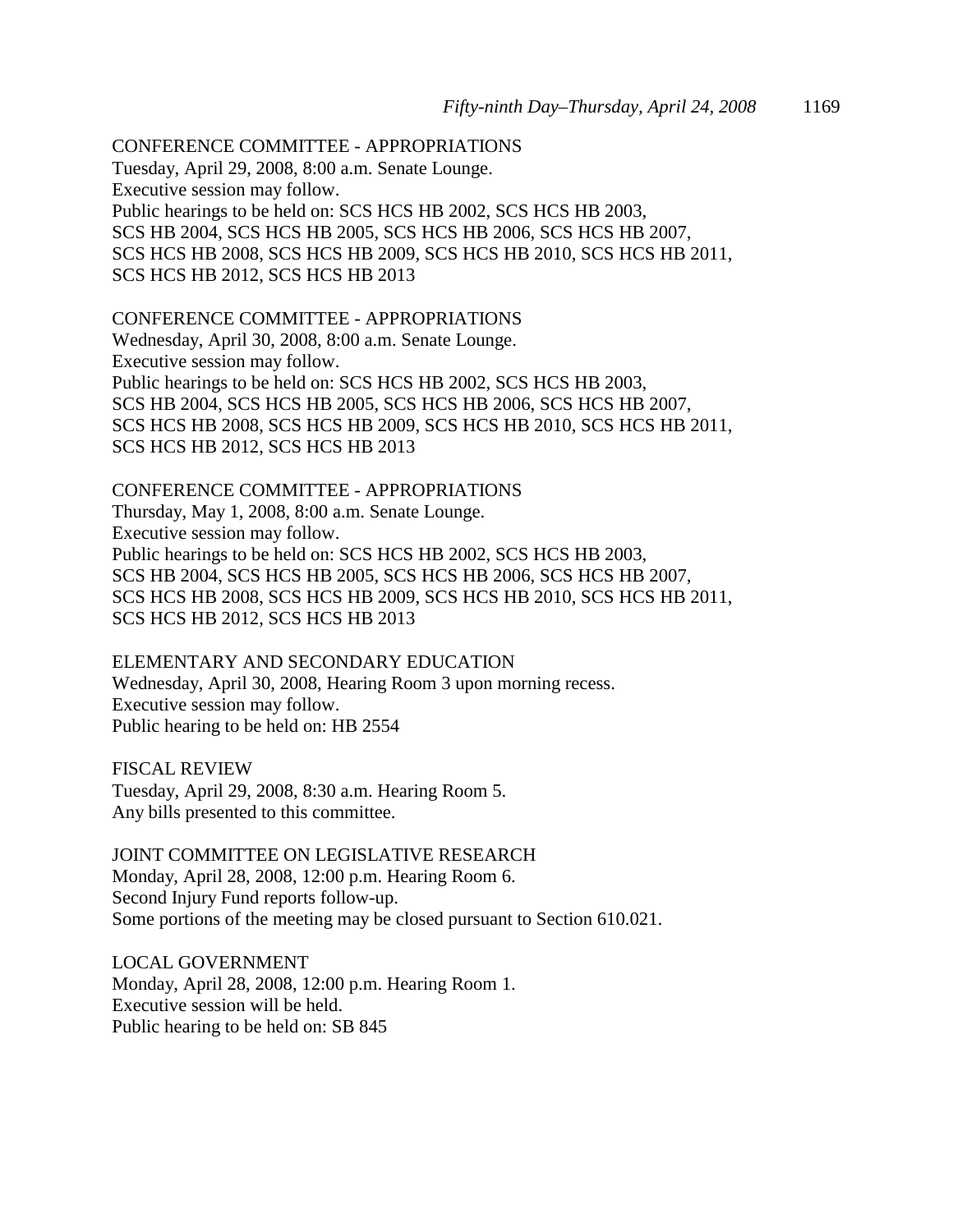RULES - PURSUANT TO RULE 25(21)(f) Monday, April 28, 2008, 1:30 p.m. Hearing Room 5. Executive session may follow. AMENDED. Public hearings to be held on: HCS SB 1038, SB 1116, SCS SB 1157, HCS SCS SB 901, SS SCS SBs 714, 933, 899 & 758, HCS SS SCS SBs 818 & 795, SCR 40, HCS HB 2420, HB 2555, HCS HBs 1809 & 2173, HCS HB 2494, HCS HB 2421, HCR 20

SPECIAL COMMITTEE ON ENERGY AND ENVIRONMENT Tuesday, April 29, 2008, Hearing Room 3 upon morning recess. Executive session only.

SPECIAL COMMITTEE ON GENERAL LAWS Tuesday, April 29, 2008, 8:00 a.m. Hearing Room 6. Executive session may follow. Public hearings to be held on: HB 1818, HB 2552

SPECIAL COMMITTEE ON UTILITIES Tuesday, April 29, 2008, 9:30 a.m. House Chamber south gallery. Executive session will be held on: SCS SB 720

TRANSPORTATION Tuesday, April 29, 2008, 8:00 a.m. Hearing Room 1. Executive session may follow. Public hearing to be held on: SCS SB 759

### **HOUSE CALENDAR**

SIXTIETH DAY, MONDAY, APRIL 28, 2008

### **HOUSE BILLS FOR PERFECTION**

- 1 HCS HB 1836 Flook
- 2 HCS#2 HB 1886 Scharnhorst
- 3 HCS HB 1802 Wilson (130)
- 4 HCS HB 1644 Muschany
- 5 HB 2144 Whorton
- 6 HB 1535 Deeken
- 7 HB 1517 Cox
- 8 HCS HB 2112 Emery
- 9 HB 1372 McGhee
- 10 HCS HB 1590 Munzlinger
- 11 HCS HB 1504 Walton
- 12 HCS HB 2156 Grill
- 13 HCS HB 2159 Grill
- 14 HB 1562 LeVota
- 15 HCS HB 2239 Stevenson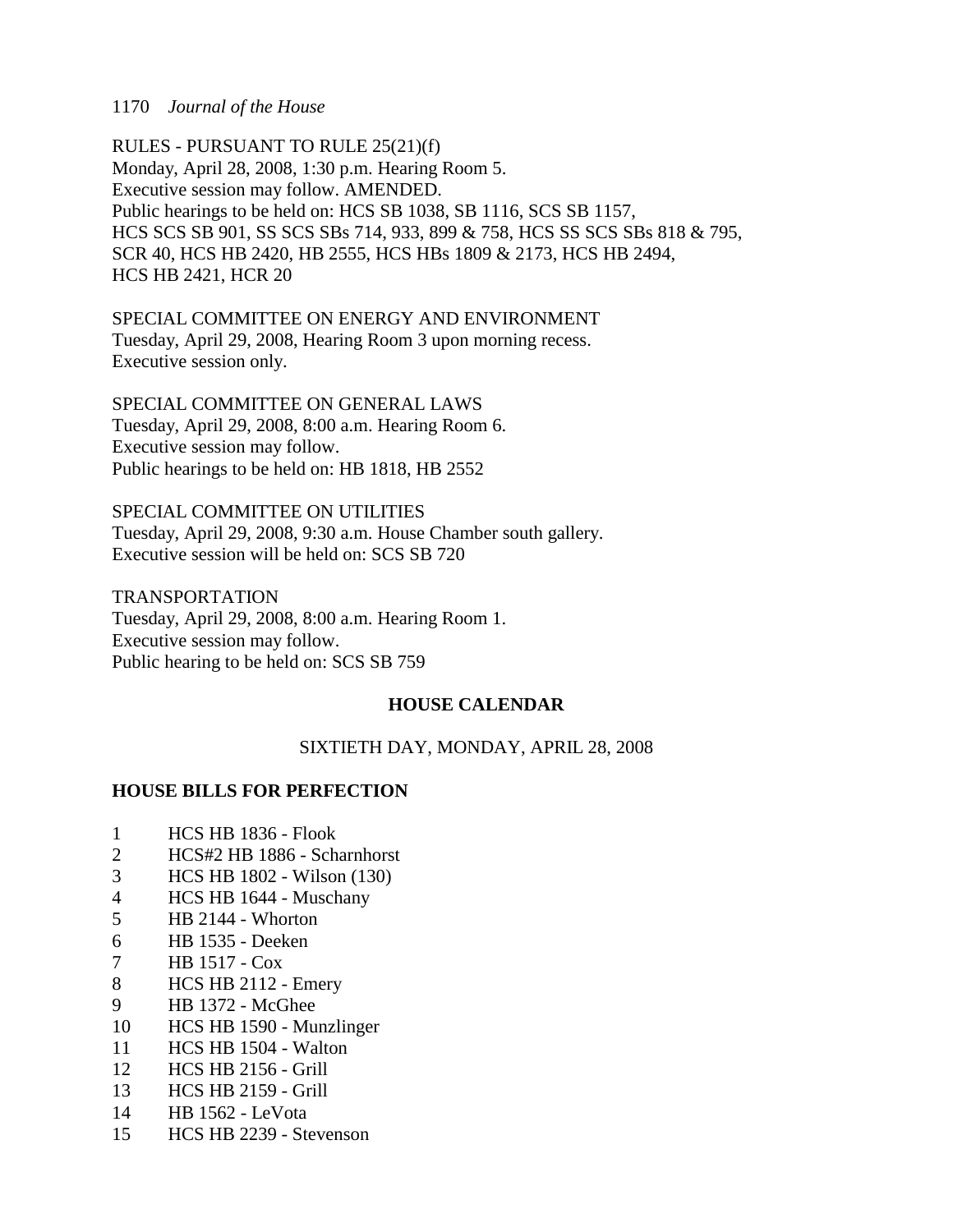- 16 HCS HB 1438 Kelly
- 17 HCS HB 1990, as amended, HA 2, pending Wilson (130)
- 18 HCS HB 2110 Dixon
- 19 HCS HB 1723 Franz
- 20 HCS HB 1745 Robb
- 21 HB 1764 Parson
- 22 HB 1871 Deeken
- 23 HB 1934 May
- 24 HCS HB 1974 Schlottach
- 25 HB 2207 Hoskins
- 26 HB 2514 Weter
- 27 HB 1425 Munzlinger
- 28 HCS HB 1599 Sater
- 29 HB 1673 Parson
- 30 HCS HB 1839 Franz
- 31 HCS HB 1857 Schaaf
- 32 HB 1954 Dixon
- 33 HB 2129 Baker (123)
- 34 HCS HBs 2189, 2208, 2178 & 2333 Smith (14)
- 35 HCS HB 2282 Ervin
- 36 HCS HB 2330 Brandom
- 37 HB 2343 Wilson (130)
- 38 HB 2365 Pratt
- 39 HB 2429 Hunter
- 40 HB 2458 Jones (89)
- 41 HCS HB 2508 Ruestman
- 42 HCS HB 1794 Deeken
- 43 HCS HB 2354 Portwood
- 44 HB 2404 Hubbard

#### **HOUSE BILLS FOR PERFECTION - INFORMAL**

- 1 HB 1911 Muschany
- 2 HB 1806 Schaaf
- 3 HCS HBs 2040 & 2430, as amended Jetton

### **HOUSE BILLS FOR THIRD READING**

- 1 HCS HB 1929 Cooper (120)
- 2 HCS#2 HB 1423, E.C. St. Onge
- 3 HCS HB 2260, (Fiscal Review 4-23-08) Storch
- 4 HB 1957 Hughes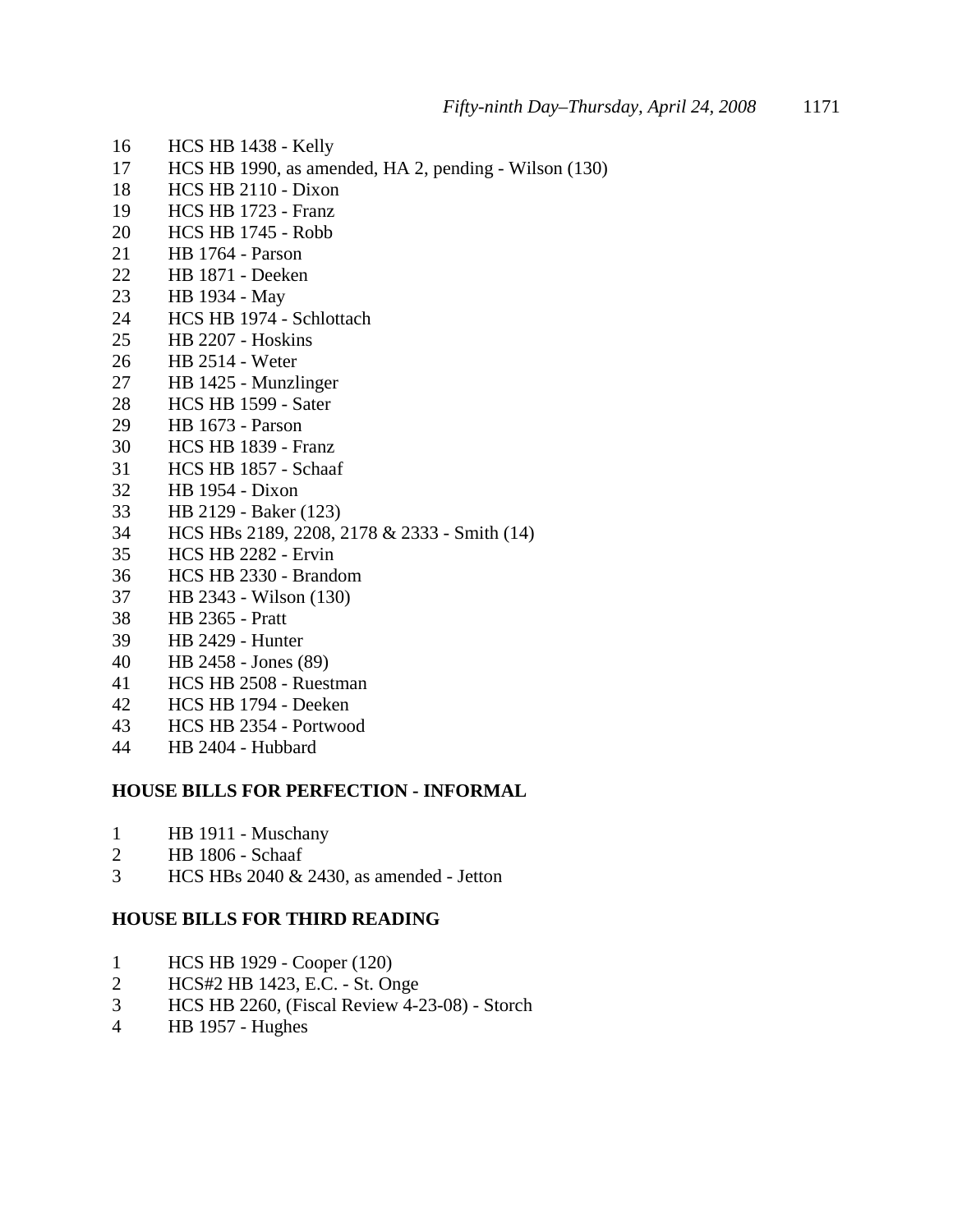### **HOUSE BILLS FOR THIRD READING - CONSENT**

1 HB 1490 - Deeken

2 HB 1572 - Franz

### **SENATE JOINT RESOLUTION FOR SECOND READING**

SJR 45

### **SENATE BILLS FOR SECOND READING**

- 1 SS SB 817
- 2 SCS SB 1040
- 3 SCS SB 1172

### **HOUSE CONCURRENT RESOLUTIONS**

- 1 HCR 11, (3-05-08, Pages 421-422) Nolte
- 2 HCR 15, (4-10-08, Pages 888-889) Kuessner
- 3 HCS HCRs 43 & 46, (4-09-08, Pages 860-861) Funderburk
- 4 HCR 34, (4-17-08, Pages 993-994) Sutherland
- 5 HCR 35, (4-17-08, Pages 994-995) Sutherland

### **SENATE BILLS FOR THIRD READING - CONSENT**

- 1 HCS SCS SBs 753, 728, 906 & 1026 Swinger
- 2 HCS SB 723 Bruns
- 3 HCS SB 733 Bruns
- 4 HCS SCS SB 760 St. Onge
- 5 HCS SB 797 May
- 6 SB 801 Flook
- 7 HCS SB 820 Schieffer
- 8 SCS SB 850 Meiners
- 9 HCS SB 856 Fallert
- 10 SB 896 McGhee
- 11 SB 928 Schad
- 12 SB 936 Lembke
- 13 HCS SB 943 Schoeller
- 14 SCS SB 951 Spreng
- 15 SB 956 Hobbs
- 16 HCS SB 978 Pollock
- 17 SB 979 Dusenberg
- 18 SB 980 Flook
- 19 SB 991 Schlottach
- 20 SB 999 Parson
- 21 HCS SB 1002 Curls
- 22 HCS SCS SB 1008 Ervin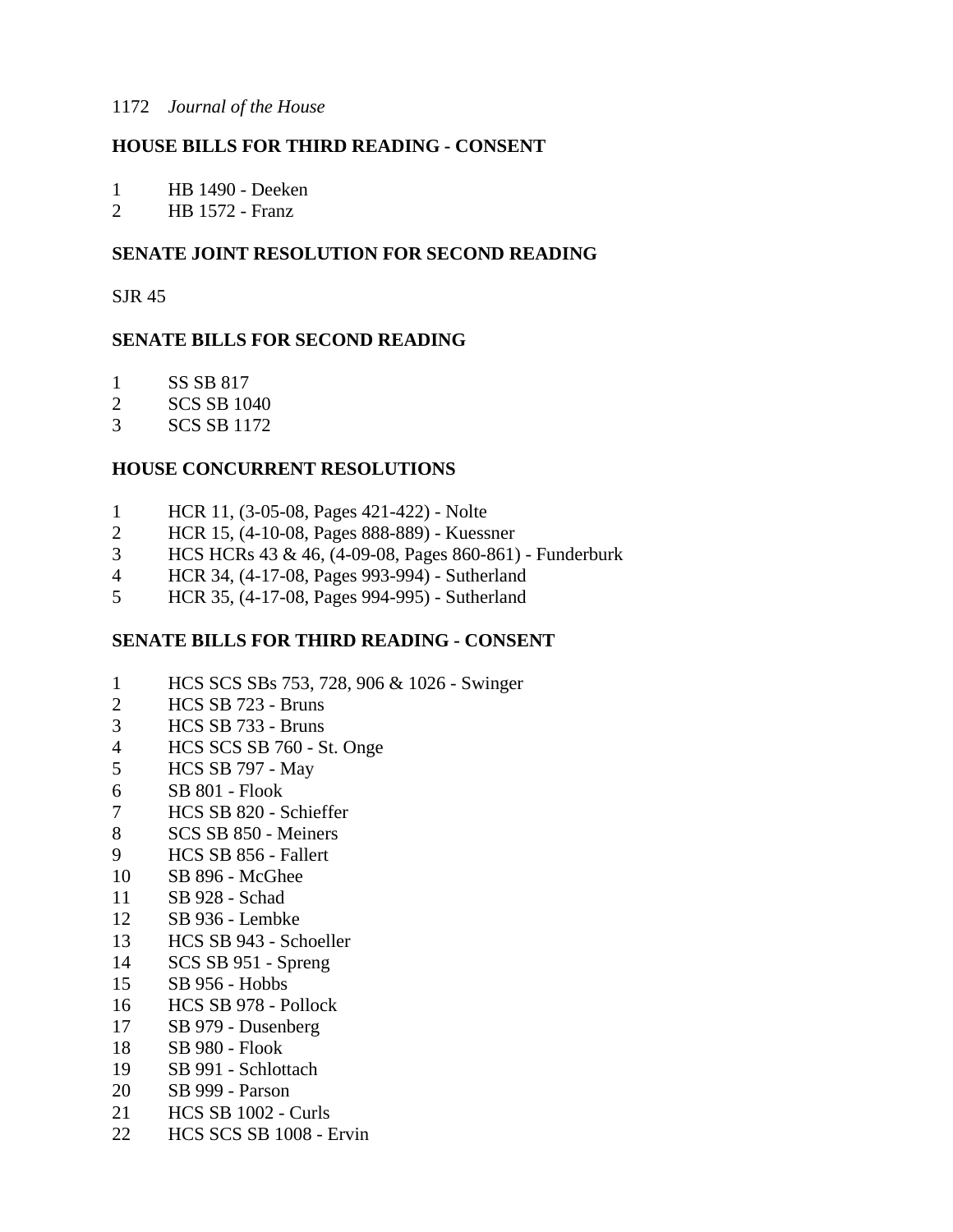- 23 SCS SB 1009, E.C. Wasson
- 24 SB 1016 Pratt
- 25 HCS SCS SB 1033 Sutherland
- 26 HCS SCS SB 1039 Weter
- 27 SCS SB 1044 McGhee
- 28 SB 1061 Cooper (120)
- 29 SB 1073 Faith
- 30 HCS SCS SB 1131 Curls
- 31 HCS SB 1135 Curls
- 32 SCS SB 1150 Lembke
- 33 HCS SCS SBs 1153, 1154, 1155 & 1156 Viebrock
- 34 SCS SB 1168 Scharnhorst
- 35 SB 1177 Cooper (155)
- 36 SB 1187 Pollock
- 37 SB 1190 Wasson
- 38 SCS SB 1235 Pratt

### **SENATE BILLS FOR THIRD READING**

- 1 HCS SCS SB 942 Quinn (7)
- 2 SB 839 Harris (110)
- 3 SS SCS SB 944, E.C. Robb
- 4 SCS SB 967, E.C. Kingery
- 5 HCS SB 1010 Stevenson
- 6 SCS SB 806 Meadows
- 7 HCS SCS SB 830 Day
- 8 HCS SB 932, (Fiscal Review 4-17-08) Grisamore
- 9 SB 955 Wildberger
- 10 HCS SB 958 Schad
- 11 SB 970 May
- 12 SB 1068 Sater
- 13 HCS SB 1074 Smith (14)
- 14 SCS SB 1105 Faith
- 15 HCS SB 1175, (Fiscal Review 4-17-08) Cox
- 16 HCS SB 841 St. Onge
- 17 HCS SS SCS SB 711, (Fiscal Review 4-24-08) Sutherland
- 18 SB 748, (Fiscal Review 4-24-08), E.C. LeVota
- 19 HCS SB 863 Muschany
- 20 HCS SCS SB 907 Cooper (120)
- 21 HCS SS SCS SB 931, (Fiscal Review 4-24-08) Dethrow
- 22 HCS SCS SB 939 Quinn (7)
- 23 HCS SB 1140, E.C. Bruns
- 24 HCS SB 1288, E.C. Cooper (120)